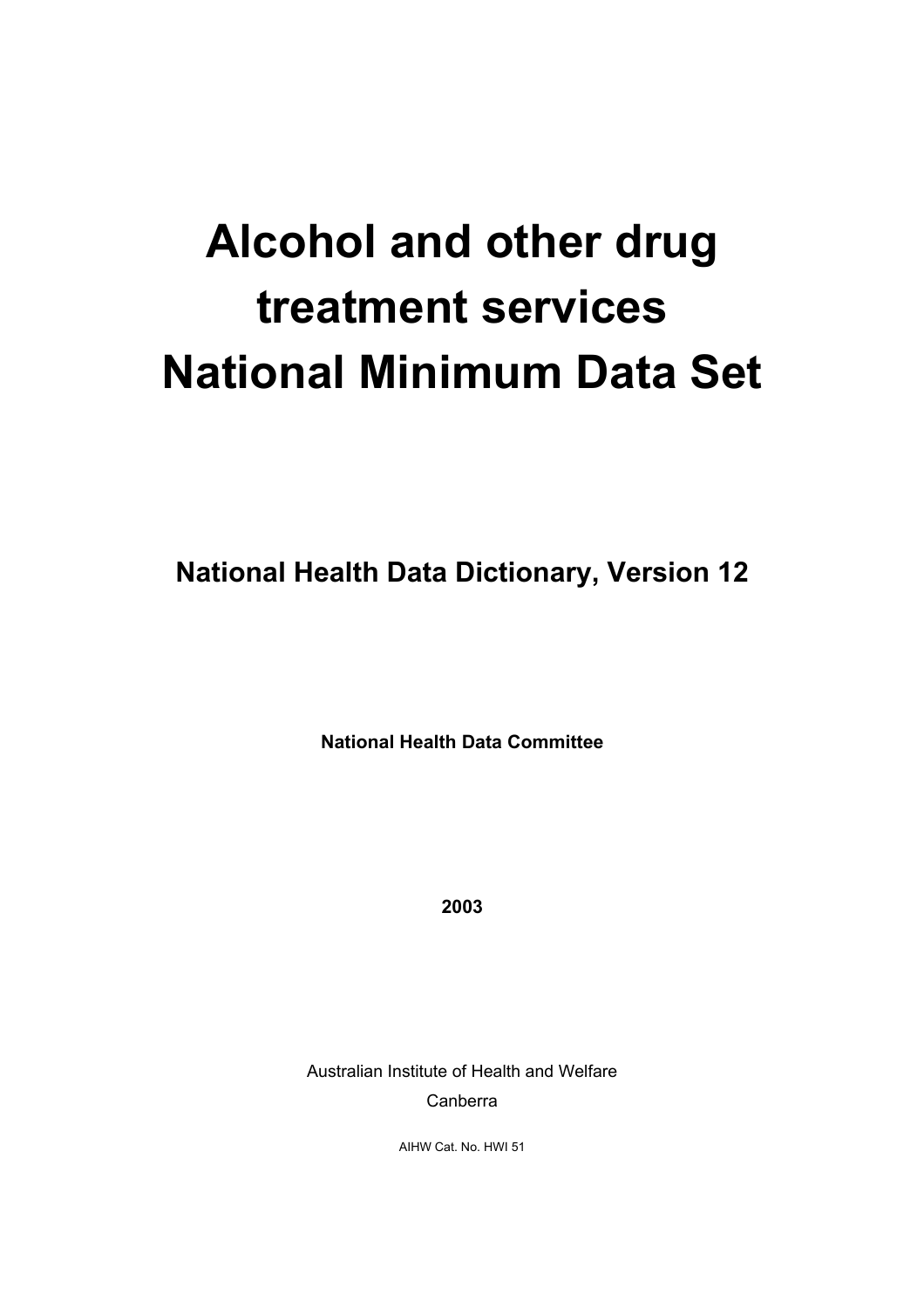© Australian Institute of Health and Welfare 2003

This work is copyright. Apart from any use as permitted under the *Copyright Act 1968*, no part may be reproduced without prior written permission from the Australian Institute of Health and Welfare. Requests and enquiries concerning reproduction and rights should be directed to the Head, Media and Publishing, Australian Institute of Health and Welfare, GPO Box 570, Canberra ACT 2601.

This publication is part of the Australian Institute of Health and Welfare's National Health Data Dictionary Series. A complete list of the Institute's publications is available from the Publications Unit, Australian Institute of Health and Welfare, GPO Box 570, Canberra ACT 2601, or via the Institute's web site (http://www.aihw.gov.au).

ISSN 1329-4555

ISBN 1 74024 306 4

#### **Suggested citation**

Australian Institute of Health and Welfare 2003. Alcohol and other drug treatment services National Minimum Data Set. National Health Data Dictionary. Version 12. AIHW Cat. No. HWI 51. Canberra: Australian Institute of Health and Welfare.

#### **Australian Institute of Health and Welfare**

Board Chair Dr Sandra Hacker

**Director** Dr Richard Madden

Any inquiries about or comments on this publication should be directed to:

David Neilsen National Data Development Unit Australian Institute of Health and Welfare GPO Box 570 Canberra ACT 2601

Phone: (02) 6244 1148 Fax: (02) 6244 1166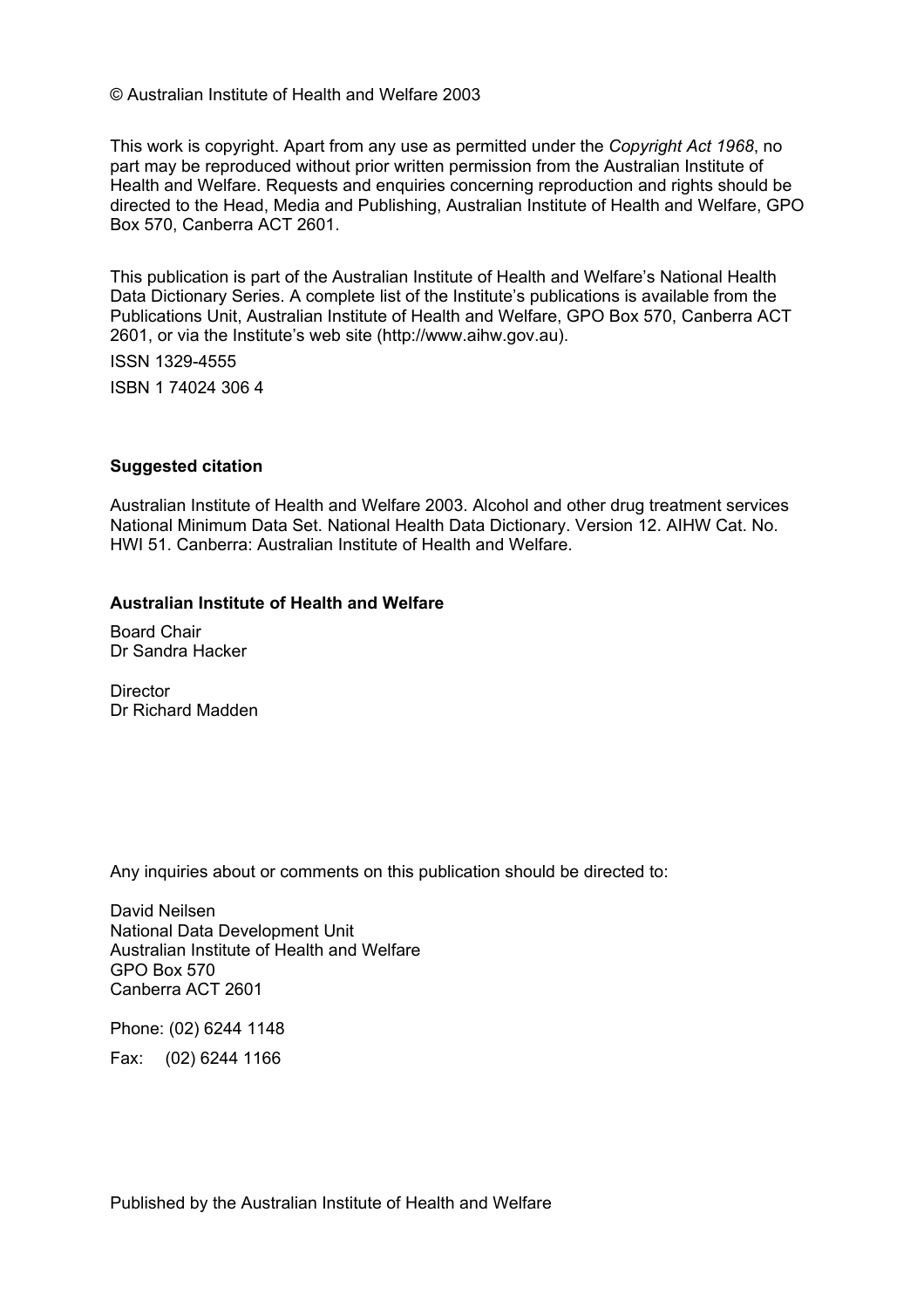## **Introduction**

A National Minimum Data Set (NMDS) is a core set of data elements agreed by the National Health Information Management Group for mandatory collection and reporting at a national level. One NMDS may include data elements that are also included in another NMDS. A NMDS is contingent upon a national agreement to collect uniform data and to supply it as part of the national collection, but does not preclude agencies and service providers from collecting additional data to meet their own specific needs.

The National Health Data Dictionary contains definitions of data elements that are included in NMDS collections in the health sector, including data elements used to derive some of the performance indicators required under Australian Health Care Agreements (bilateral agreements between the Commonwealth and State/Territory governments about funding and delivery of health services).

The following pages contain the Alcohol and other drug treatment services NMDS and its associated data elements and data element concepts.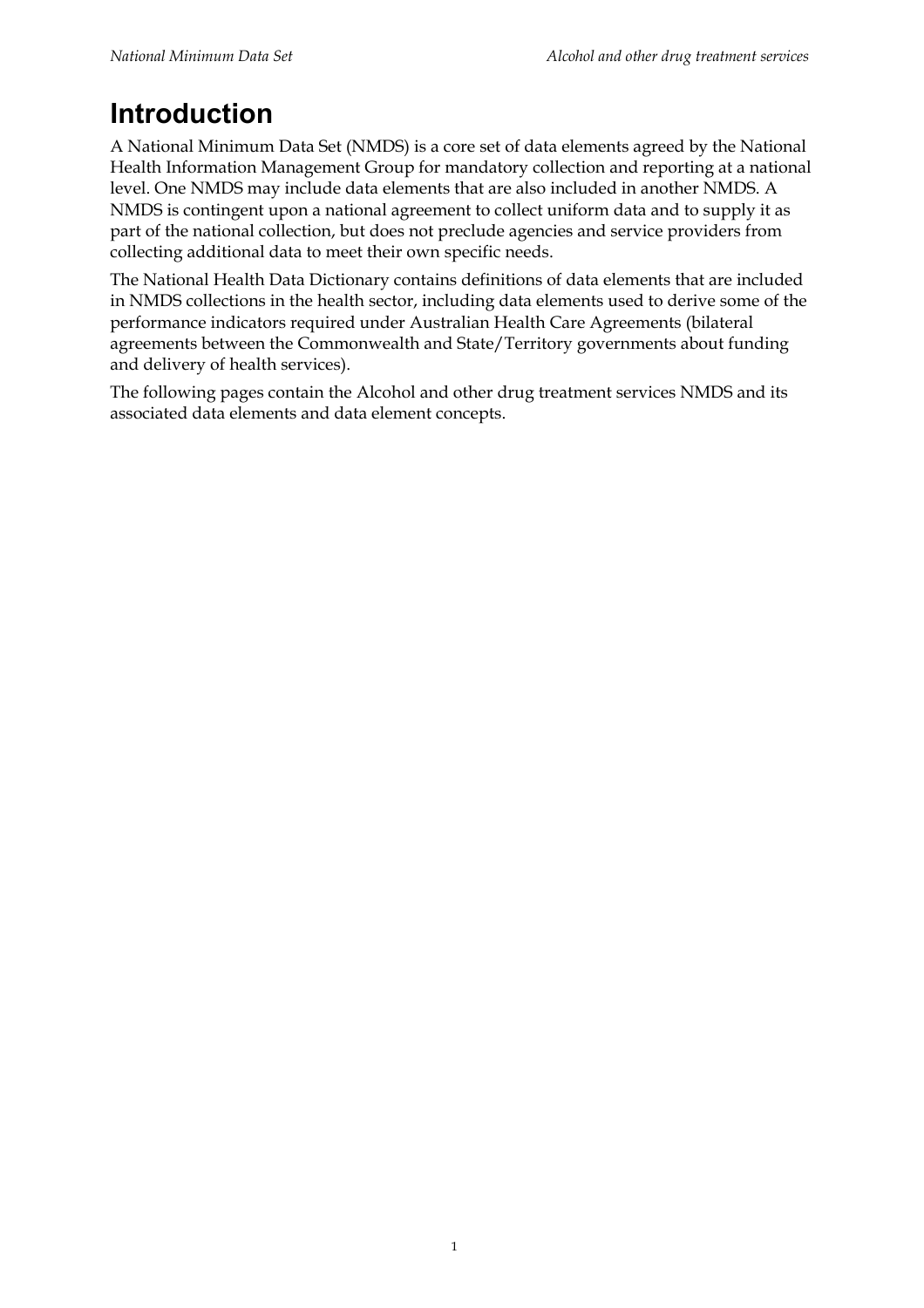## **Contents**

| Number of service contacts within a treatment episode for alcohol and other drugs 27 |  |
|--------------------------------------------------------------------------------------|--|
|                                                                                      |  |
|                                                                                      |  |
|                                                                                      |  |
|                                                                                      |  |
|                                                                                      |  |
|                                                                                      |  |
|                                                                                      |  |
|                                                                                      |  |
|                                                                                      |  |
|                                                                                      |  |
|                                                                                      |  |
|                                                                                      |  |
|                                                                                      |  |
|                                                                                      |  |
|                                                                                      |  |
|                                                                                      |  |
|                                                                                      |  |
|                                                                                      |  |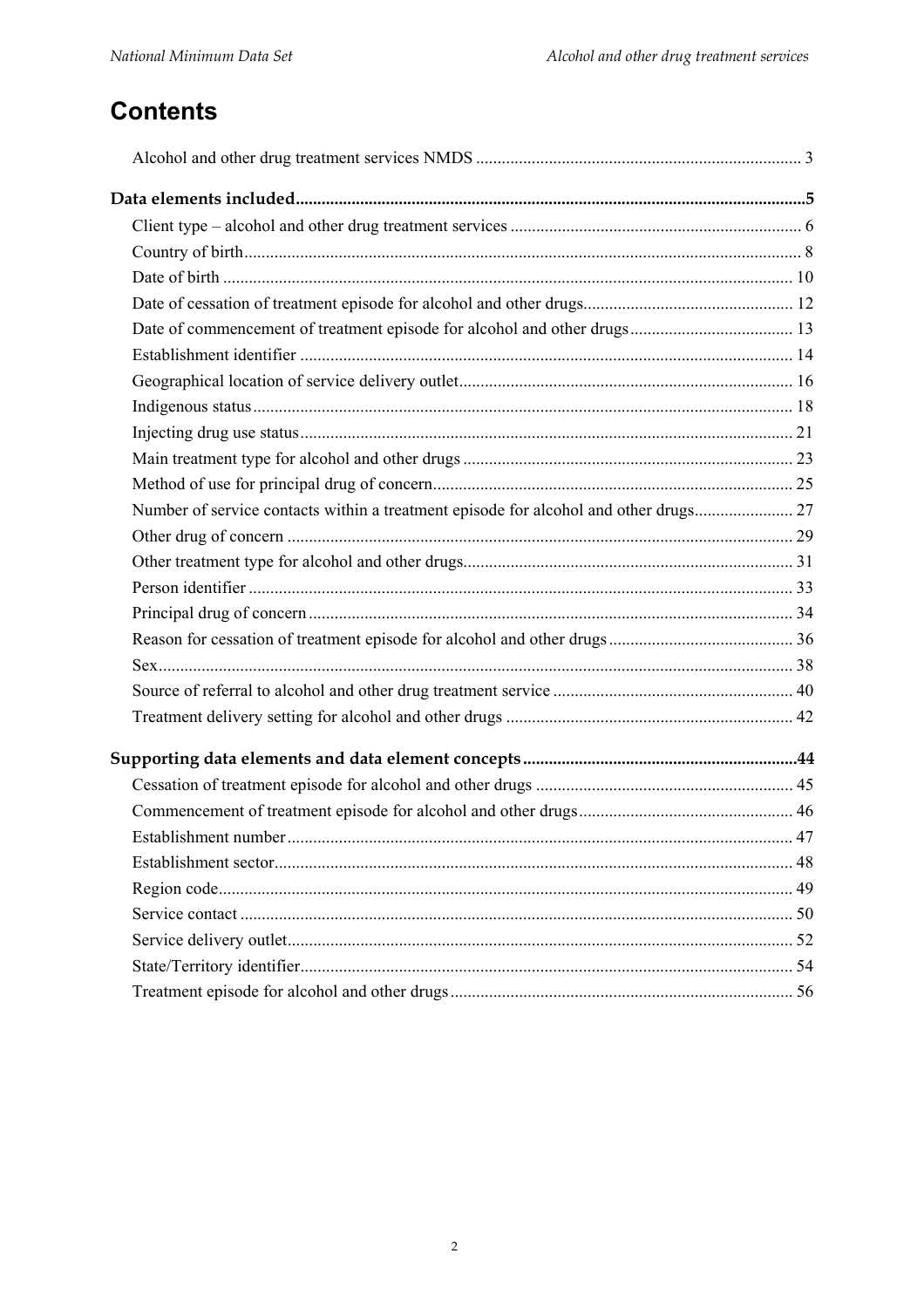#### **Alcohol and other drug treatment services NMDS** *Admin. status:* CURRENT  $1/07/2003$  Version number: 4 *Metadata type:* NATIONAL MINIMUM DATA SET **Start date:** 1 July 2000 *Scope:* This metadata set is nationally mandated for collection and reporting. Publicly funded government and non-government agencies providing alcohol and/or drug treatment services. Including community-based ambulatory services and outpatient services. The following services are currently not included in the coverage: services based in prisons and other correctional institutions agencies that provide primarily accommodation or overnight stays such as 'sobering-up shelters' and 'halfway houses' agencies that provide services concerned primarily with health promotion needle and syringe programs agencies whose sole function is to provide prescribing and/or dosing of methadone acute care and psychiatric hospitals, or alcohol and drug treatment units that report to the admitted patient care NMDS and do not provide treatment to non-admitted patients. Clients who are on a methadone maintenance program may be included in the collection where they also receive other types of treatment. *Statistical units:* Completed treatment episodes for clients who participate in a treatment type as specified in the data element Main treatment type for alcohol and other drugs. *Collection methodology:* Data to be reported in each agency on completed treatment episode and then forwarded to State/Territory authorities for collation. *National reporting arrangements:* State and Territory health authorities provide the data to the Australian Institute of Health and Welfare for national collation on an annual basis. *Periods for which data are collected and nationally collected:* Financial years ending 30 June each year. *Data elements included:* Client type – alcohol and other drug treatment services, version  $3^{\nabla}$ Country of birth, version  $3^{\nabla}$ Date of birth, version  $4^{\nabla}$ Date of cessation of treatment episode for alcohol and other drugs, version 2 Date of commencement of treatment episode for alcohol and other drugs, version 1 Establishment identifier, version  $4^{\nabla}$ Geographical location of service delivery outlet, version  $1^*$

#### $\bullet$ new in NMDS this version  $\hfill \nabla$  modified this version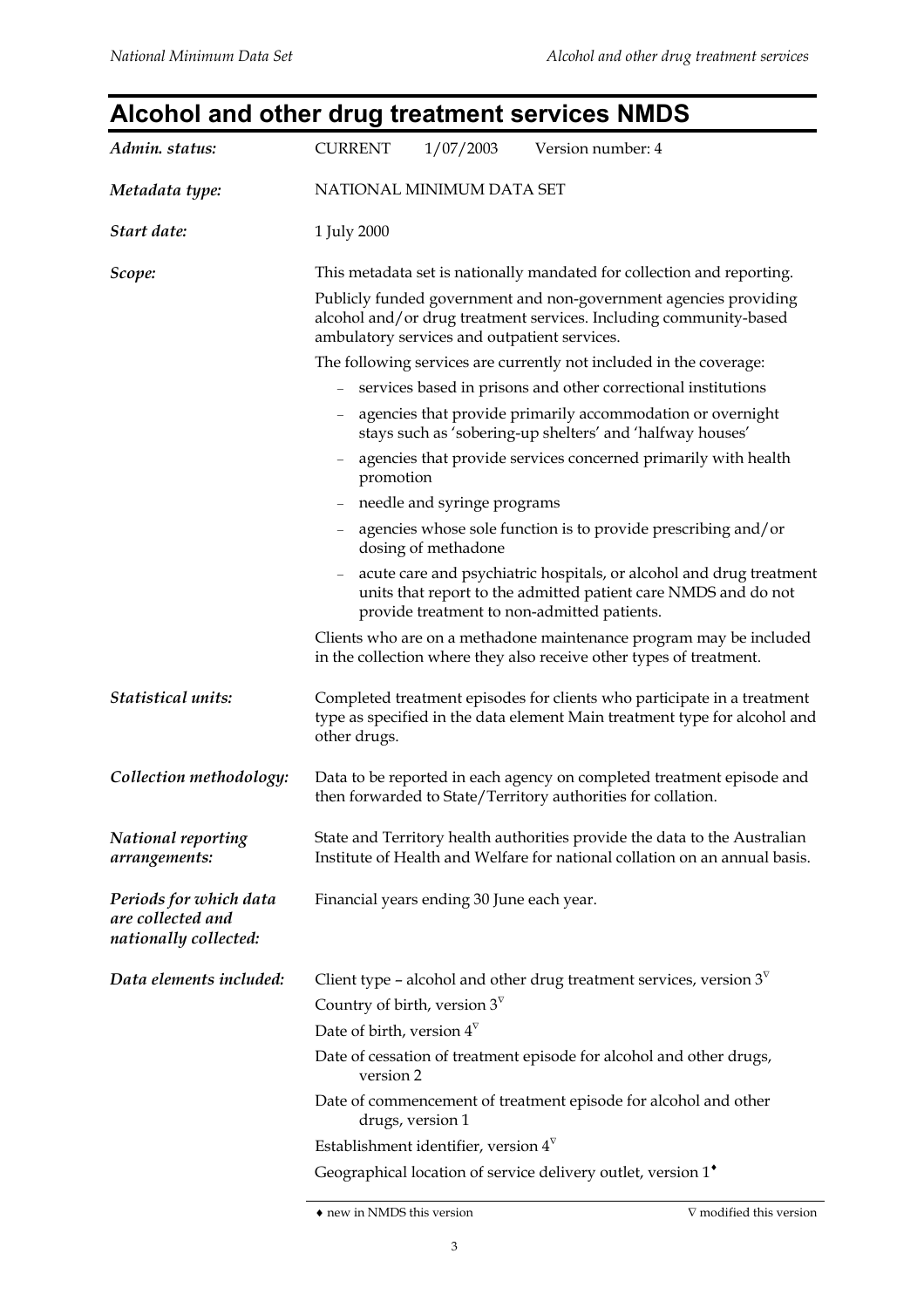| Data elements included                                  | Indigenous status, version $4^{\nabla}$                                                                                                                 |  |  |
|---------------------------------------------------------|---------------------------------------------------------------------------------------------------------------------------------------------------------|--|--|
| (continued):                                            | Injecting drug use status, version 2                                                                                                                    |  |  |
|                                                         | Main treatment type for alcohol and other drugs, version 1                                                                                              |  |  |
|                                                         | Method of use for principal drug of concern, version 1                                                                                                  |  |  |
|                                                         | Number of service contacts within a treatment episode for alcohol and<br>other drugs, version 2                                                         |  |  |
|                                                         | Other drug of concern, version $2^{\nabla}$                                                                                                             |  |  |
|                                                         | Other treatment type for alcohol and other drugs, version 1                                                                                             |  |  |
|                                                         | Person identifier, version $1^{\nabla}$                                                                                                                 |  |  |
|                                                         | Preferred language, version 2                                                                                                                           |  |  |
|                                                         | Principal drug of concern, version 2                                                                                                                    |  |  |
|                                                         | Reason for cessation of treatment episode for alcohol and other drugs,<br>version 2                                                                     |  |  |
|                                                         | Sex, version $3^{\nabla}$                                                                                                                               |  |  |
|                                                         | Source of referral to alcohol and other drug treatment service, version $2^{\nabla}$                                                                    |  |  |
|                                                         | Treatment delivery setting for alcohol and other drugs, version 1                                                                                       |  |  |
| Supporting data elements                                | Cessation of treatment episode for alcohol and other drugs, version 2                                                                                   |  |  |
| and data element<br>concepts:                           | Commencement of treatment episode for alcohol and other drugs,<br>Establishment number, version 4                                                       |  |  |
|                                                         | Establishment sector, version 3                                                                                                                         |  |  |
|                                                         | Region code, version 2                                                                                                                                  |  |  |
|                                                         | Service contact, version 1                                                                                                                              |  |  |
|                                                         | Service delivery outlet, version 1 <sup>*</sup>                                                                                                         |  |  |
|                                                         | State/Territory identifier, version 3                                                                                                                   |  |  |
|                                                         | Treatment episode for alcohol and other drugs, version 1                                                                                                |  |  |
| Data elements in<br>common with other<br>Metadata sets: | See Appendix D                                                                                                                                          |  |  |
| Source organisation:                                    | National Health Information Management Group                                                                                                            |  |  |
| Comments:                                               | Statistical units are entities from or about which statistics are collected,<br>or in respect of which statistics are compiled, tabulated or published. |  |  |

 $\blacklozenge$  New this version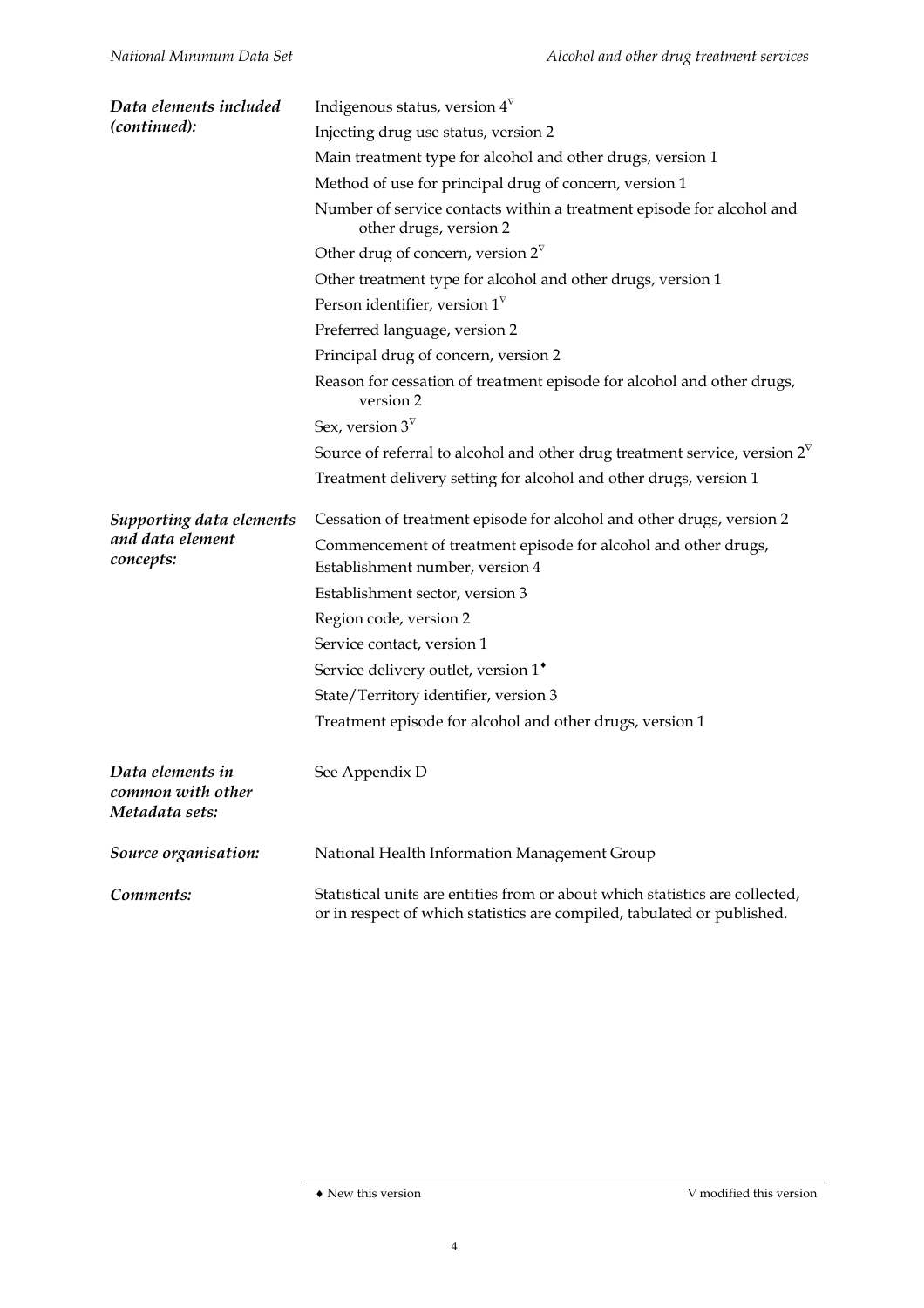## Data elements included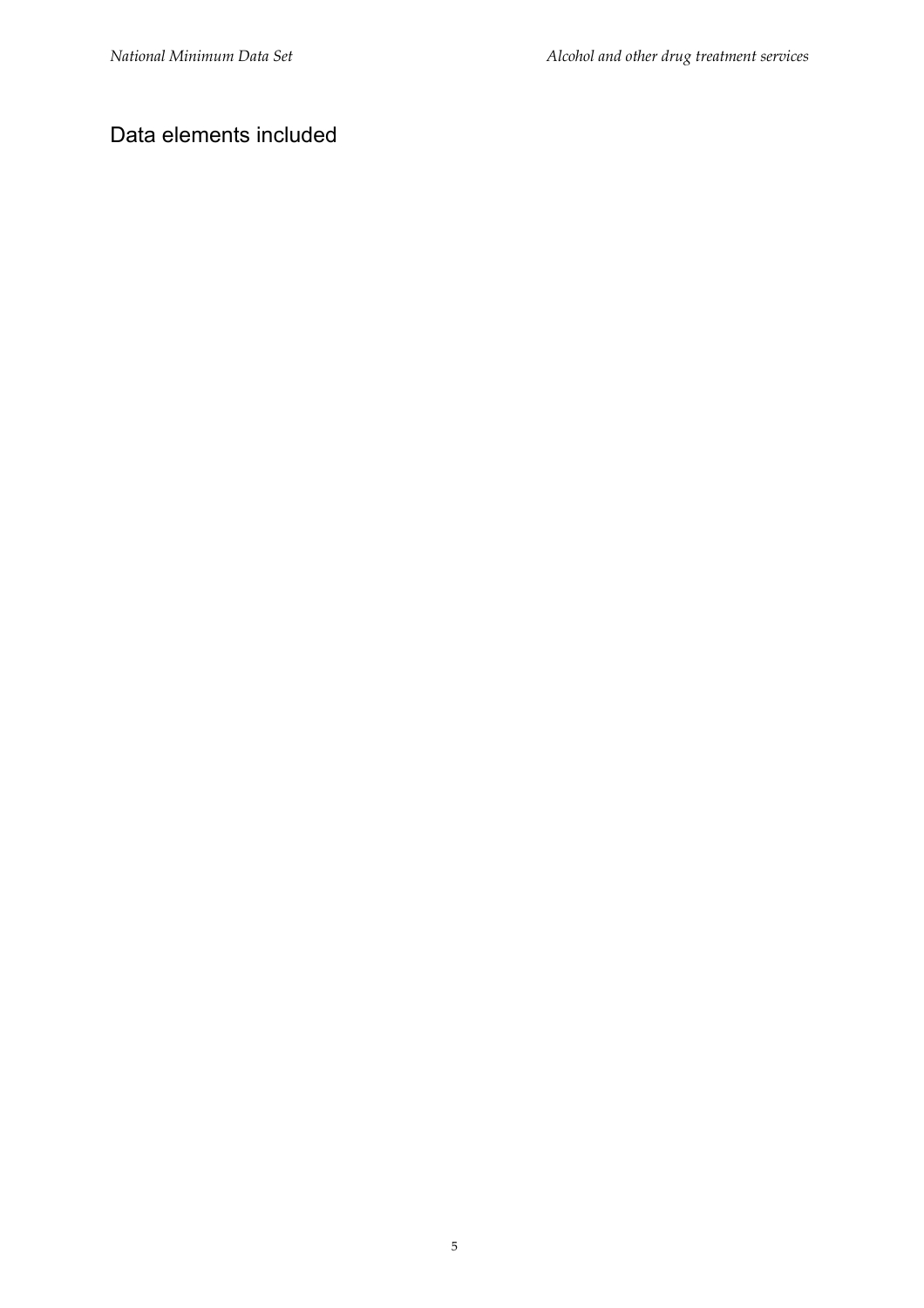## **Client type – alcohol and other drug treatment services**

| Knowledgebase ID: | 000426                         | <b>Version No: 3</b>                                                                                                                                                                                                                         |
|-------------------|--------------------------------|----------------------------------------------------------------------------------------------------------------------------------------------------------------------------------------------------------------------------------------------|
| Metadata type:    | Data Element                   |                                                                                                                                                                                                                                              |
| Admin. status:    | Current<br>01/07/03            |                                                                                                                                                                                                                                              |
| Definition:       |                                | The status of a person in terms of whether the treatment episode concerns<br>their own alcohol and/or other drug use or that of another person.                                                                                              |
| Context:          |                                | Alcohol and other drug treatment services:                                                                                                                                                                                                   |
|                   | other drug treatment services. | Required to differentiate between clients according to whether the treatment<br>episode concerns their own alcohol and/or other drug use or that of another<br>person to provide a basis for description of the people accessing alcohol and |

#### Identifying and Definitional Attributes

#### Relational and Representational Attributes

| Datatype:                | Numeric                                                                                                                                                                                                               |  |
|--------------------------|-----------------------------------------------------------------------------------------------------------------------------------------------------------------------------------------------------------------------|--|
| Representational form:   | Code                                                                                                                                                                                                                  |  |
| Representational layout: | N                                                                                                                                                                                                                     |  |
| Minimum size:            | 1                                                                                                                                                                                                                     |  |
| Maximum size:            | 1                                                                                                                                                                                                                     |  |
|                          |                                                                                                                                                                                                                       |  |
| Data domain:             | Own alcohol or other drug use<br>1                                                                                                                                                                                    |  |
|                          | $\overline{2}$<br>Other's alcohol or other drug use                                                                                                                                                                   |  |
| Guide for use:           | Code 1 A client who receives treatment or assistance concerning their own<br>alcohol and/or other drug use.                                                                                                           |  |
|                          | Code 2 A client who receives support and/or assistance in relation to the<br>alcohol and/or other drug use of another person.                                                                                         |  |
|                          | Where a client is receiving treatment or assistance for both their own alcohol<br>and/or other drug use and the alcohol and/or other drug use of another<br>person code to 1.                                         |  |
| Verification rules:      |                                                                                                                                                                                                                       |  |
| Collection methods:      | To be collected on commencement of a treatment episode with a service.                                                                                                                                                |  |
|                          | For clients covered under code 2, exclude the collection of the following data<br>elements: Principal drug of concern, Other drugs of concern, Injecting drug<br>use and Method of use for principal drug of concern. |  |
| Related metadata:        | supersedes previous data element Client type - alcohol and other drug<br>treatment services vers 2                                                                                                                    |  |
|                          | is a qualifier of Injecting drug use status vers 2                                                                                                                                                                    |  |
|                          | is a qualifier of Method of use for principal drug of concern vers 1                                                                                                                                                  |  |
|                          | is a qualifier of Other drug of concern vers 2                                                                                                                                                                        |  |
|                          | is a qualifier of Principal drug of concern vers 2                                                                                                                                                                    |  |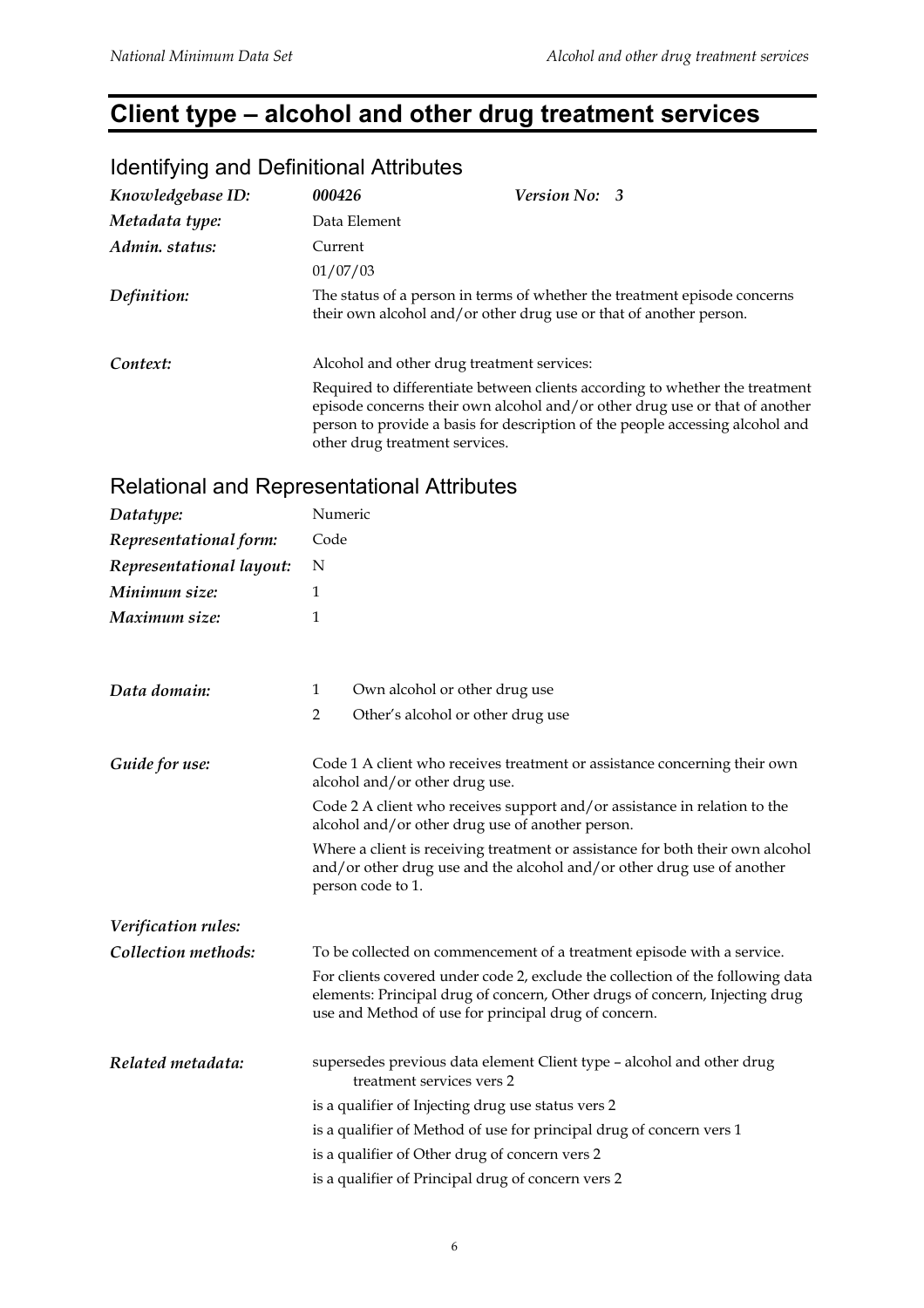## Administrative Attributes

| Source document:                                 |                                              |            |          |
|--------------------------------------------------|----------------------------------------------|------------|----------|
| Source organisation:                             | Intergovernmental Committee on Drugs NMDS WG |            |          |
| Information model link:                          |                                              |            |          |
| NHIM Request for/entry into service event        |                                              |            |          |
| Data Set Specifications:                         |                                              | Start date | End date |
| NMDS - Alcohol and other drug treatment services |                                              | 01/07/2003 |          |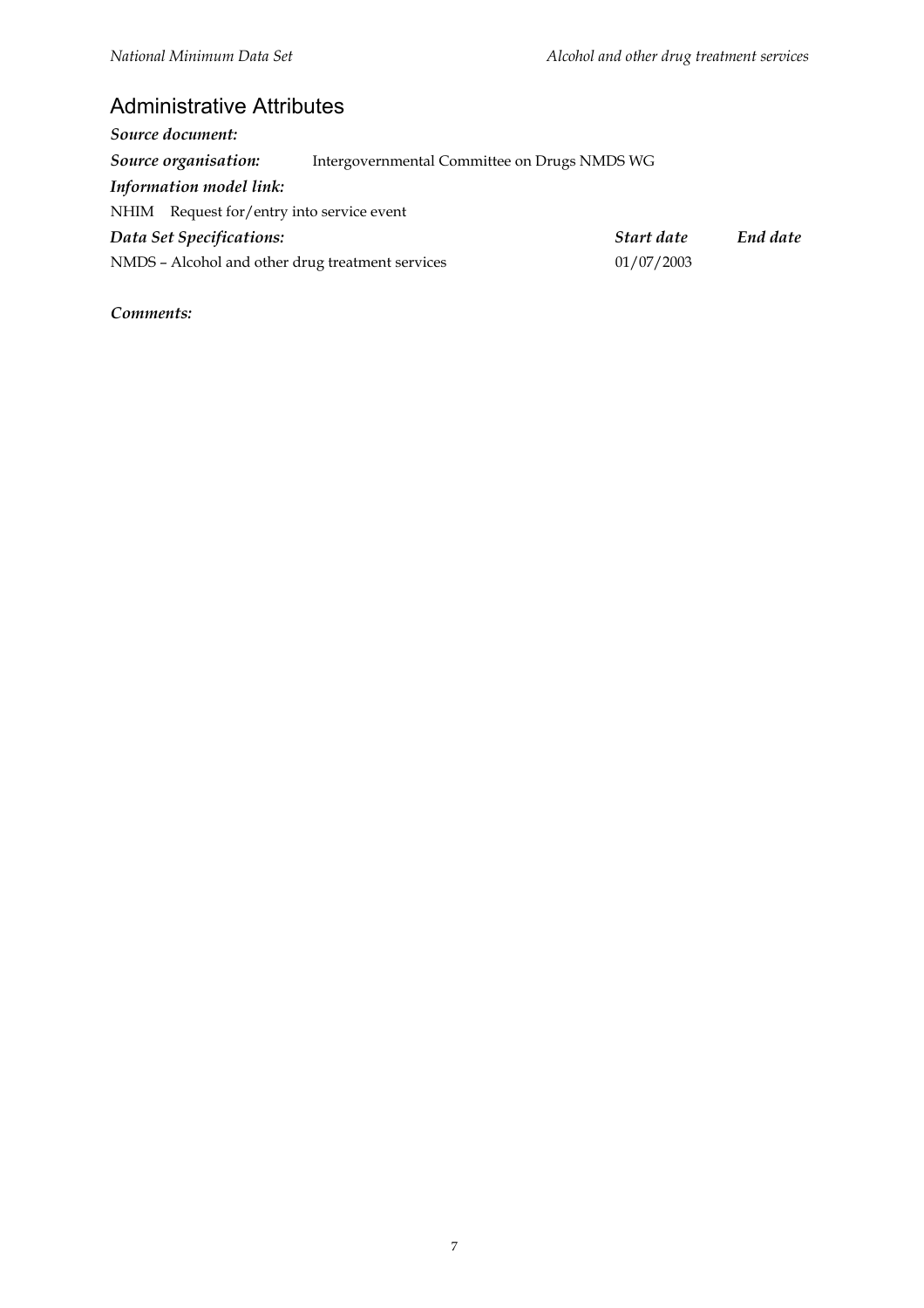## **Country of birth**

#### *Knowledgebase ID: 000035 Version No: 3 Metadata type:* Data Element *Admin. status:* Current 01/07/01 *Definition:* The country in which the person was born. **Context:** Country of birth is important in the study of access to services by different population sub-groups. Country of birth is the most easily collected and consistently reported of possible data items. The item provides a link between the Census of Population and Housing, other Australian Bureau of Statistics' (ABS) statistical collections and regional data collections. Country of birth may be used in conjunction with other data elements such as Period of residence in Australia, etc., to derive more sophisticated measures of access to services by different population sub-groups and may help in identifying population sub-group(s) that may be at increased risk of cardiovascular disease.

#### Identifying and Definitional Attributes

#### Relational and Representational Attributes

| Datatype:                        | Numeric                                                                                                                                                                                                                                                                                                                                                                                                                                                                      |
|----------------------------------|------------------------------------------------------------------------------------------------------------------------------------------------------------------------------------------------------------------------------------------------------------------------------------------------------------------------------------------------------------------------------------------------------------------------------------------------------------------------------|
| Representational form:           | Code                                                                                                                                                                                                                                                                                                                                                                                                                                                                         |
| Representational layout:         | <b>NNNN</b>                                                                                                                                                                                                                                                                                                                                                                                                                                                                  |
| Minimum size:                    | 4                                                                                                                                                                                                                                                                                                                                                                                                                                                                            |
| Maximum size:                    | $\overline{4}$                                                                                                                                                                                                                                                                                                                                                                                                                                                               |
|                                  |                                                                                                                                                                                                                                                                                                                                                                                                                                                                              |
| Data domain:                     | Standard Australian Classification of Countries (SACC) 4-digit (individual<br>country) level. ABS catalogue no. 1269.0 (1998).                                                                                                                                                                                                                                                                                                                                               |
| Guide for use:                   | A country, even if it comprises other discrete political entities such as 'states', is<br>treated as a single unit for all data domain purposes. Parts of a political entity<br>are not included in different groups. Thus, Hawaii is included in Northern<br>America (as part of the identified country United States of America), despite<br>being geographically close to and having similar social and cultural<br>characteristics as the units classified to Polynesia. |
| Verification rules:              |                                                                                                                                                                                                                                                                                                                                                                                                                                                                              |
| Collection methods:              |                                                                                                                                                                                                                                                                                                                                                                                                                                                                              |
| Related metadata:                | supersedes previous data element Country of birth vers 2                                                                                                                                                                                                                                                                                                                                                                                                                     |
|                                  |                                                                                                                                                                                                                                                                                                                                                                                                                                                                              |
| <b>Administrative Attributes</b> |                                                                                                                                                                                                                                                                                                                                                                                                                                                                              |
| Source document:                 | ABS Catalogue No. 1269.0 (1998)                                                                                                                                                                                                                                                                                                                                                                                                                                              |
| Source organisation:             | Australian Bureau of Statistics                                                                                                                                                                                                                                                                                                                                                                                                                                              |

*Source organisation:* Australian Bureau of Statistics *Information model link:* NHIM Demographic characteristic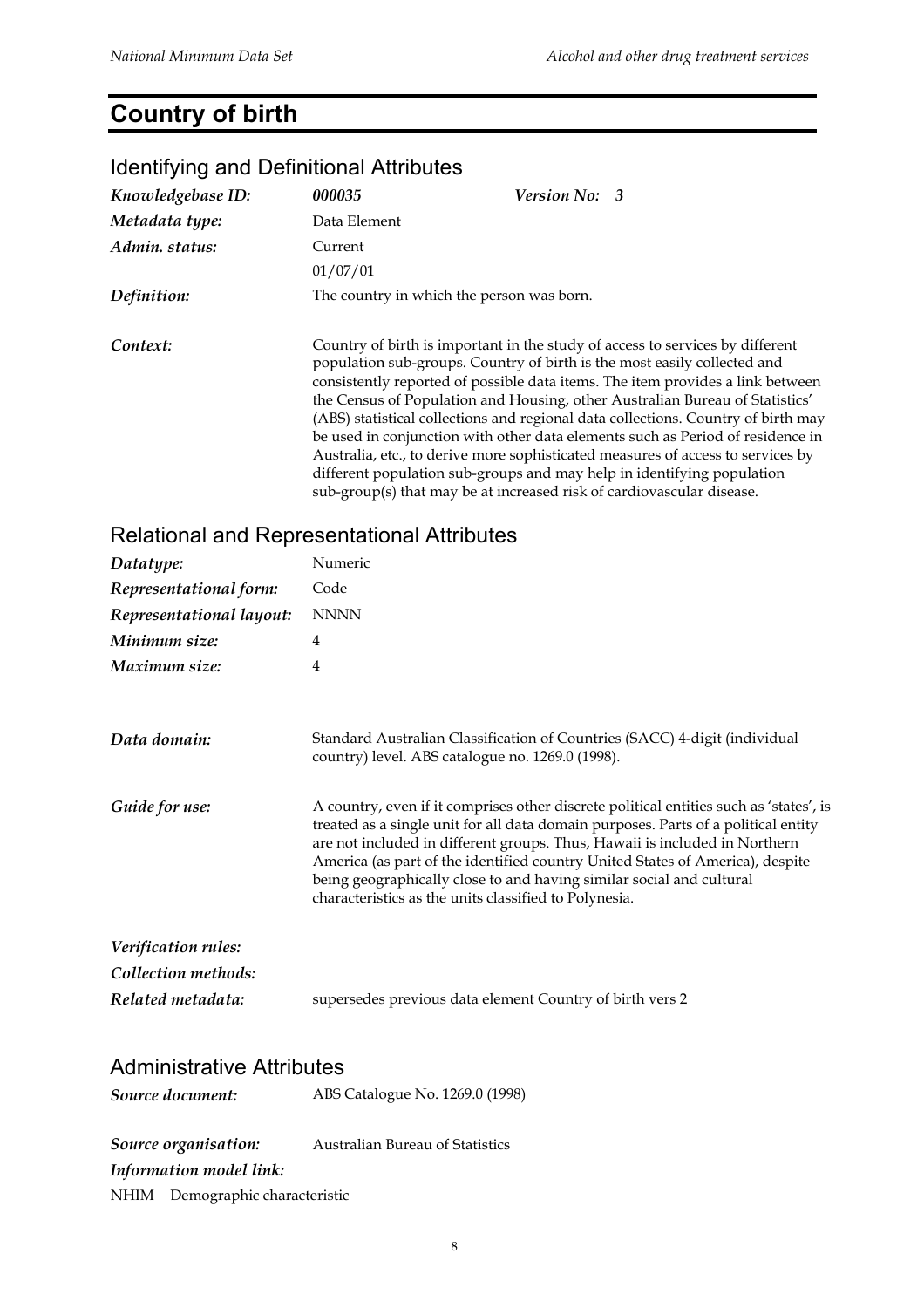| Data Set Specifications:                              | Start date | End date |
|-------------------------------------------------------|------------|----------|
| NMDS - Admitted patient care                          | 01/07/2000 |          |
| NMDS - Admitted patient mental health care            | 01/07/2000 |          |
| NMDS - Perinatal                                      | 01/07/2001 |          |
| NMDS - Community mental health care                   | 01/07/2001 |          |
| NMDS - Admitted patient palliative care               | 01/07/2001 |          |
| NMDS – Alcohol and other drug treatment services      | 01/07/2001 |          |
| NMDS - Non-admitted patient emergency department care | 01/07/2003 |          |
| DSS – Cardiovascular disease (clinical)               | 01/01/2003 |          |
| DSS - Health care client identification               | 01/01/2003 |          |

*Comments:* The Standard Australian Classification of Countries (SACC) (ABS 1269.0 1998) supersedes the Australian Standard Classification of Countries for Social Statistics (ASCCSS) which was reported in version 9 of the NHDD.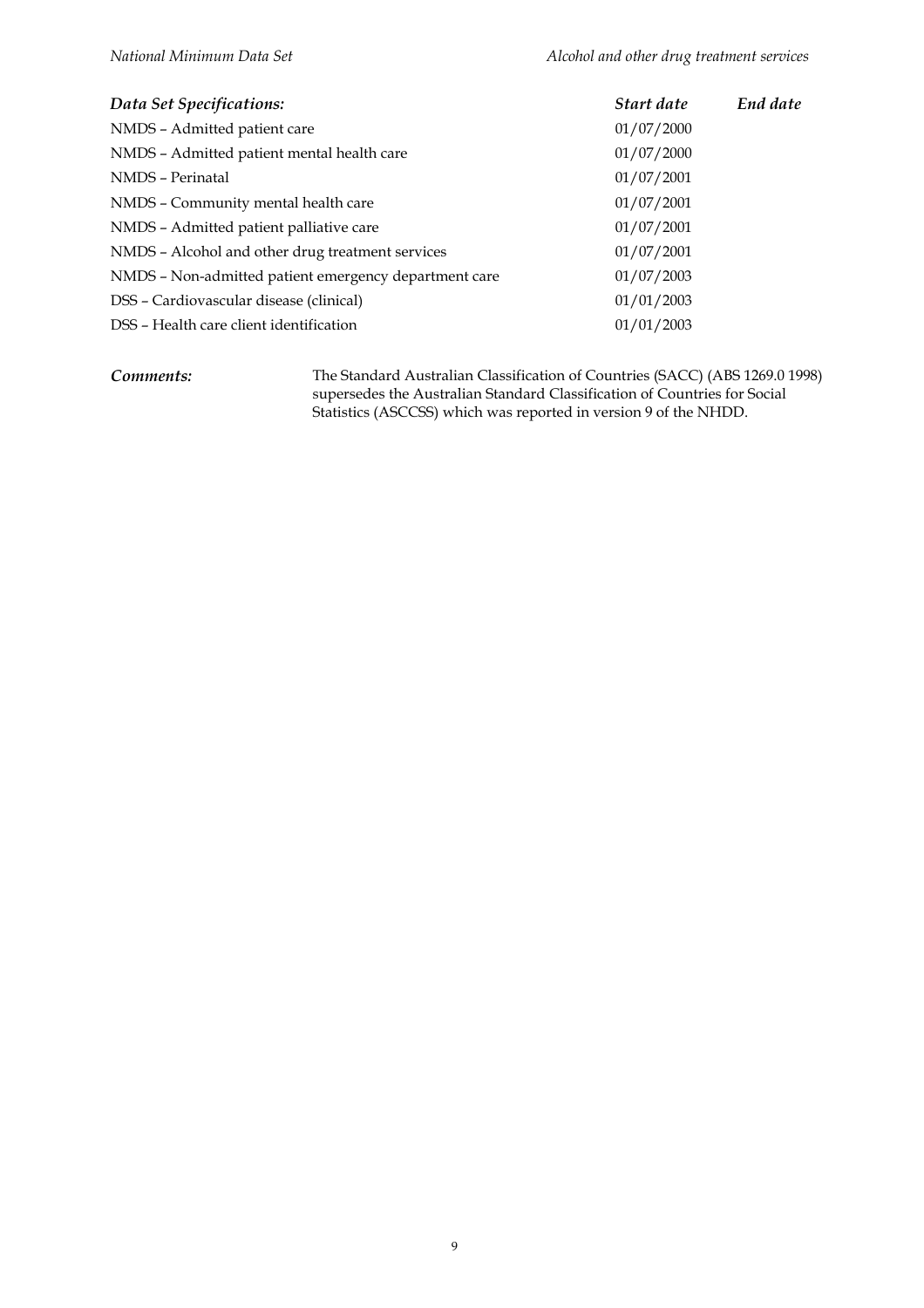## **Date of birth**

#### Identifying and Definitional Attributes *Knowledgebase ID: 000036 Version No: 4 Metadata type:* Data Element *Admin. status:* Current 01/07/03 *Definition:* The date of birth of the person. **Context:** Required to derive age at a point of time for clinical or administrative use. Used for demographic analyses, for analysis by age and for use to derive a diagnosis related group (admitted patients). Relational and Representational Attributes *Datatype:* Numeric *Representational form:* Date *Representational layout:* DDMMYYYY *Minimum size:* 8 *Maximum size:* 8 *Data domain:* Valid date *Guide for use:* If date of birth is not known, provision should be made to collect age (in years) and a date of birth derived from age. *Verification rules:* This field must not be null. For the provision of State and Territory hospital data to Commonwealth agencies this field must: be less than or equal to Admission date, Date patient presents or Service contact date be consistent with diagnoses and procedure codes, for records to be grouped. *Collection methods:* It is recommended that in cases where all components of the date of birth are not known or where an estimate is arrived at from age, a valid date be used together with a flag to indicate that it is an estimate. *Related metadata:* supersedes previous data element Date of birth vers 3 is used in the derivation of Diagnosis related group vers 1 is qualified by Estimated date flag vers 1 is used in the calculation of Length of stay (antenatal) vers 1 is used in the calculation of Length of stay (postnatal) vers 1

#### 10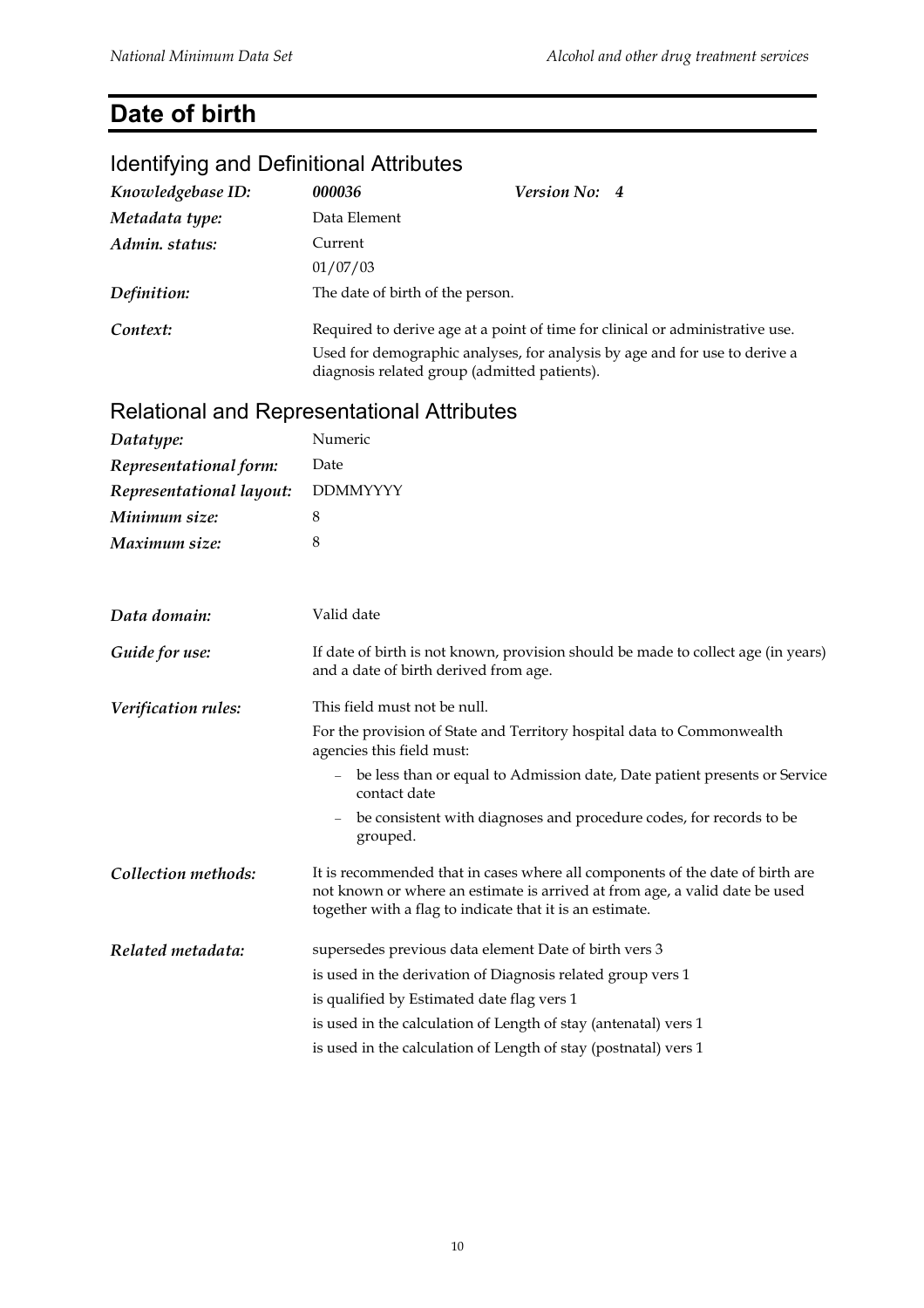#### Administrative Attributes

| Source document:                                      |                                |            |          |
|-------------------------------------------------------|--------------------------------|------------|----------|
| Source organisation:                                  | National Health Data Committee |            |          |
| Information model link:                               |                                |            |          |
| NHIM                                                  | Demographic characteristic     |            |          |
| Data Set Specifications:                              |                                | Start date | End date |
| NMDS - Admitted patient care                          |                                | 01/07/2003 |          |
| NMDS - Admitted patient mental health care            |                                | 01/07/2003 |          |
| NMDS - Admitted patient palliative care               |                                | 01/07/2003 |          |
| NMDS - Alcohol and other drug treatment services      |                                | 01/07/2003 |          |
| 01/07/2003<br>NMDS - Community mental health care     |                                |            |          |
| NMDS - Health labour force                            |                                | 01/07/2003 |          |
| NMDS - Non-admitted patient emergency department care |                                | 01/07/2003 |          |
| NMDS - Perinatal                                      |                                | 01/07/2003 |          |
| DSS - Cardiovascular disease (clinical)               |                                | 01/01/2003 |          |
| DSS - Diabetes (clinical)                             |                                | 01/01/2003 |          |
| DSS - Health care client identification               |                                | 01/01/2003 |          |

**Comments:** Any new information collections should allow for 0000YYYY. (Refer Standards Australia, AS5017 Health care client identification).

Do not use punctuation (slashes or hyphens) or spaces.

In cases where all components of the date of birth are not known or where an estimate is arrived at from age, use 00 for day and 00 for month and estimate year of birth according to the person's approximate age. As soon as known or on re-presentation, always update the Date of Birth (DOB) field. The use of the Estimated date flag is also to be used to signify that an estimate is being made.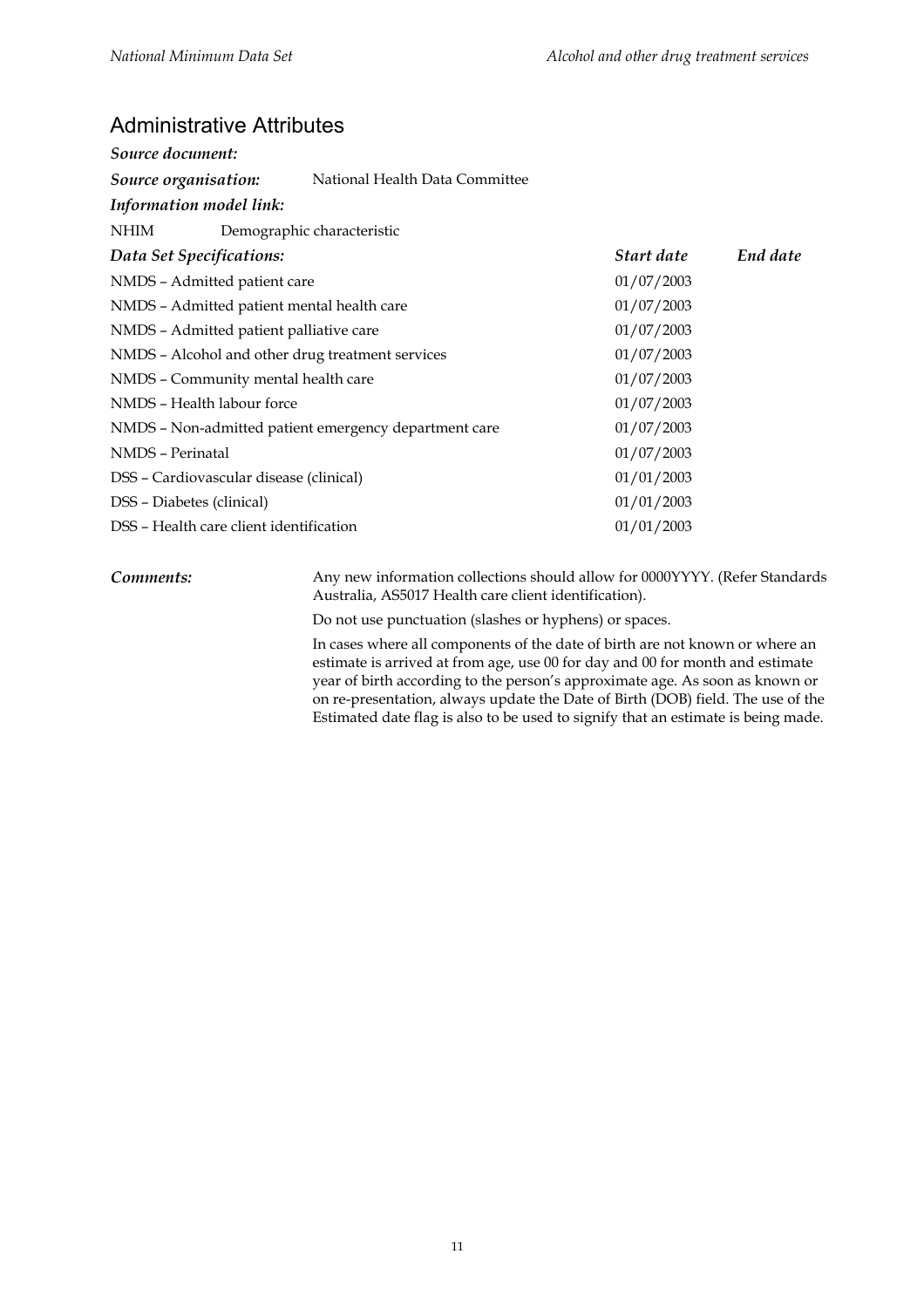## **Date of cessation of treatment episode for alcohol and other drugs**

#### Identifying and Definitional Attributes

| Knowledgebase ID: | 000424                                     | <b>Version No: 2</b>                                                  |                                                                             |
|-------------------|--------------------------------------------|-----------------------------------------------------------------------|-----------------------------------------------------------------------------|
| Metadata type:    | Data Element                               |                                                                       |                                                                             |
| Admin. status:    | Current                                    |                                                                       |                                                                             |
|                   | 01/07/01                                   |                                                                       |                                                                             |
| Definition:       |                                            | Date on which a treatment episode for alcohol and other drugs ceases. |                                                                             |
| Context:          | Alcohol and other drug treatment services: |                                                                       |                                                                             |
|                   | other drug treatment service.              |                                                                       | Required to identify the cessation of a treatment episode by an alcohol and |

#### Relational and Representational Attributes

| Datatype:                | Numeric                                                                                                                                                                                                                                                                                                                                                                                                                                                                                |  |
|--------------------------|----------------------------------------------------------------------------------------------------------------------------------------------------------------------------------------------------------------------------------------------------------------------------------------------------------------------------------------------------------------------------------------------------------------------------------------------------------------------------------------|--|
| Representational form:   | Date                                                                                                                                                                                                                                                                                                                                                                                                                                                                                   |  |
| Representational layout: | <b>DDMMYYYY</b>                                                                                                                                                                                                                                                                                                                                                                                                                                                                        |  |
| Minimum size:            | 8                                                                                                                                                                                                                                                                                                                                                                                                                                                                                      |  |
| Maximum size:            | 8                                                                                                                                                                                                                                                                                                                                                                                                                                                                                      |  |
| Data domain:             | Valid date                                                                                                                                                                                                                                                                                                                                                                                                                                                                             |  |
| Guide for use:           | Refers to the date of the last service contact in a treatment episode between the<br>client and staff of the treatment provider. In situations where the client has had<br>no contact with the treatment provider for three months, nor is there a plan in<br>place for further contact, the date of last service contact should be used. Refer to<br>data element concept Cessation of treatment episode for alcohol and other<br>drugs to determine when a treatment episode ceases. |  |
| Verification rules:      | Must be later than or the same as the Date of commencement of treatment for<br>alcohol and other drugs.                                                                                                                                                                                                                                                                                                                                                                                |  |
| Collection methods:      |                                                                                                                                                                                                                                                                                                                                                                                                                                                                                        |  |
| Related metadata:        | relates to the data element concept Cessation of treatment episode for alcohol<br>and other drugs vers 2                                                                                                                                                                                                                                                                                                                                                                               |  |
|                          | supersedes previous data element Date of cessation of treatment vers 1                                                                                                                                                                                                                                                                                                                                                                                                                 |  |
|                          | relates to the data element Reason for cessation of treatment episode for alcohol<br>and other drugs vers 2                                                                                                                                                                                                                                                                                                                                                                            |  |

#### Administrative Attributes

| Source document:                                                       |                        |
|------------------------------------------------------------------------|------------------------|
| Source organisation:<br>Intergovernmental Committee on Drugs NMDS - WG |                        |
| Information model link:                                                |                        |
| NHIM Exit/leave from service event                                     |                        |
| Data Set Specifications:                                               | End date<br>Start date |
| NMDS - Alcohol and other drug treatment services                       | 01/07/2001             |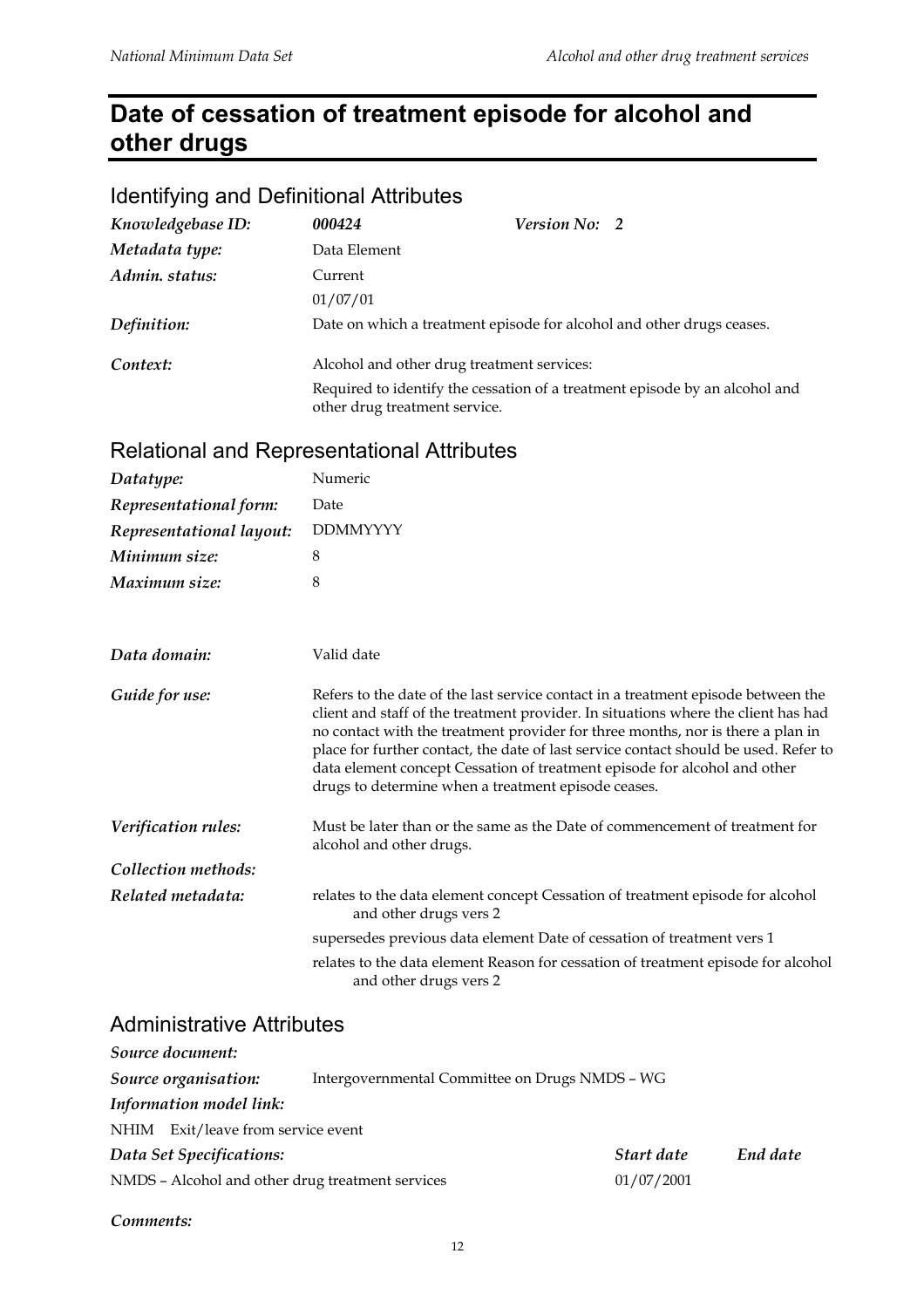## **Date of commencement of treatment episode for alcohol and other drugs**

#### Identifying and Definitional Attributes

| Knowledgebase ID: | 000430                            | <i>Version No:</i> 2                                                       |
|-------------------|-----------------------------------|----------------------------------------------------------------------------|
| Metadata type:    | Data Element                      |                                                                            |
| Admin. status:    | Current                           |                                                                            |
|                   | 01/07/01                          |                                                                            |
| Definition:       |                                   | Date on which a treatment episode for alcohol and other drugs commences.   |
| Context:          |                                   | Alcohol and other drug treatment services:                                 |
|                   | and other drug treatment service. | Required to identify the commencement of a treatment episode by an alcohol |

#### Relational and Representational Attributes

| Datatype:                | Numeric         |
|--------------------------|-----------------|
| Representational form:   | Date            |
| Representational layout: | <b>DDMMYYYY</b> |
| Minimum size:            | 8               |
| Maximum size:            | 8               |
|                          |                 |
|                          |                 |
| - - -                    |                 |

| Data domain:        | Valid dates                                                                                                                                   |
|---------------------|-----------------------------------------------------------------------------------------------------------------------------------------------|
| Guide for use:      | The first date of the treatment episode is the first service contact within the<br>treatment episode when assessment and/or treatment occurs. |
| Verification rules: | Must be earlier than or the same as the Date of cessation of treatment episode<br>for alcohol and other drugs.                                |
| Collection methods: |                                                                                                                                               |
| Related metadata:   | relates to the data element concept Commencement of treatment episode for<br>alcohol and other drugs vers 2                                   |
|                     | supersedes previous data element Date of commencement of treatment vers 1                                                                     |

#### Administrative Attributes

| Source document:                                 |                                              |            |          |
|--------------------------------------------------|----------------------------------------------|------------|----------|
| Source organisation:                             | Intergovernmental Committee on Drugs NMDS WG |            |          |
| Information model link:                          |                                              |            |          |
| NHIM Request for/entry into service event        |                                              |            |          |
| Data Set Specifications:                         |                                              | Start date | End date |
| NMDS - Alcohol and other drug treatment services |                                              | 01/07/2001 |          |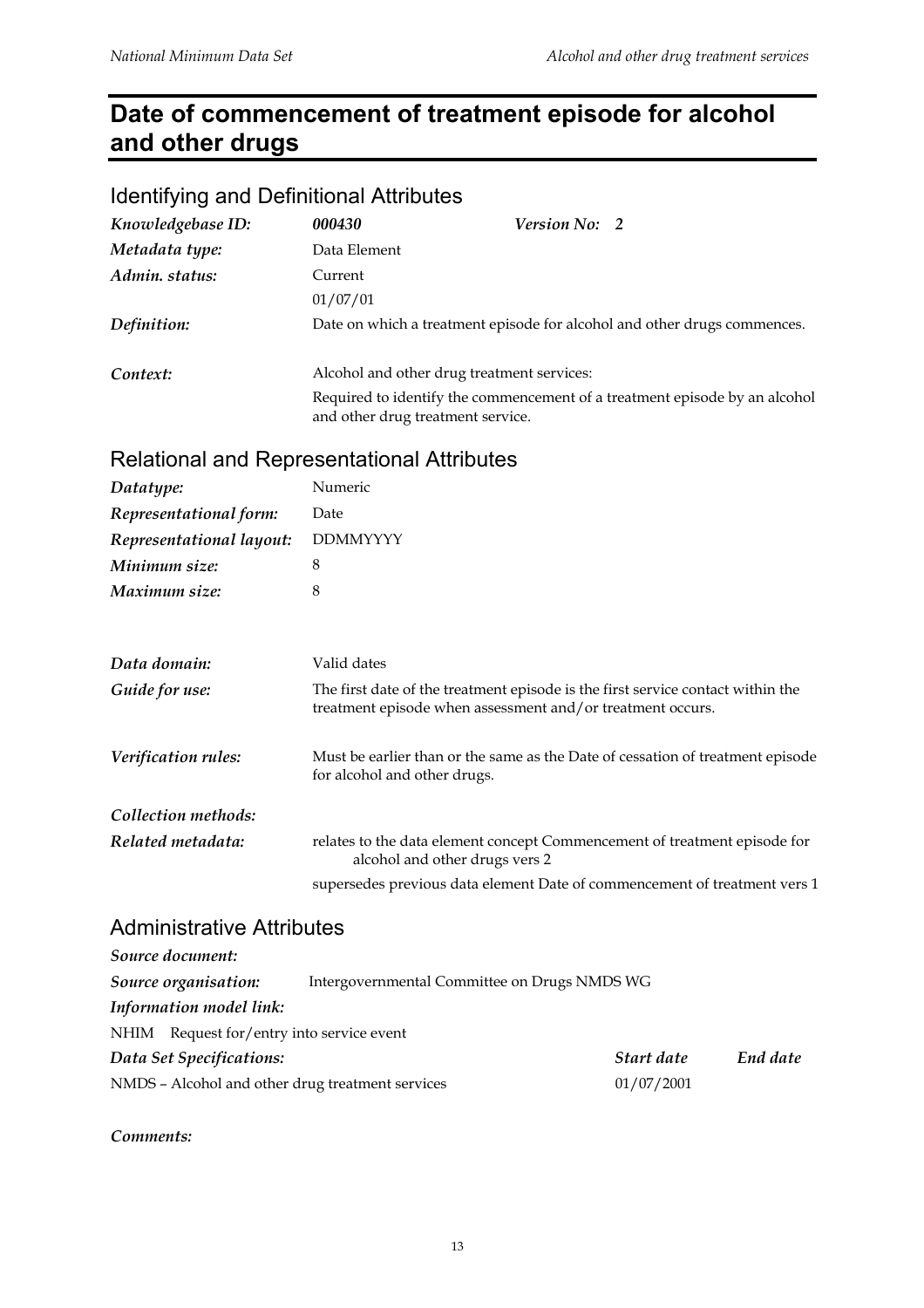## **Establishment identifier**

| <b>Rendiving and Definitional Attributes</b> |                                                                                                                                                                                      |  |  |  |
|----------------------------------------------|--------------------------------------------------------------------------------------------------------------------------------------------------------------------------------------|--|--|--|
| Knowledgebase ID:                            | Version No: 4<br>000050                                                                                                                                                              |  |  |  |
| Metadata type:                               | Derived Data Element                                                                                                                                                                 |  |  |  |
| Admin. status:                               | Current                                                                                                                                                                              |  |  |  |
|                                              | 01/07/03                                                                                                                                                                             |  |  |  |
| Definition:                                  | Identifier for the establishment in which episode or event occurred. Each<br>separately administered health care establishment to have a unique identifier at<br>the national level. |  |  |  |
| Context:                                     |                                                                                                                                                                                      |  |  |  |
|                                              | Relational and Representational Attributes                                                                                                                                           |  |  |  |
| Datatype:                                    | Alphanumeric                                                                                                                                                                         |  |  |  |
| Representational form:                       | Code                                                                                                                                                                                 |  |  |  |
| Representational layout:                     | NNA(N)NNNNN                                                                                                                                                                          |  |  |  |
| Minimum size:                                | 9                                                                                                                                                                                    |  |  |  |
| Maximum size:                                | 9                                                                                                                                                                                    |  |  |  |
| Data domain:                                 | Concatenation of:                                                                                                                                                                    |  |  |  |
|                                              | State/Territory identifier (character position 1)                                                                                                                                    |  |  |  |
|                                              | Establishment sector (character position 2)                                                                                                                                          |  |  |  |
|                                              | Region code (character positions 3-4)                                                                                                                                                |  |  |  |
|                                              | Establishment number (character positions 5-9)                                                                                                                                       |  |  |  |
| Guide for use:                               |                                                                                                                                                                                      |  |  |  |
| Verification rules:                          |                                                                                                                                                                                      |  |  |  |
| Collection methods:                          |                                                                                                                                                                                      |  |  |  |
| Related metadata:                            | supersedes previous data element Establishment identifier vers 3                                                                                                                     |  |  |  |
|                                              | is composed of Establishment number vers 4                                                                                                                                           |  |  |  |
|                                              | is composed of Establishment sector vers 3                                                                                                                                           |  |  |  |
|                                              | relates to the data element Person identifier vers 1                                                                                                                                 |  |  |  |
|                                              | relates to the data element Person identifier type - health care vers 1                                                                                                              |  |  |  |
|                                              | is composed of Region code vers 2                                                                                                                                                    |  |  |  |
|                                              | is composed of State/Territory identifier vers 3                                                                                                                                     |  |  |  |

#### Identifying and Definitional Attributes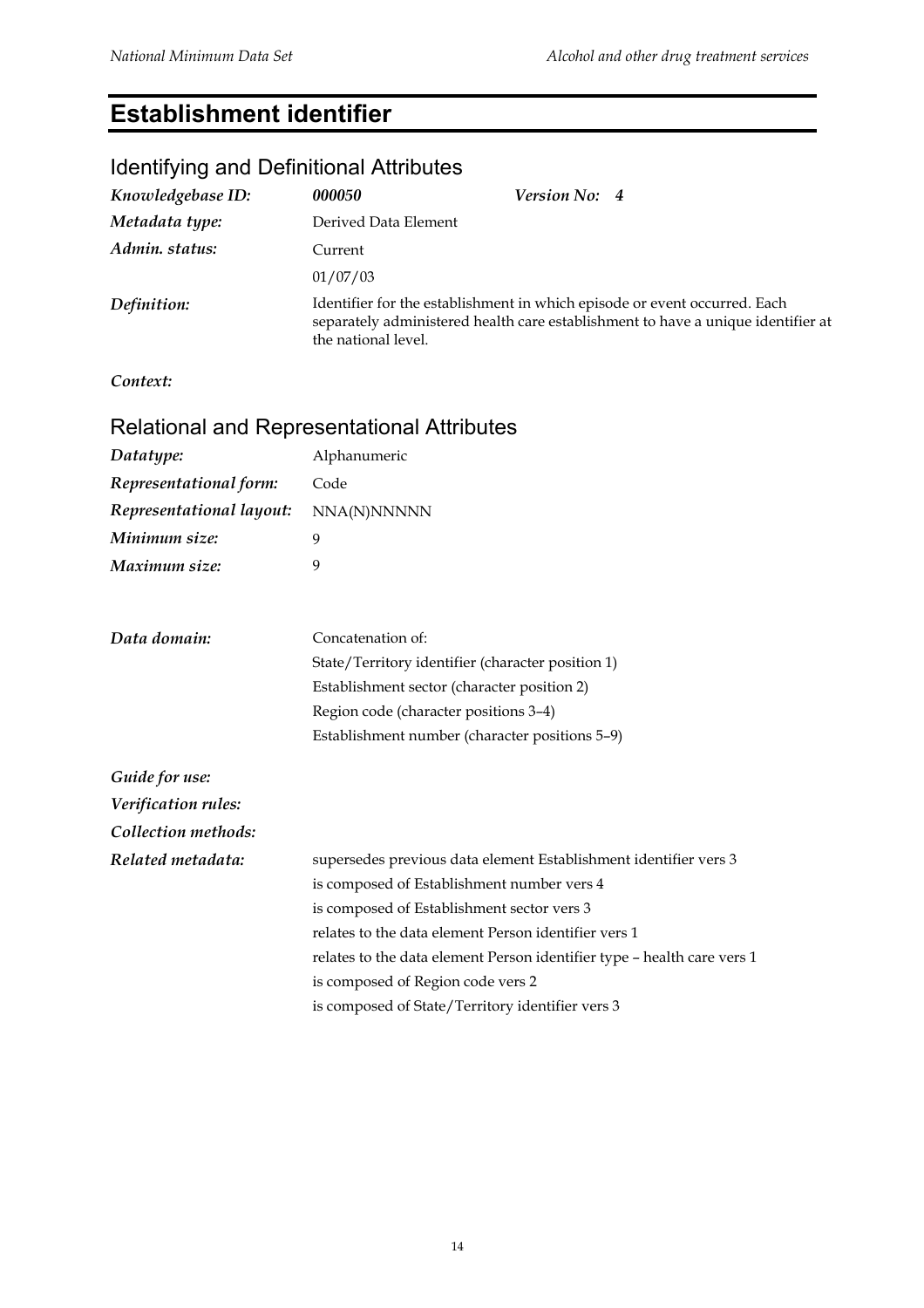#### Administrative Attributes

| Source document:                                 |                                                       |            |          |
|--------------------------------------------------|-------------------------------------------------------|------------|----------|
| Source organisation:                             | National Health Data Committee                        |            |          |
| Information model link:                          |                                                       |            |          |
| NHIM Organisation characteristic                 |                                                       |            |          |
| Data Set Specifications:                         |                                                       | Start date | End date |
| NMDS - Admitted patient care                     |                                                       | 01/07/2003 |          |
| NMDS - Admitted patient mental health care       |                                                       | 01/07/2003 |          |
| NMDS - Admitted patient palliative care          |                                                       | 01/07/2003 |          |
| NMDS - Alcohol and other drug treatment services |                                                       | 01/07/2003 |          |
| NMDS - Community mental health care              |                                                       | 01/07/2003 |          |
| NMDS - Community mental health establishments    |                                                       | 01/07/2003 |          |
| NMDS - Elective surgery waiting times            |                                                       | 01/07/2003 |          |
| NMDS - Emergency department waiting times        |                                                       | 01/07/2003 |          |
|                                                  | NMDS - Non-admitted patient emergency department care | 01/07/2003 |          |
| NMDS - Perinatal                                 |                                                       | 01/07/2003 |          |
| NMDS - Public hospital establishments            |                                                       | 01/07/2003 |          |
| DSS - Health care client identification          |                                                       | 01/01/2003 |          |

*Comments:* Establishment identifier should be able to distinguish between all health care establishments nationally.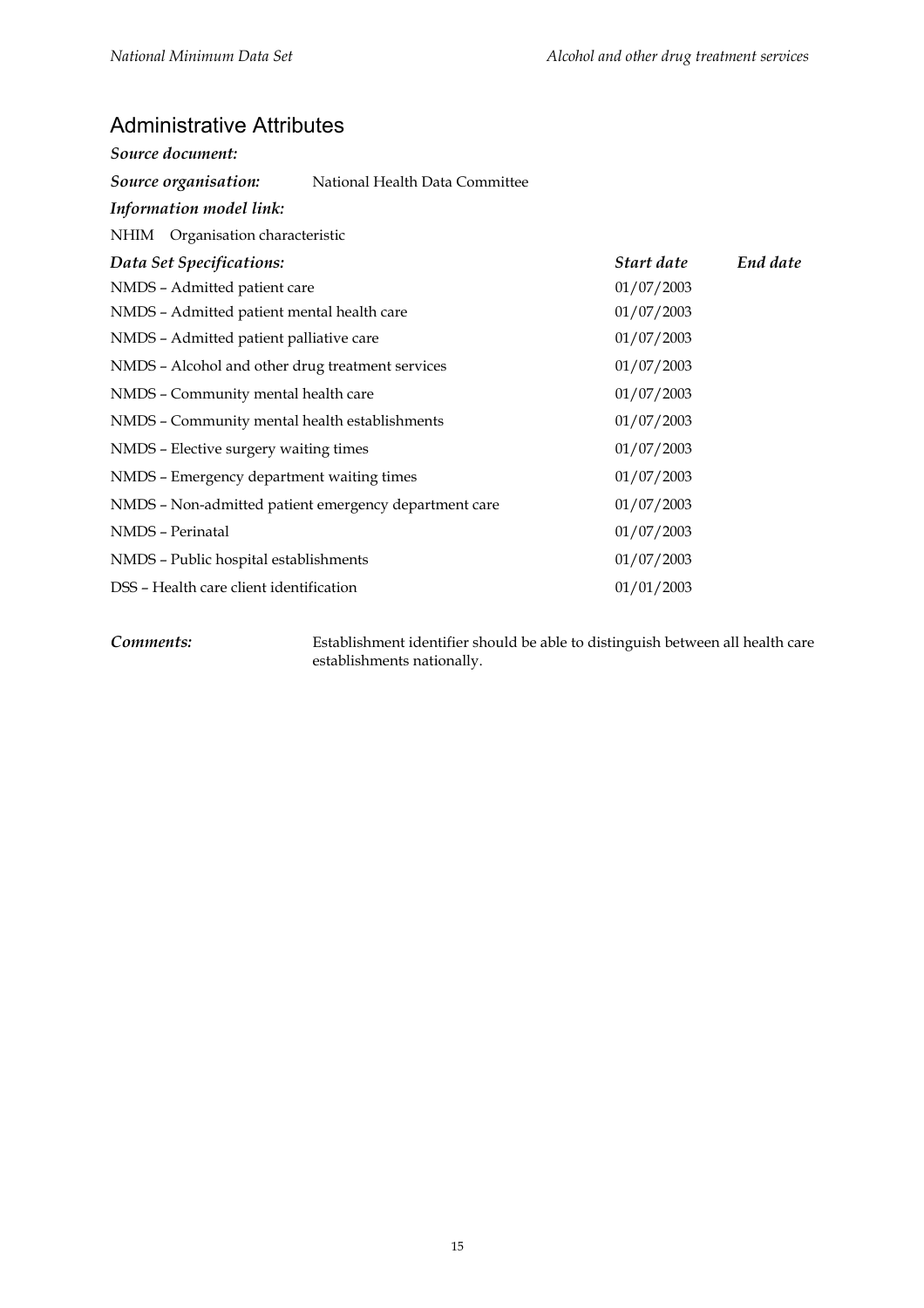## **Geographical location of service delivery outlet**

| <u>ROCHER LINE OF BUILDING AND A SERVE OF A SERVE OF A SERVE OF A SERVE OF A SERVE OF A SERVE OF A SERVE OF A SERVE OF A SERVE OF A SERVE OF A SERVE OF A SERVE OF A SERVE OF A SERVE OF A SERVE OF A SERVE OF A SERVE OF A SERV</u> |                      |                                                                                                                                                                  |
|--------------------------------------------------------------------------------------------------------------------------------------------------------------------------------------------------------------------------------------|----------------------|------------------------------------------------------------------------------------------------------------------------------------------------------------------|
| Knowledgebase ID:                                                                                                                                                                                                                    | 000823               | Version No: 1                                                                                                                                                    |
| Metadata type:                                                                                                                                                                                                                       | Derived Data Element |                                                                                                                                                                  |
| Admin. status:                                                                                                                                                                                                                       | Current              |                                                                                                                                                                  |
|                                                                                                                                                                                                                                      | 01/07/03             |                                                                                                                                                                  |
| Definition:                                                                                                                                                                                                                          | delivered.           | Geographical location of a site from which a health/community service is                                                                                         |
| Context:                                                                                                                                                                                                                             |                      | Alcohol and other drug treatment services:                                                                                                                       |
|                                                                                                                                                                                                                                      |                      | To enable the analysis of the accessibility of service provision in relation to<br>demographic and other characteristics of the population of a geographic area. |
| <b>Relational and Representational Attributes</b>                                                                                                                                                                                    |                      |                                                                                                                                                                  |
| Datatype:                                                                                                                                                                                                                            | Numeric              |                                                                                                                                                                  |
| Representational form:                                                                                                                                                                                                               | Code                 |                                                                                                                                                                  |

## Identifying and Definitional Attributes

| Representational form:   | Code                                                                                                                                                                                                                                                                                                                                                                                                                                                                                                                                                                                                     |
|--------------------------|----------------------------------------------------------------------------------------------------------------------------------------------------------------------------------------------------------------------------------------------------------------------------------------------------------------------------------------------------------------------------------------------------------------------------------------------------------------------------------------------------------------------------------------------------------------------------------------------------------|
| Representational layout: | <b>NNNNN</b>                                                                                                                                                                                                                                                                                                                                                                                                                                                                                                                                                                                             |
| Minimum size:            | 5                                                                                                                                                                                                                                                                                                                                                                                                                                                                                                                                                                                                        |
| Maximum size:            | 5                                                                                                                                                                                                                                                                                                                                                                                                                                                                                                                                                                                                        |
|                          |                                                                                                                                                                                                                                                                                                                                                                                                                                                                                                                                                                                                          |
| Data domain:             | Australian Standard Geographical Classification (Australian Bureau of<br>Statistics, Cat. No. 1216.0).                                                                                                                                                                                                                                                                                                                                                                                                                                                                                                   |
| Guide for use:           | The geographical location is reported using a five digit numerical code to<br>indicate the Statistical Local Area (SLA) within the reporting State or Territory,<br>as defined in the Australian Standard Geographical Classification (ASGC). It is<br>a composite of State identifier and SLA (first digit = State identifier, next four<br>digits = SLA) for service delivery outlet.                                                                                                                                                                                                                  |
|                          | The Australian Standard Geographical Classification (ASGC) is updated on an<br>annual basis with a date of effect of 1 July each year. Therefore, the edition<br>effective for the data collection reference year should be used.                                                                                                                                                                                                                                                                                                                                                                        |
|                          | The Australian Bureau of Statistics' National Localities Index (NLI) can be used<br>to assign each locality or address in Australia to an SLA. The NLI is a<br>comprehensive list of localities in Australia with their full code (including SLA)<br>from the main structure of the ASGC. For the majority of localities, the locality<br>name (suburb or town, for example) is sufficient to assign an SLA. However,<br>some localities have the same name. For most of these, limited additional<br>information such as the postcode or State can be used with the locality name to<br>assign the SLA. |
|                          | In addition, other localities cross one or more SLA boundaries and are referred<br>to as split localities. For these, the more detailed information of the number and<br>street of the establishment is used with the Streets Sub-index of the NLI to<br>assign the SLA.                                                                                                                                                                                                                                                                                                                                 |
| Verification rules:      |                                                                                                                                                                                                                                                                                                                                                                                                                                                                                                                                                                                                          |
| Collection methods:      |                                                                                                                                                                                                                                                                                                                                                                                                                                                                                                                                                                                                          |
| Related metadata:        | relates to the data element Service delivery outlet vers 1                                                                                                                                                                                                                                                                                                                                                                                                                                                                                                                                               |
|                          | is composed of State/Territory identifier vers 3                                                                                                                                                                                                                                                                                                                                                                                                                                                                                                                                                         |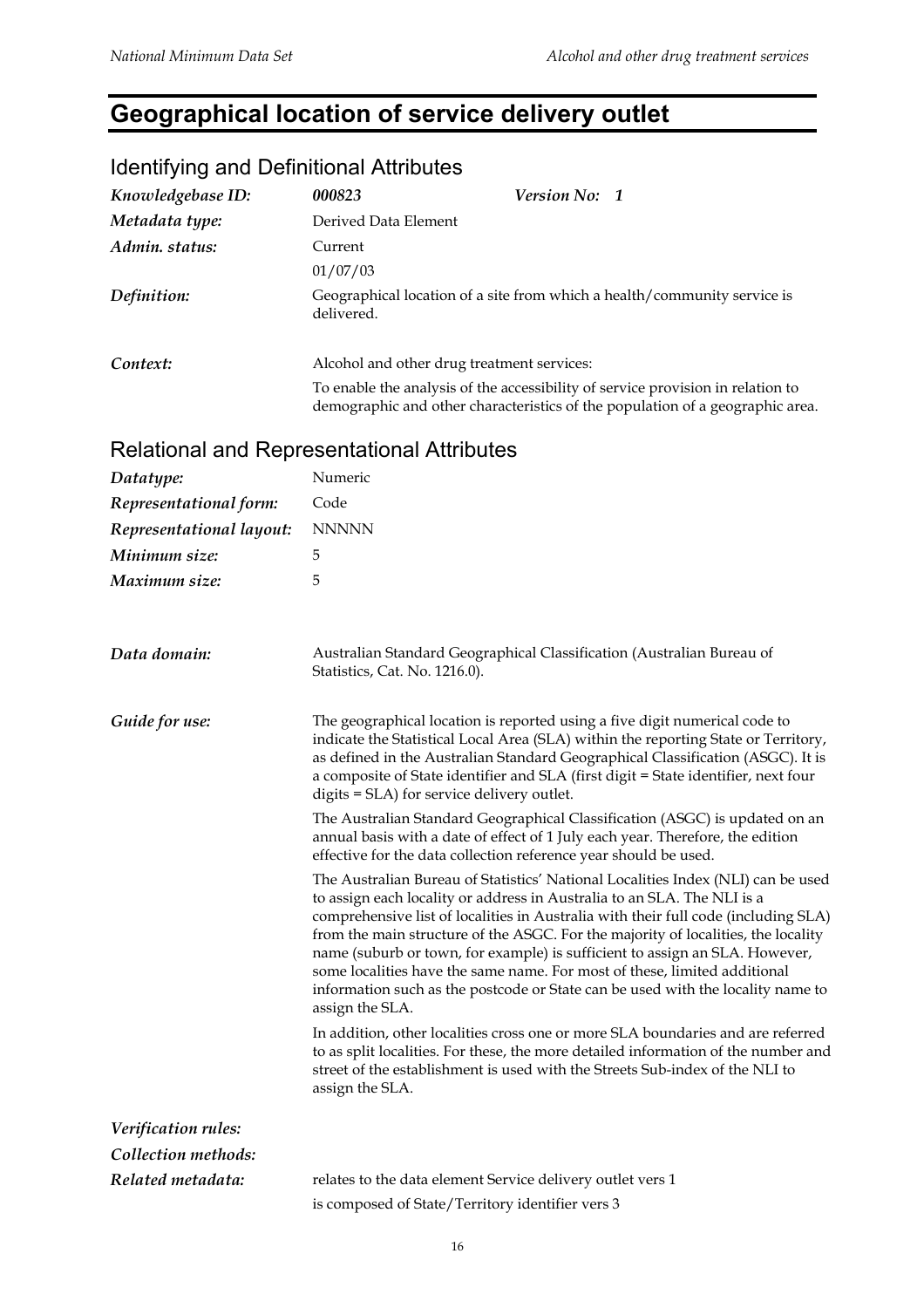#### Administrative Attributes

*Source document:* Australian Standard Geographical Classification (ABS Cat. No. 1216.0) *Source organisation:* Intergovernmental Committee on Drugs NMDS WG *Information model link:* NHIM Address element *Data Set Specifications: Start date End date*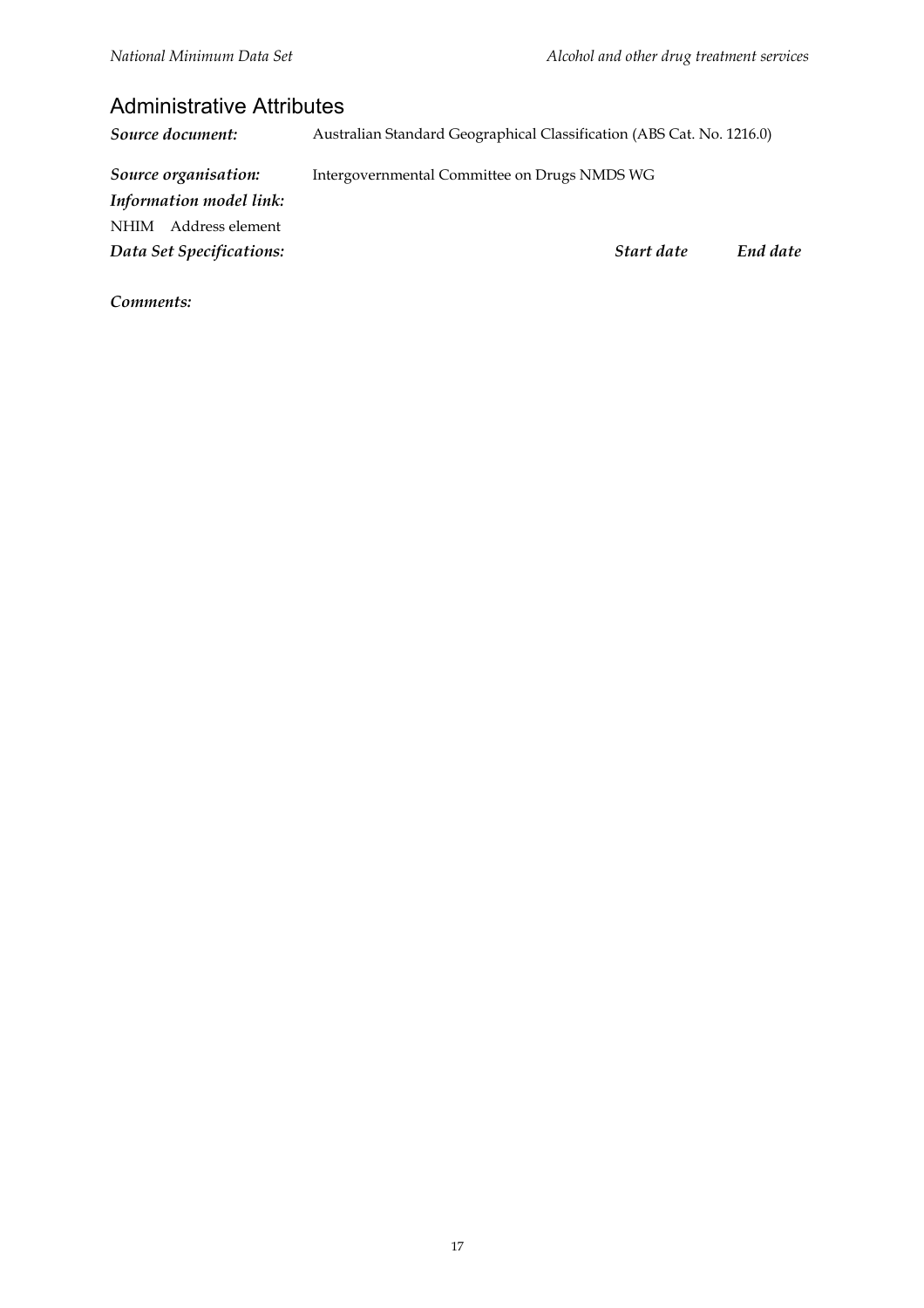#### **Indigenous status**

#### *Knowledgebase ID: 000001 Version No: 4 Metadata type:* Data Element *Admin. status:* Current 01/07/03 *Definition:* Indigenous status is a measure of whether a person identifies as being of Aboriginal or Torres Strait Islander origin. This is in accord with the first two of three components of the Commonwealth definition. See Comments for the Commonwealth definition. **Context:** Australia's Aboriginal and Torres Strait Islander peoples occupy a unique place in Australian society and culture. In the current climate of reconciliation, accurate and consistent statistics about Aboriginal and Torres Strait Islander peoples are needed in order to plan, promote and deliver essential services, to monitor changes in wellbeing and to account for government expenditure in this area. The purpose of this data element is to provide information about people who identify as being of Aboriginal or Torres Strait Islander origin. Agencies wishing to determine the eligibility of individuals for particular benefits, services or rights will need to make their own judgements about the suitability of the standard measure for these purposes, having regard to the specific eligibility criteria for the program concerned.

#### Identifying and Definitional Attributes

#### Relational and Representational Attributes

| Datatype:                | Numeric  |                                                                                                                                                                                                                                                                                                                                  |  |
|--------------------------|----------|----------------------------------------------------------------------------------------------------------------------------------------------------------------------------------------------------------------------------------------------------------------------------------------------------------------------------------|--|
| Representational form:   | Code     |                                                                                                                                                                                                                                                                                                                                  |  |
| Representational layout: | N        |                                                                                                                                                                                                                                                                                                                                  |  |
| Minimum size:            | 1        |                                                                                                                                                                                                                                                                                                                                  |  |
| Maximum size:            | 1        |                                                                                                                                                                                                                                                                                                                                  |  |
| Data domain:             | 1        | Aboriginal but not Torres Strait Islander origin                                                                                                                                                                                                                                                                                 |  |
|                          | 2        | Torres Strait Islander but not Aboriginal origin                                                                                                                                                                                                                                                                                 |  |
|                          | 3        | Both Aboriginal and Torres Strait Islander origin                                                                                                                                                                                                                                                                                |  |
|                          | 4        | Neither Aboriginal nor Torres Strait Islander origin                                                                                                                                                                                                                                                                             |  |
|                          | 9        | Not stated/inadequately described                                                                                                                                                                                                                                                                                                |  |
| Guide for use:           | section. | This data element is based on the Australian Bureau of Statistics' (ABS)<br>standard for Indigenous status. For detailed advice on its use and application<br>please refer to the ABS web site as indicated below in the Source document                                                                                         |  |
|                          | follows: | The classification for 'Indigenous status' has a hierarchical structure comprising<br>two levels. There are four categories at the detailed level of the classification<br>which are grouped into two categories at the broad level. There is one<br>supplementary category for 'not stated' responses. The classification is as |  |
|                          |          | Indigenous:                                                                                                                                                                                                                                                                                                                      |  |
|                          |          | Aboriginal but not Torres Strait Islander origin                                                                                                                                                                                                                                                                                 |  |
|                          |          | Torres Strait Islander but not Aboriginal origin                                                                                                                                                                                                                                                                                 |  |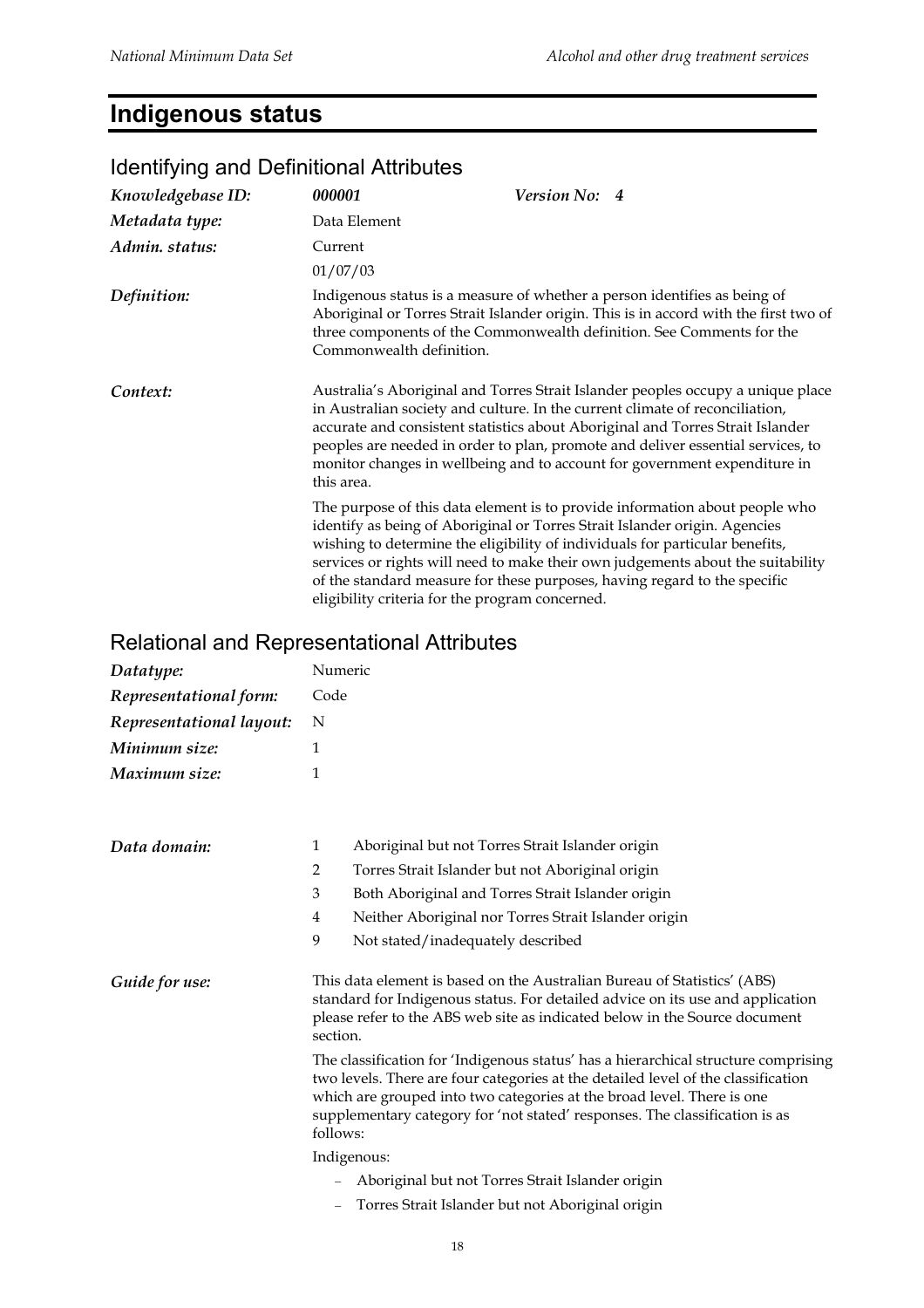|                     | both Aboriginal and Torres Strait Islander origin                                                                                                                                                                                                                                                                                                     |
|---------------------|-------------------------------------------------------------------------------------------------------------------------------------------------------------------------------------------------------------------------------------------------------------------------------------------------------------------------------------------------------|
|                     | Non-indigenous:                                                                                                                                                                                                                                                                                                                                       |
|                     | neither Aboriginal nor Torres Strait Islander origin                                                                                                                                                                                                                                                                                                  |
|                     | Not stated/inadequately described:                                                                                                                                                                                                                                                                                                                    |
|                     | This category is not to be available as a valid answer to the questions but is<br>intended for use:                                                                                                                                                                                                                                                   |
|                     | primarily when importing data from other data collections that do not<br>$\equiv$<br>contain mappable data                                                                                                                                                                                                                                            |
|                     | where an answer was refused                                                                                                                                                                                                                                                                                                                           |
|                     | where the question was not able to be asked prior to completion of<br>$\hspace{1.0cm} - \hspace{1.0cm}$<br>assistance because the client was unable to communicate or a person who<br>knows the client was not available.                                                                                                                             |
|                     | Only in the last two situations may the tick boxes on the questionnaire be left<br>blank.                                                                                                                                                                                                                                                             |
| Verification rules: |                                                                                                                                                                                                                                                                                                                                                       |
| Collection methods: | The standard question for Indigenous status is as follows:                                                                                                                                                                                                                                                                                            |
|                     | [Are you] [Is the person] [Is (name)] of Aboriginal or Torres Strait Islander<br>origin?                                                                                                                                                                                                                                                              |
|                     | (For persons of both Aboriginal and Torres Strait Islander origin, mark both<br>'Yes' boxes.)                                                                                                                                                                                                                                                         |
|                     |                                                                                                                                                                                                                                                                                                                                                       |
|                     |                                                                                                                                                                                                                                                                                                                                                       |
|                     | Yes, Torres Strait Islander□                                                                                                                                                                                                                                                                                                                          |
|                     | This question is recommended for self-enumerated or interview-based<br>collections. It can also be used in circumstances where a close relative, friend,<br>or another member of the household is answering on behalf of the subject.                                                                                                                 |
|                     | When someone is not present, the person answering for them should be in a<br>position to do so, i.e. this person must know the person about whom the<br>question is being asked well and feel confident to provide accurate information<br>about them. However, it is strongly recommended that this question be asked<br>directly wherever possible. |
|                     | This question must always be asked regardless of data collectors' perceptions<br>based on appearance or other factors.                                                                                                                                                                                                                                |
|                     | The Indigenous status question allows for more than one response. The<br>procedure for coding multiple responses is as follows:                                                                                                                                                                                                                       |
|                     | If the respondent marks 'No' and either 'Aboriginal' or 'Torres Strait Islander',<br>then the response should be coded to either Aboriginal or Torres Strait Islander<br>as indicated (i.e. disregard the 'No' response).                                                                                                                             |
|                     | If the respondent marks both the 'Aboriginal' and 'Torres Strait Islander' boxes,<br>then their response should be coded to 'Both Aboriginal and Torres Strait<br>Islander origin'.                                                                                                                                                                   |
|                     | If the respondent marks all three boxes ('No', 'Aboriginal' and 'Torres Strait<br>Islander'), then the response should be coded to 'Both Aboriginal and Torres<br>Strait Islander origin' (i.e. disregard the 'No' response).                                                                                                                         |
|                     | This approach may be problematical in some data collections, for example<br>when data are collected by interview or using screen-based data capture<br>systems. An additional response category:                                                                                                                                                      |
|                     | Yes, both Aboriginal and Torres Strait Islander□                                                                                                                                                                                                                                                                                                      |
|                     | may be included if this better suits the data collection practices of the agency<br>concerned.                                                                                                                                                                                                                                                        |
|                     |                                                                                                                                                                                                                                                                                                                                                       |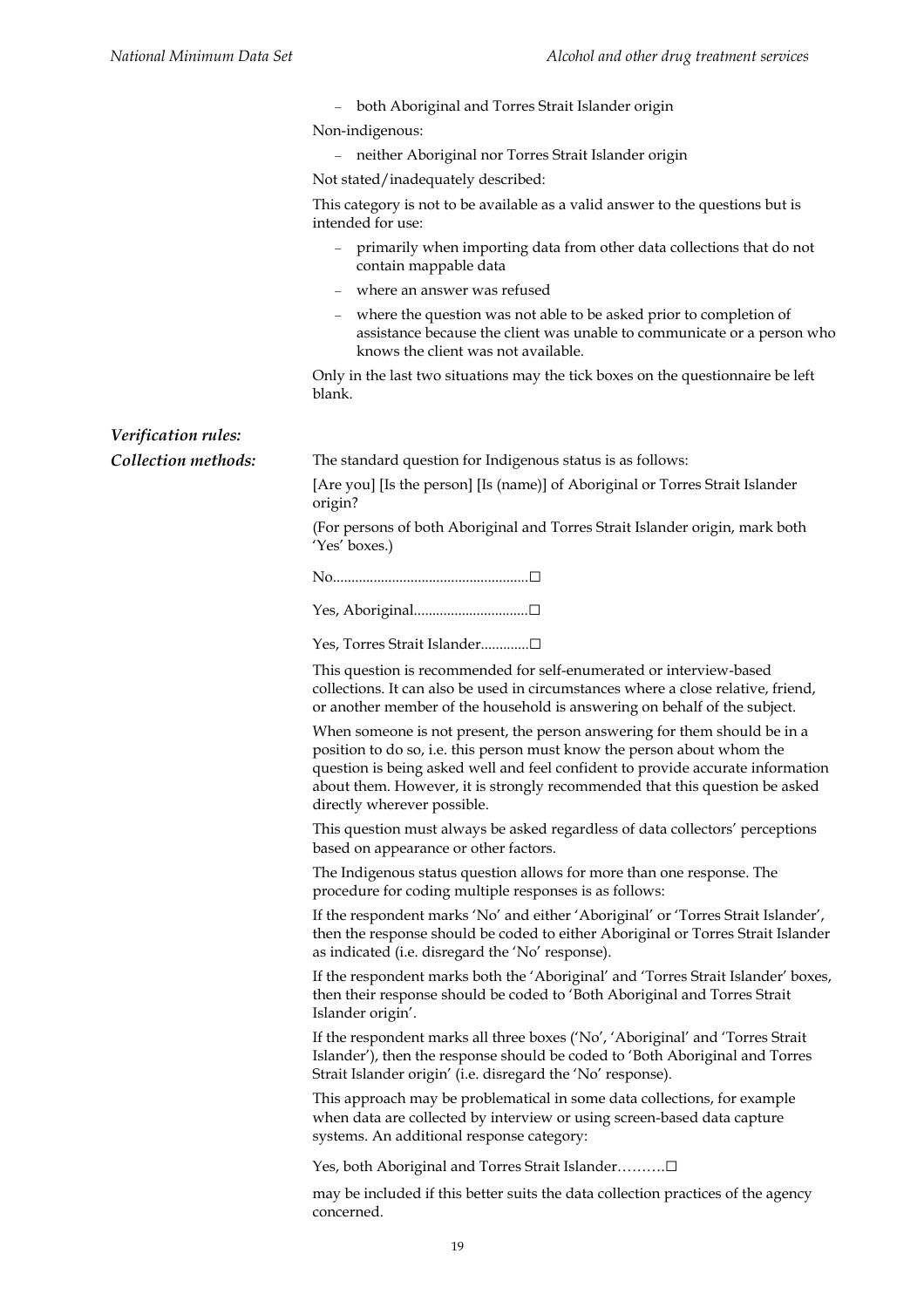#### *Related metadata:* supersedes previous data element Indigenous status vers 3

#### Administrative Attributes

*Source document:* Available on the ABS web site. From the ABS Home page (www.abs.gov.au) select: About Statistics/About Statistical Collections (Concepts & Classifications) /Other ABS Statistical Standards/Standards for Social Labour and Demographic Variables/Cultural Diversity Variables/Indigenous Status.

*Source organisation:* Australian Bureau of Statistics

| Information model link: |  |
|-------------------------|--|
|                         |  |

| NHIM Social characteristic                            |            |          |
|-------------------------------------------------------|------------|----------|
| Data Set Specifications:                              | Start date | End date |
| NMDS - Admitted patient care                          | 01/07/2003 |          |
| NMDS - Admitted patient mental health care            | 01/07/2003 |          |
| NMDS - Perinatal                                      | 01/07/2003 |          |
| NMDS - Community mental health care                   | 01/07/2003 |          |
| NMDS - Admitted patient palliative care               | 01/07/2003 |          |
| NMDS – Alcohol and other drug treatment services      | 01/07/2003 |          |
| NMDS - Non-admitted patient emergency department care | 01/07/2003 |          |
| DSS - Cardiovascular disease (clinical)               | 01/01/2003 |          |
| DSS - Diabetes (clinical)                             | 01/01/2003 |          |
| DSS – Health care client identification               | 01/01/2003 |          |

*Comments:* The following definition, commonly known as 'The Commonwealth Definition' was given in a High Court judgement in the case of Commonwealth v Tasmania (1983) 46 ALR 625.

> '**An Aboriginal or Torres Strait Islander is a person of Aboriginal or Torres Strait Islander descent who identifies as an Aboriginal or Torres Strait Islander and is accepted as such by the community in which he or she lives**'**.**

There are three components to the Commonwealth Definition:

- descent
- self-identification
- community acceptance.

In practice, it is not feasible to collect information on the community acceptance part of this definition in general purpose statistical and administrative collections and therefore standard questions on Indigenous status relate to descent and self-identification only.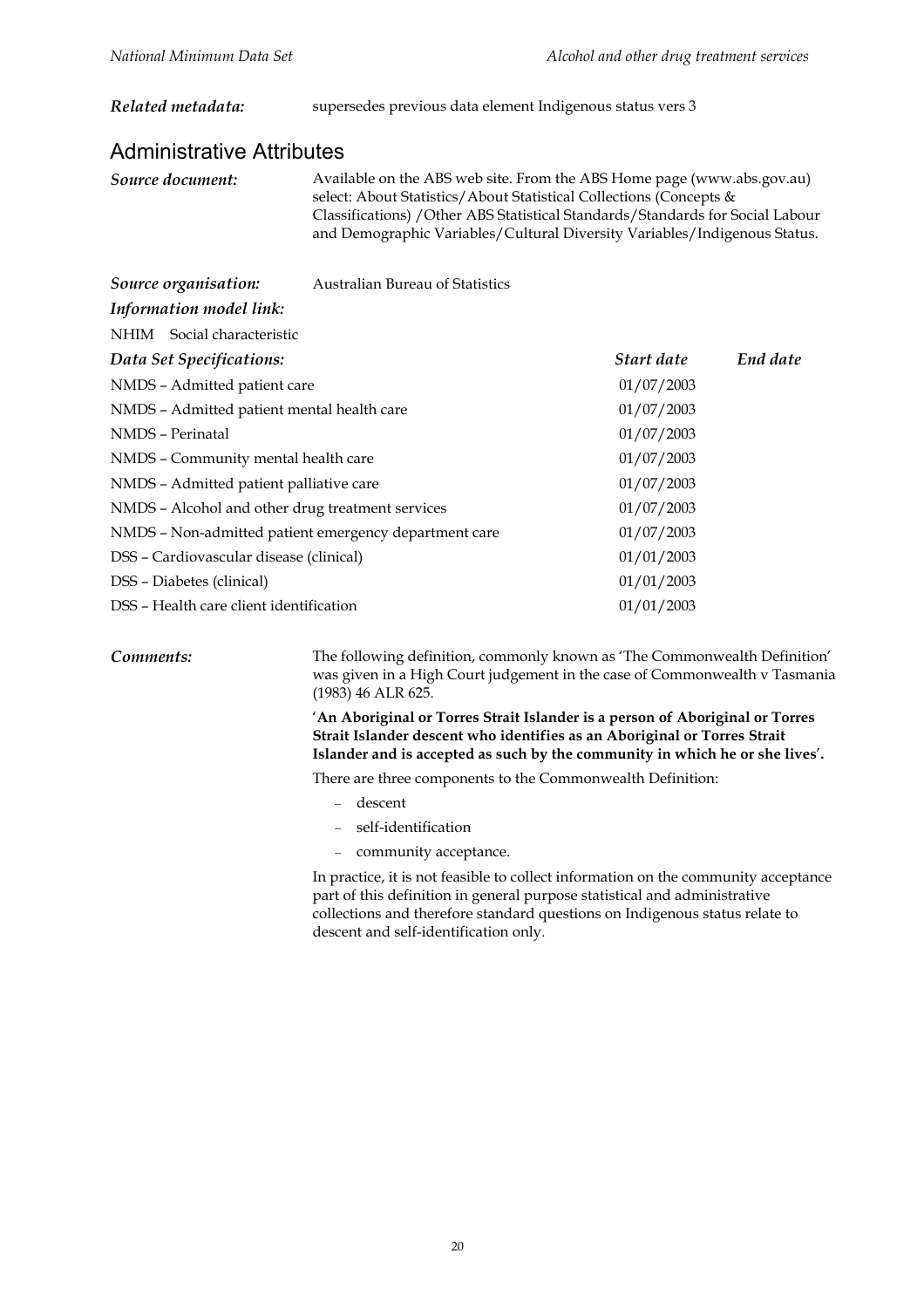## **Injecting drug use status**

## Identifying and Definitional Attributes

| Knowledgebase ID: | 000432                                                                                                                                        | <b>Version No: 2</b> |                                                                              |
|-------------------|-----------------------------------------------------------------------------------------------------------------------------------------------|----------------------|------------------------------------------------------------------------------|
| Metadata type:    | Data Element                                                                                                                                  |                      |                                                                              |
| Admin. status:    | Current                                                                                                                                       |                      |                                                                              |
|                   | 01/07/03                                                                                                                                      |                      |                                                                              |
| Definition:       | The client's use of injection as a method of administering drugs. Includes<br>intravenous, intramuscular and subcutaneous forms of injection. |                      |                                                                              |
| Context:          | Alcohol and other drug treatment services:                                                                                                    |                      |                                                                              |
|                   | associated with injecting drug use.                                                                                                           |                      | The data element is important for identifying patterns of drug use and harms |

## Relational and Representational Attributes

| Datatype:                | Numeric                                                      |                                                                                                                                                   |  |
|--------------------------|--------------------------------------------------------------|---------------------------------------------------------------------------------------------------------------------------------------------------|--|
| Representational form:   | Code                                                         |                                                                                                                                                   |  |
| Representational layout: | N                                                            |                                                                                                                                                   |  |
| Minimum size:            | $\mathbf{1}$                                                 |                                                                                                                                                   |  |
| Maximum size:            | $\mathbf{1}$                                                 |                                                                                                                                                   |  |
|                          |                                                              |                                                                                                                                                   |  |
| Data domain:             | 1                                                            | Last injected three months ago or less                                                                                                            |  |
|                          | $\overline{2}$                                               | Last injected more than three months ago but less than or equal to twelve<br>months ago.                                                          |  |
|                          | 3                                                            | Last injected more than twelve months ago.                                                                                                        |  |
|                          | 4                                                            | Never injected                                                                                                                                    |  |
|                          | 9                                                            | Not stated/inadequately described                                                                                                                 |  |
| Guide for use:           |                                                              |                                                                                                                                                   |  |
| Verification rules:      |                                                              |                                                                                                                                                   |  |
| Collection methods:      | To be collected on commencement of treatment with a service. |                                                                                                                                                   |  |
|                          |                                                              | For clients whose treatment episode is related to the alcohol and other drug use<br>of another person, this data element should not be collected. |  |
| Related metadata:        |                                                              | is qualified by Client type - alcohol and other drug treatment services vers 3                                                                    |  |
|                          |                                                              | supersedes previous data element Injecting drug use vers 1                                                                                        |  |
|                          |                                                              | relates to the data element Method of use for principal drug of concern vers 1                                                                    |  |
|                          |                                                              | relates to the data element Other drug of concern vers 2                                                                                          |  |
|                          |                                                              | relates to the data element Principal drug of concern vers 2                                                                                      |  |

#### Administrative Attributes

| Source document:                          |                                              |
|-------------------------------------------|----------------------------------------------|
| Source organisation:                      | Intergovernmental Committee on Drugs NMDS WG |
| Information model link:                   |                                              |
| NHIM Request for/entry into service event |                                              |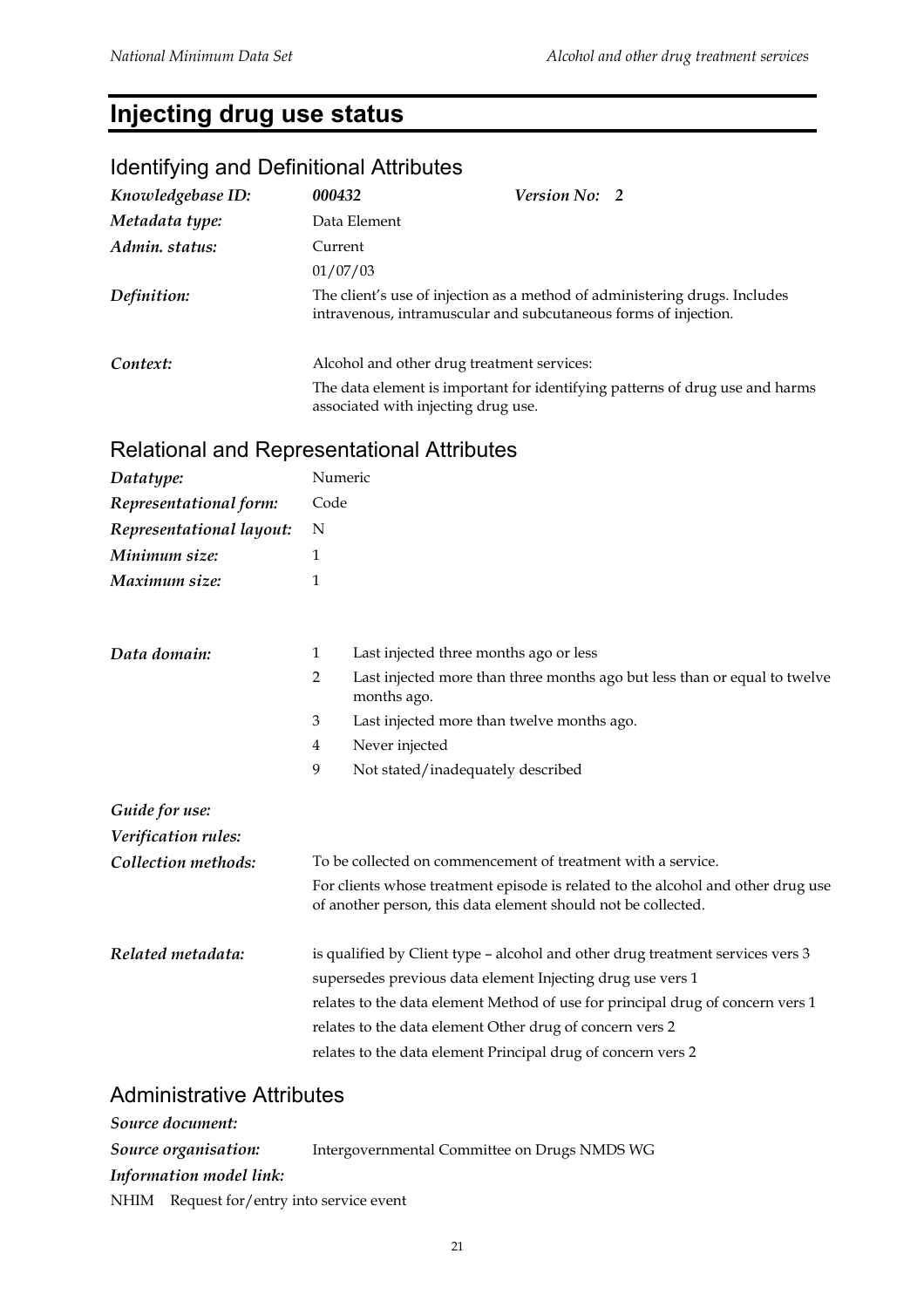| Data Set Specifications:                         | Start date | End date |
|--------------------------------------------------|------------|----------|
| NMDS - Alcohol and other drug treatment services | 01/07/2003 |          |

*Comments:* This data element is used in conjunction with the data element Commencement of treatment for reporting the NMDS – Alcohol and other drug treatment services, and has been developed for use in clinical settings. A code that refers to a three-month period to define 'current' injecting drug use is required as a clinically relevant period of time.

> The data element may also be used in population surveys that require a longer timeframe, for example to generate 12-month prevalence rates, by aggregating codes 1 and 2. However, caution must be exercised when comparing clinical samples with population samples.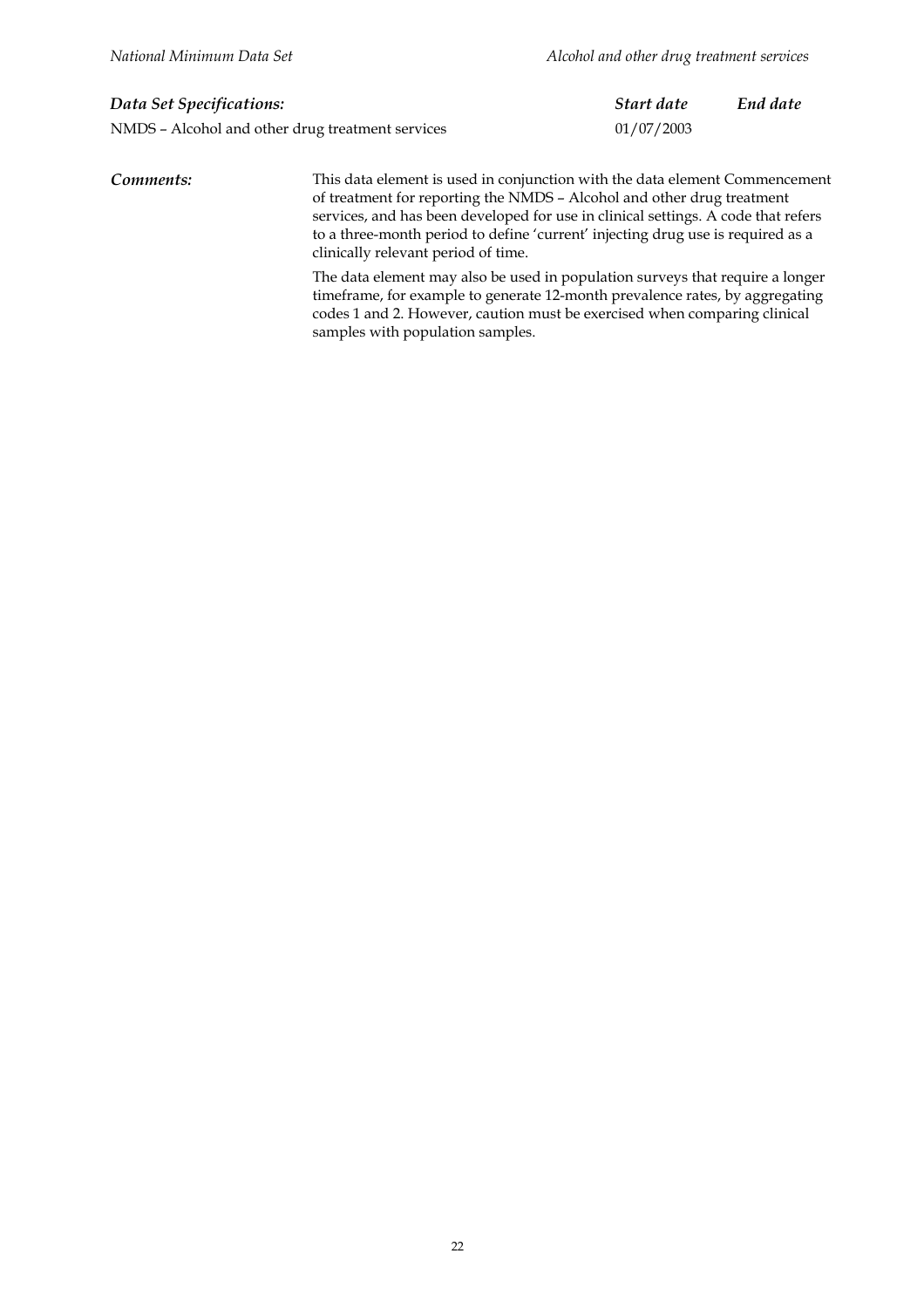## **Main treatment type for alcohol and other drugs**

| <u>identifying and Dennitional Attributes</u> |                                                                                                                                                                                                                                                                                                                                                                                          |                                                                                                                                                                                                                                                                                                                                                                                                      |  |  |
|-----------------------------------------------|------------------------------------------------------------------------------------------------------------------------------------------------------------------------------------------------------------------------------------------------------------------------------------------------------------------------------------------------------------------------------------------|------------------------------------------------------------------------------------------------------------------------------------------------------------------------------------------------------------------------------------------------------------------------------------------------------------------------------------------------------------------------------------------------------|--|--|
| Knowledgebase ID:                             | 000639                                                                                                                                                                                                                                                                                                                                                                                   | Version No: 1                                                                                                                                                                                                                                                                                                                                                                                        |  |  |
| Metadata type:                                | Data Element                                                                                                                                                                                                                                                                                                                                                                             |                                                                                                                                                                                                                                                                                                                                                                                                      |  |  |
| Admin. status:                                | Current                                                                                                                                                                                                                                                                                                                                                                                  |                                                                                                                                                                                                                                                                                                                                                                                                      |  |  |
|                                               | 01/07/01                                                                                                                                                                                                                                                                                                                                                                                 |                                                                                                                                                                                                                                                                                                                                                                                                      |  |  |
| Definition:                                   |                                                                                                                                                                                                                                                                                                                                                                                          | The main activity determined at assessment by the treatment provider to treat<br>the client's alcohol and/or drug problem for the principal drug of concern.                                                                                                                                                                                                                                         |  |  |
| Context:                                      |                                                                                                                                                                                                                                                                                                                                                                                          | Alcohol and other drug treatment services.                                                                                                                                                                                                                                                                                                                                                           |  |  |
| Relational and Representational Attributes    |                                                                                                                                                                                                                                                                                                                                                                                          |                                                                                                                                                                                                                                                                                                                                                                                                      |  |  |
| Datatype:                                     | Numeric                                                                                                                                                                                                                                                                                                                                                                                  |                                                                                                                                                                                                                                                                                                                                                                                                      |  |  |
| Representational form:                        | Code                                                                                                                                                                                                                                                                                                                                                                                     |                                                                                                                                                                                                                                                                                                                                                                                                      |  |  |
| Representational layout:                      | N                                                                                                                                                                                                                                                                                                                                                                                        |                                                                                                                                                                                                                                                                                                                                                                                                      |  |  |
| Minimum size:                                 | 1                                                                                                                                                                                                                                                                                                                                                                                        |                                                                                                                                                                                                                                                                                                                                                                                                      |  |  |
| Maximum size:                                 | 1                                                                                                                                                                                                                                                                                                                                                                                        |                                                                                                                                                                                                                                                                                                                                                                                                      |  |  |
|                                               |                                                                                                                                                                                                                                                                                                                                                                                          |                                                                                                                                                                                                                                                                                                                                                                                                      |  |  |
| Data domain:                                  | 1                                                                                                                                                                                                                                                                                                                                                                                        | Withdrawal management (detoxification)                                                                                                                                                                                                                                                                                                                                                               |  |  |
|                                               | $\overline{2}$<br>Counselling                                                                                                                                                                                                                                                                                                                                                            |                                                                                                                                                                                                                                                                                                                                                                                                      |  |  |
|                                               | Rehabilitation<br>3                                                                                                                                                                                                                                                                                                                                                                      |                                                                                                                                                                                                                                                                                                                                                                                                      |  |  |
|                                               | $\overline{4}$                                                                                                                                                                                                                                                                                                                                                                           | Pharmacotherapy                                                                                                                                                                                                                                                                                                                                                                                      |  |  |
|                                               | 5                                                                                                                                                                                                                                                                                                                                                                                        | Support and case management only                                                                                                                                                                                                                                                                                                                                                                     |  |  |
|                                               | 6                                                                                                                                                                                                                                                                                                                                                                                        | Information and education only                                                                                                                                                                                                                                                                                                                                                                       |  |  |
|                                               | 7                                                                                                                                                                                                                                                                                                                                                                                        | Assessment only                                                                                                                                                                                                                                                                                                                                                                                      |  |  |
|                                               | 8<br>Other                                                                                                                                                                                                                                                                                                                                                                               |                                                                                                                                                                                                                                                                                                                                                                                                      |  |  |
| Guide for use:                                |                                                                                                                                                                                                                                                                                                                                                                                          | To be completed at assessment or commencement of treatment.                                                                                                                                                                                                                                                                                                                                          |  |  |
|                                               | The main treatment type is the principal activity, as judged by the treatment<br>provider, that is necessary for the completion of the treatment plan for the<br>principal drug of concern. The Main treatment type for alcohol and other drugs<br>is the principal focus of a single treatment episode. Consequently, each<br>treatment episode will only have one main treatment type. |                                                                                                                                                                                                                                                                                                                                                                                                      |  |  |
|                                               | For brief interventions, the main treatment type may apply to as few as one<br>contact between the client and agency staff.                                                                                                                                                                                                                                                              |                                                                                                                                                                                                                                                                                                                                                                                                      |  |  |
|                                               | Code 1 refers to any form of withdrawal management, including medicated and<br>non-medicated, in any delivery setting.                                                                                                                                                                                                                                                                   |                                                                                                                                                                                                                                                                                                                                                                                                      |  |  |
|                                               |                                                                                                                                                                                                                                                                                                                                                                                          | Code 2 refers to any method of individual or group counselling directed<br>towards identified problems with alcohol and/or other drug use or<br>dependency. This code excludes counselling activity that is part of a<br>rehabilitation program as defined in code 3.                                                                                                                                |  |  |
|                                               | longer-term duration.                                                                                                                                                                                                                                                                                                                                                                    | Code 3 refers to an intensive treatment program that integrates a range of<br>services and therapeutic activities that may include behavioural treatment<br>approaches, recreational activities, social and community living skills, group<br>work and relapse prevention. Rehabilitation treatment can provide a high level<br>of support (i.e. up to 24 hours a day) and tends towards a medium to |  |  |

#### Identifying and Definitional Attributes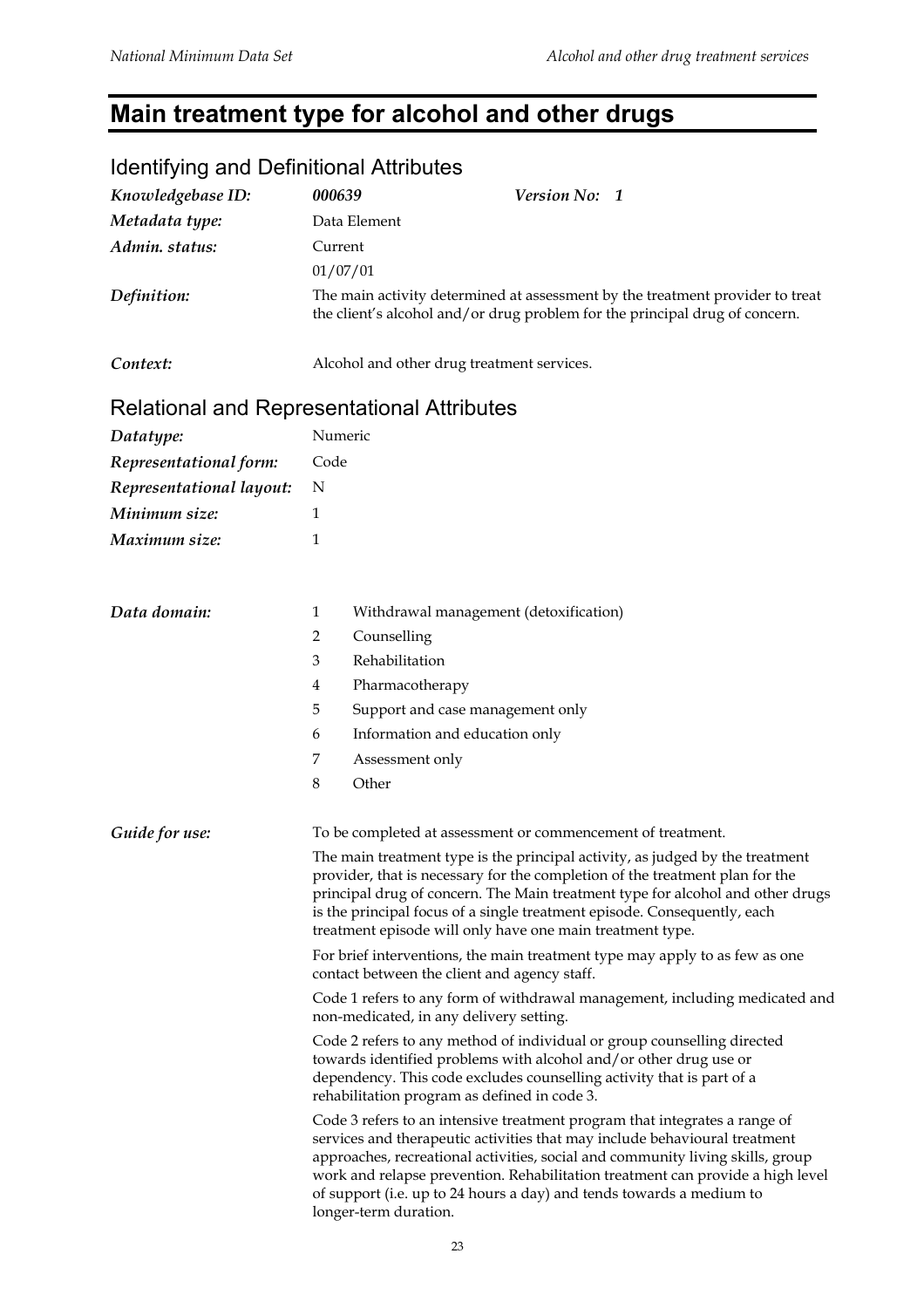|                     | Rehabilitation activities can occur in residential or non-residential settings.                                                                                                                                                                                                                                                      |
|---------------------|--------------------------------------------------------------------------------------------------------------------------------------------------------------------------------------------------------------------------------------------------------------------------------------------------------------------------------------|
|                     | Code 4 refers to pharmacotherapies that include those used as maintenance<br>therapies (e.g. naltrexone, buprenorphine, LAAM and specialist methadone<br>treatment). Use code 1 (withdrawal management) where a pharmacotherapy is<br>used solely for withdrawal.                                                                    |
|                     | Code 5 refers to support and case management offered to clients (e.g. treatment<br>provided through youth alcohol and drug outreach services). This choice only<br>applies where support and case management treatment is recorded as<br>individual client data and the treatment activity is not included in any other<br>category. |
|                     | Code 6 refers to when there is no treatment provided to the client other than<br>information and education. It is noted that, in general, service contacts would<br>include a component of information and education.                                                                                                                |
|                     | Code 7 refers to when there is no treatment provided to the client other than<br>assessment. It is noted that, in general, service contacts would include an<br>assessment component.                                                                                                                                                |
| Verification rules: |                                                                                                                                                                                                                                                                                                                                      |
| Collection methods: | Only one code to be selected.                                                                                                                                                                                                                                                                                                        |
| Related metadata:   | relates to the data element Other treatment type for alcohol and other drugs<br>vers 1                                                                                                                                                                                                                                               |

## Administrative Attributes

| Source document:                                 |                                              |            |          |
|--------------------------------------------------|----------------------------------------------|------------|----------|
| Source organisation:                             | Intergovernmental Committee on Drugs NMDS WG |            |          |
| Information model link:                          |                                              |            |          |
| NHIM Service provision event                     |                                              |            |          |
| Data Set Specifications:                         |                                              | Start date | End date |
| NMDS - Alcohol and other drug treatment services |                                              | 01/07/2001 |          |
|                                                  |                                              |            |          |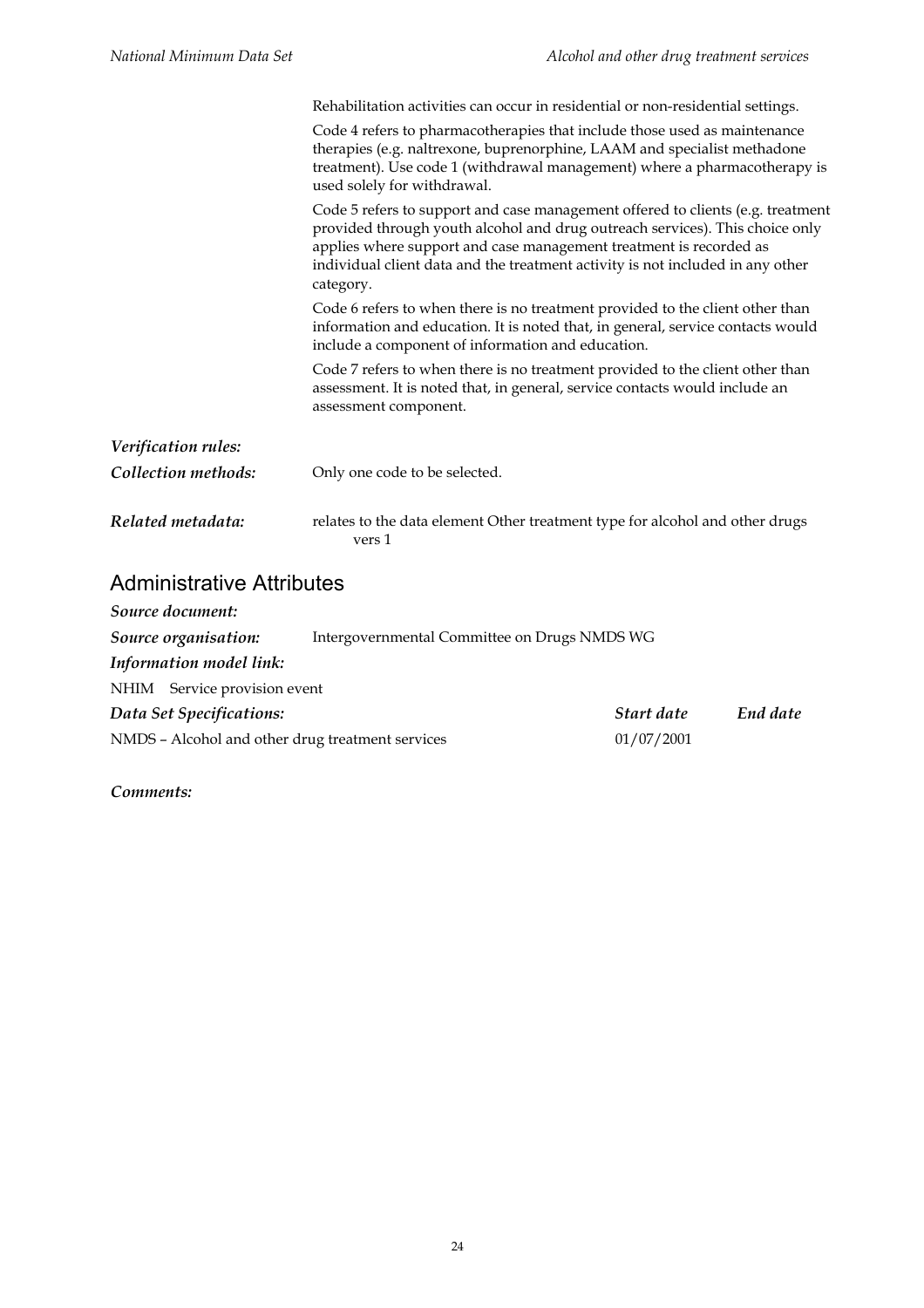## **Method of use for principal drug of concern**

## Identifying and Definitional Attributes

| Knowledgebase ID: | 000433                                                                                               | <b>Version No: 1</b>                                                                                                                                            |  |
|-------------------|------------------------------------------------------------------------------------------------------|-----------------------------------------------------------------------------------------------------------------------------------------------------------------|--|
| Metadata type:    | Data Element                                                                                         |                                                                                                                                                                 |  |
| Admin. status:    | Current                                                                                              |                                                                                                                                                                 |  |
|                   | 01/07/00                                                                                             |                                                                                                                                                                 |  |
| Definition:       | The client's usual method of administering the Principal drug of concern as<br>stated by the client. |                                                                                                                                                                 |  |
| Context:          | Alcohol and other drug treatment services:                                                           |                                                                                                                                                                 |  |
|                   | approaches.                                                                                          | Identification of drug use methods is important for minimising specific harms<br>associated with drug use, and is consequently of value for informing treatment |  |

#### Relational and Representational Attributes

| Datatype:                | Numeric                                                                                              |                                                              |  |
|--------------------------|------------------------------------------------------------------------------------------------------|--------------------------------------------------------------|--|
| Representational form:   | Code                                                                                                 |                                                              |  |
| Representational layout: | N                                                                                                    |                                                              |  |
| Minimum size:            | $\mathbf{1}$                                                                                         |                                                              |  |
| Maximum size:            | 1                                                                                                    |                                                              |  |
|                          |                                                                                                      |                                                              |  |
| Data domain:             | $\mathbf{1}$                                                                                         | Ingests                                                      |  |
|                          | 2                                                                                                    | Smokes                                                       |  |
|                          | 3                                                                                                    | Injects                                                      |  |
|                          | 4                                                                                                    | Sniffs (powder)                                              |  |
|                          | 5                                                                                                    | Inhales (vapour)                                             |  |
|                          | 6                                                                                                    | Other                                                        |  |
|                          | 9                                                                                                    | Not stated/inadequately described                            |  |
| Guide for use:           | Code 1 Refers to eating or drinking as the method of administering the<br>Principal drug of concern. |                                                              |  |
| Verification rules:      |                                                                                                      |                                                              |  |
| Collection methods:      | Collect only for Principal drug of concern.                                                          |                                                              |  |
|                          |                                                                                                      | To be collected on commencement of treatment with a service. |  |
| Related metadata:        |                                                                                                      | relates to the data element Injecting drug use status vers 2 |  |
|                          |                                                                                                      | relates to the data element Principal drug of concern vers 2 |  |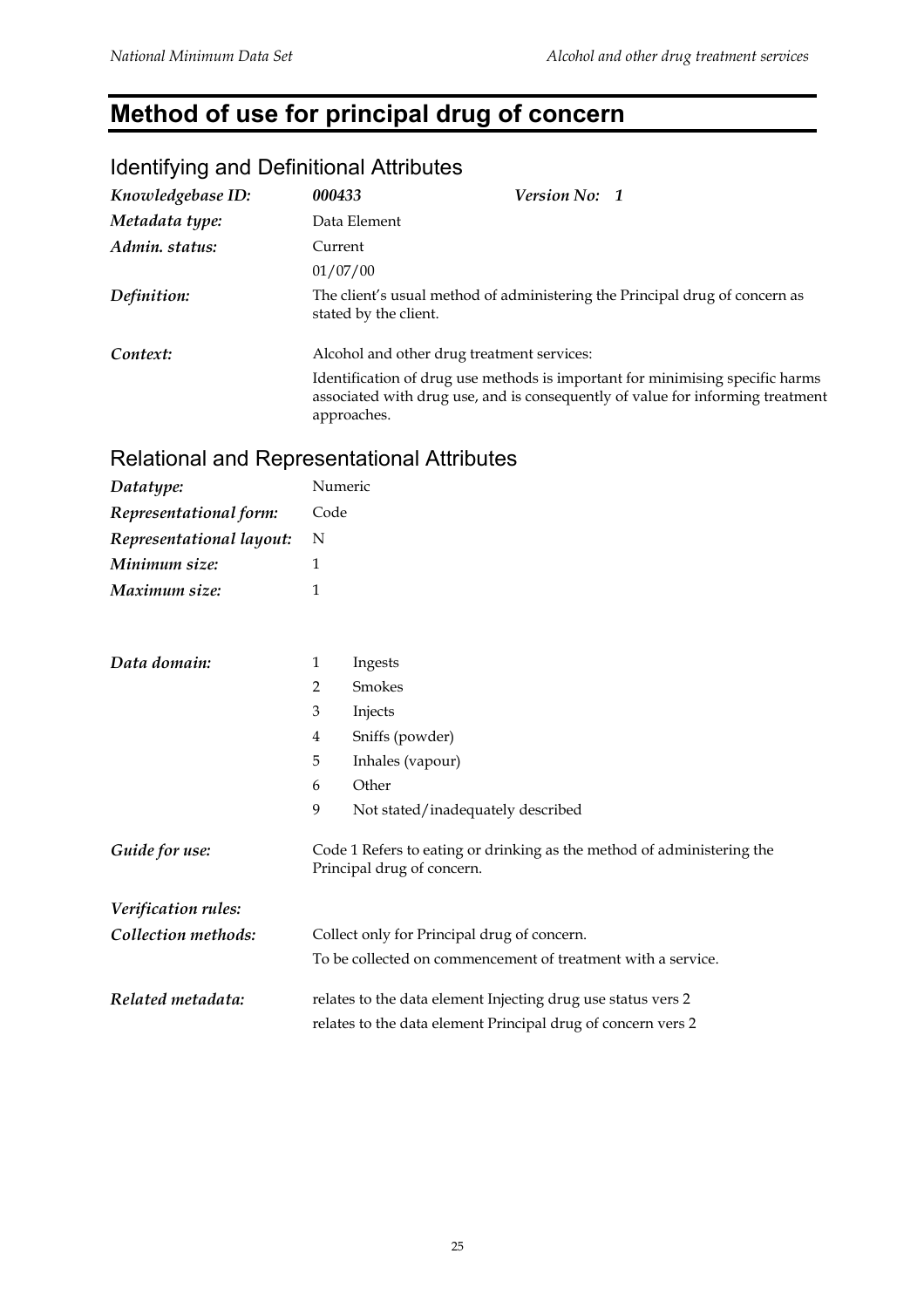#### Administrative Attributes

| Source document:                                 |                                              |            |          |
|--------------------------------------------------|----------------------------------------------|------------|----------|
| Source organisation:                             | Intergovernmental Committee on Drugs NMDS WG |            |          |
| Information model link:                          |                                              |            |          |
| NHIM Lifestyle characteristic                    |                                              |            |          |
| Data Set Specifications:                         |                                              | Start date | End date |
| NMDS - Alcohol and other drug treatment services |                                              | 01/07/2001 |          |
|                                                  |                                              |            |          |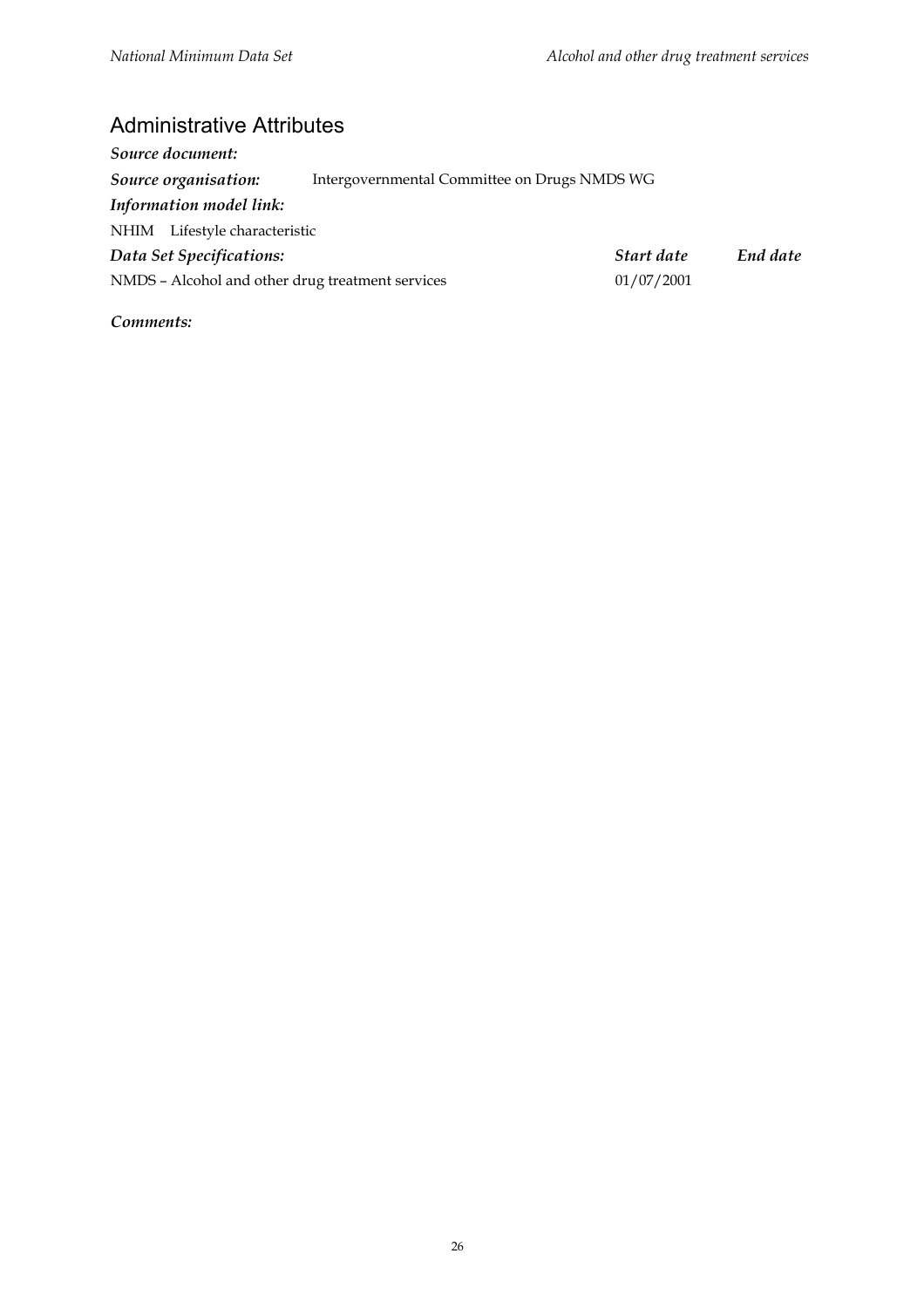## **Number of service contacts within a treatment episode for alcohol and other drugs**

| Identifying and Definitional Attributes |                      |                                                                                                                                                                 |  |  |
|-----------------------------------------|----------------------|-----------------------------------------------------------------------------------------------------------------------------------------------------------------|--|--|
| Knowledgebase ID:                       | 000641               | Version No: 2                                                                                                                                                   |  |  |
| Metadata type:                          | Derived Data Element |                                                                                                                                                                 |  |  |
| Admin. status:                          | Current              |                                                                                                                                                                 |  |  |
|                                         | 01/07/02             |                                                                                                                                                                 |  |  |
| Definition:                             | treatment.           | Number of service contacts recorded between a client and the service provider<br>within a treatment episode for the purpose of providing alcohol and other drug |  |  |
| Context:                                |                      | Alcohol and other drug treatment services:                                                                                                                      |  |  |
|                                         |                      | This data element provides a measure of the frequency of client contact and<br>service utilisation within a treatment episode.                                  |  |  |

#### Identifying and Definitional Attributes

#### Relational and Representational Attributes

| Datatype:                | Numeric                                                                                                                                                                                                                                                                                                                                             |  |  |
|--------------------------|-----------------------------------------------------------------------------------------------------------------------------------------------------------------------------------------------------------------------------------------------------------------------------------------------------------------------------------------------------|--|--|
| Representational form:   | Quantitative value                                                                                                                                                                                                                                                                                                                                  |  |  |
| Representational layout: | <b>NNN</b>                                                                                                                                                                                                                                                                                                                                          |  |  |
| Minimum size:            | 1                                                                                                                                                                                                                                                                                                                                                   |  |  |
| Maximum size:            | 3                                                                                                                                                                                                                                                                                                                                                   |  |  |
| Data domain:             | Count of service contacts                                                                                                                                                                                                                                                                                                                           |  |  |
| Guide for use:           | This data element is a count of service contacts related to treatment, that are<br>recorded on a client record. Any client contact that does not constitute part of a<br>treatment should not be considered a service contact. Contact with the client for<br>administrative purposes, such as arranging an appointment, should not be<br>included. |  |  |
|                          | This data element is not collected for residential clients.                                                                                                                                                                                                                                                                                         |  |  |
|                          | Where multiple service provider staff have contact with the client at the same<br>time, on the same occasion of service, the contact is counted only once.                                                                                                                                                                                          |  |  |
|                          | When multiple service contacts are recorded on the same day, each<br>independent contact should be counted separately.                                                                                                                                                                                                                              |  |  |
| Verification rules:      |                                                                                                                                                                                                                                                                                                                                                     |  |  |
| Collection methods:      | To be collated at the close of a treatment episode.                                                                                                                                                                                                                                                                                                 |  |  |
| Related metadata:        | relates to the data element concept Cessation of treatment episode for alcohol<br>and other drugs vers 2                                                                                                                                                                                                                                            |  |  |
|                          | relates to the data element concept Commencement of treatment episode for<br>alcohol and other drugs vers 2                                                                                                                                                                                                                                         |  |  |
|                          | supersedes previous data element Number of service contacts within a<br>treatment episode for alcohol and other drugs vers 1                                                                                                                                                                                                                        |  |  |
|                          | relates to the data element concept Service contact vers 1                                                                                                                                                                                                                                                                                          |  |  |
|                          | relates to the data element concept Treatment episode for alcohol and other<br>drugs vers 1                                                                                                                                                                                                                                                         |  |  |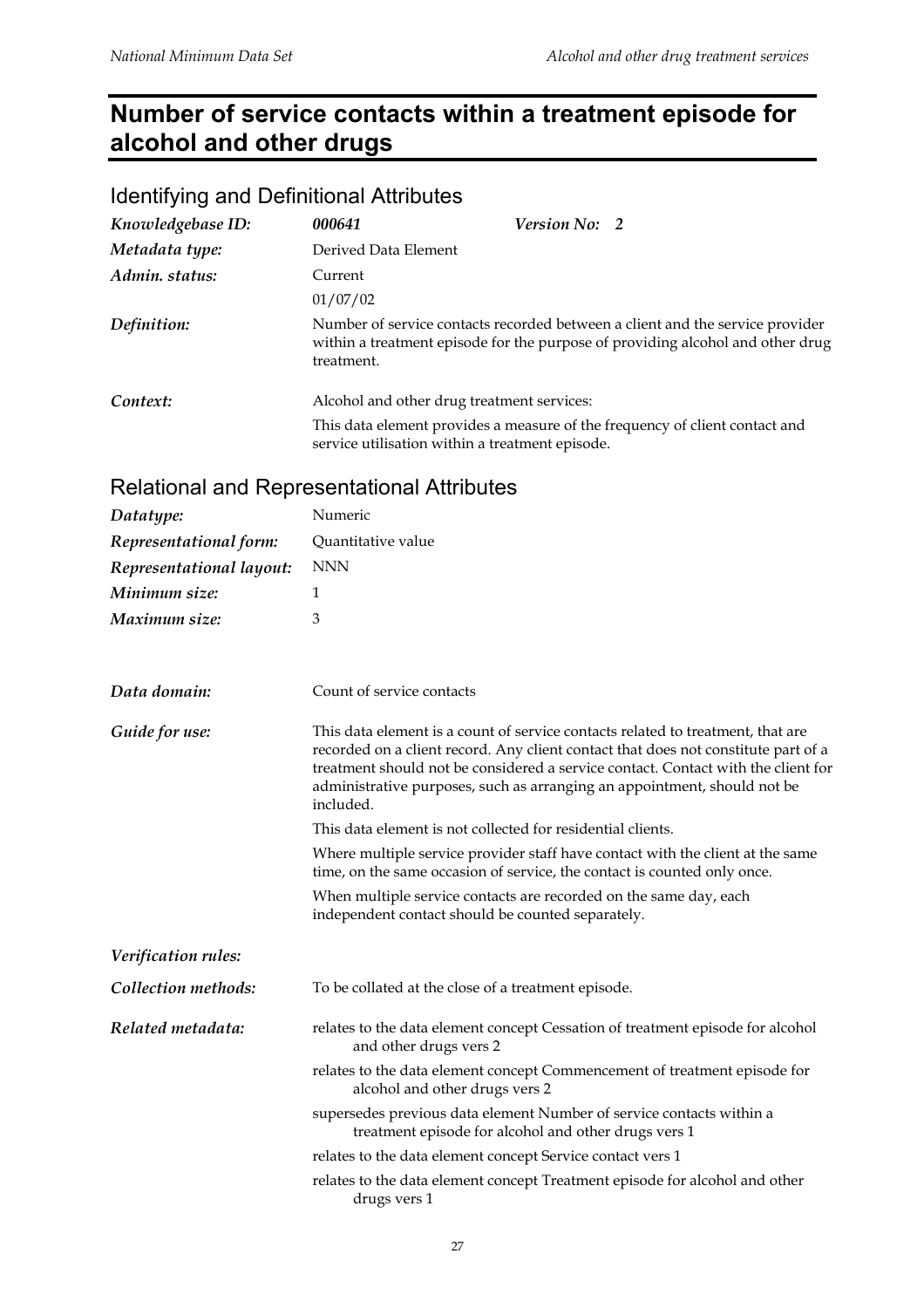#### Administrative Attributes

*Source document: Source organisation:* Intergovernmental Committee on Drugs NMDS WG *Information model link:* NHIM Service provision event *Data Set Specifications: Start date End date*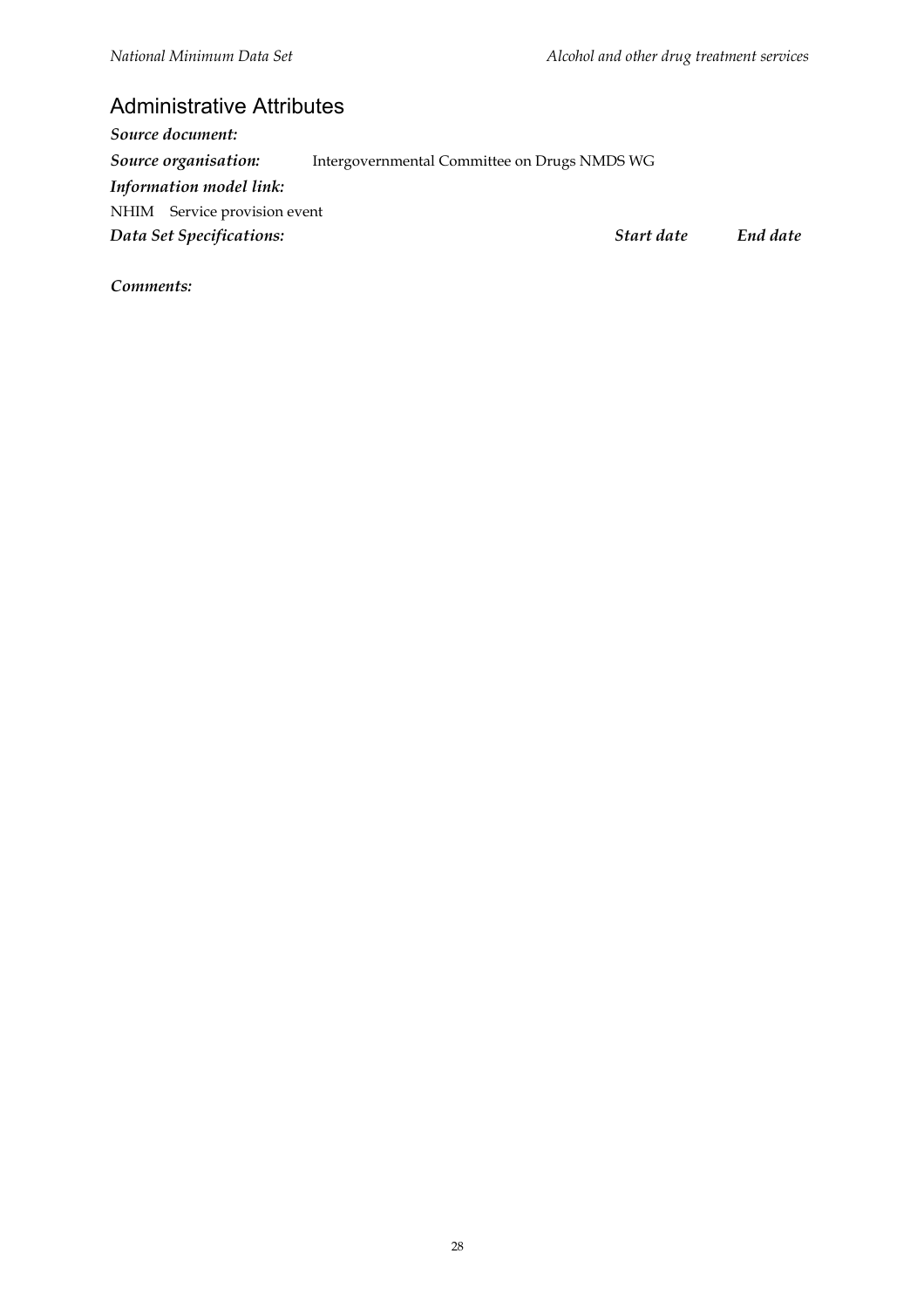## **Other drug of concern**

## Identifying and Definitional Attributes

| Knowledgebase ID: | 000442                                 | Version No: 2                              |                                                                                                                                                                |
|-------------------|----------------------------------------|--------------------------------------------|----------------------------------------------------------------------------------------------------------------------------------------------------------------|
| Metadata type:    | Data Element                           |                                            |                                                                                                                                                                |
| Admin. status:    | Current                                |                                            |                                                                                                                                                                |
|                   | 01/07/03                               |                                            |                                                                                                                                                                |
| Definition:       | a concern.                             |                                            | A drug apart from the Principal drug of concern which the client states as being                                                                               |
| Context:          |                                        | Alcohol and other drug treatment services: |                                                                                                                                                                |
|                   | may also influence treatment outcomes. |                                            | This item complements Principal drug of concern. The existence of other drugs<br>of concern may have a role in determining the types of treatment required and |

#### Relational and Representational Attributes

| Datatype:                | Numeric                                                                                                                                                                                      |
|--------------------------|----------------------------------------------------------------------------------------------------------------------------------------------------------------------------------------------|
| Representational form:   | Code                                                                                                                                                                                         |
| Representational layout: | <b>NNNN</b>                                                                                                                                                                                  |
| Minimum size:            | 4                                                                                                                                                                                            |
| Maximum size:            | 4                                                                                                                                                                                            |
|                          |                                                                                                                                                                                              |
| Data domain:             | The Australian Standard Classification of Drugs of Concern, Australian Bureau<br>of Statistics, Cat. No. 1248.0 (2000).                                                                      |
| Guide for use:           | Record each additional drug of concern (according to the client) relevant to the<br>treatment episode. The other drug of concern does not need to be linked to a<br>specific treatment type. |
| Verification rules:      | There should be no duplication with Principal drug of concern.                                                                                                                               |
| Collection methods:      | More than one drug may be selected.                                                                                                                                                          |
|                          | Any other drug of concern for the client should be recorded upon<br>commencement of a treatment episode.                                                                                     |
|                          | For clients whose treatment episode is related to the alcohol and other drug use<br>of another person, this data element should not be collected.                                            |
| Related metadata:        | is qualified by Client type – alcohol and other drug treatment services vers 3                                                                                                               |
|                          | supersedes previous data element Other drugs of concern vers 1                                                                                                                               |
|                          | relates to the data element Other treatment type for alcohol and other drugs<br>vers 1                                                                                                       |
|                          | relates to the data element Principal drug of concern vers 2                                                                                                                                 |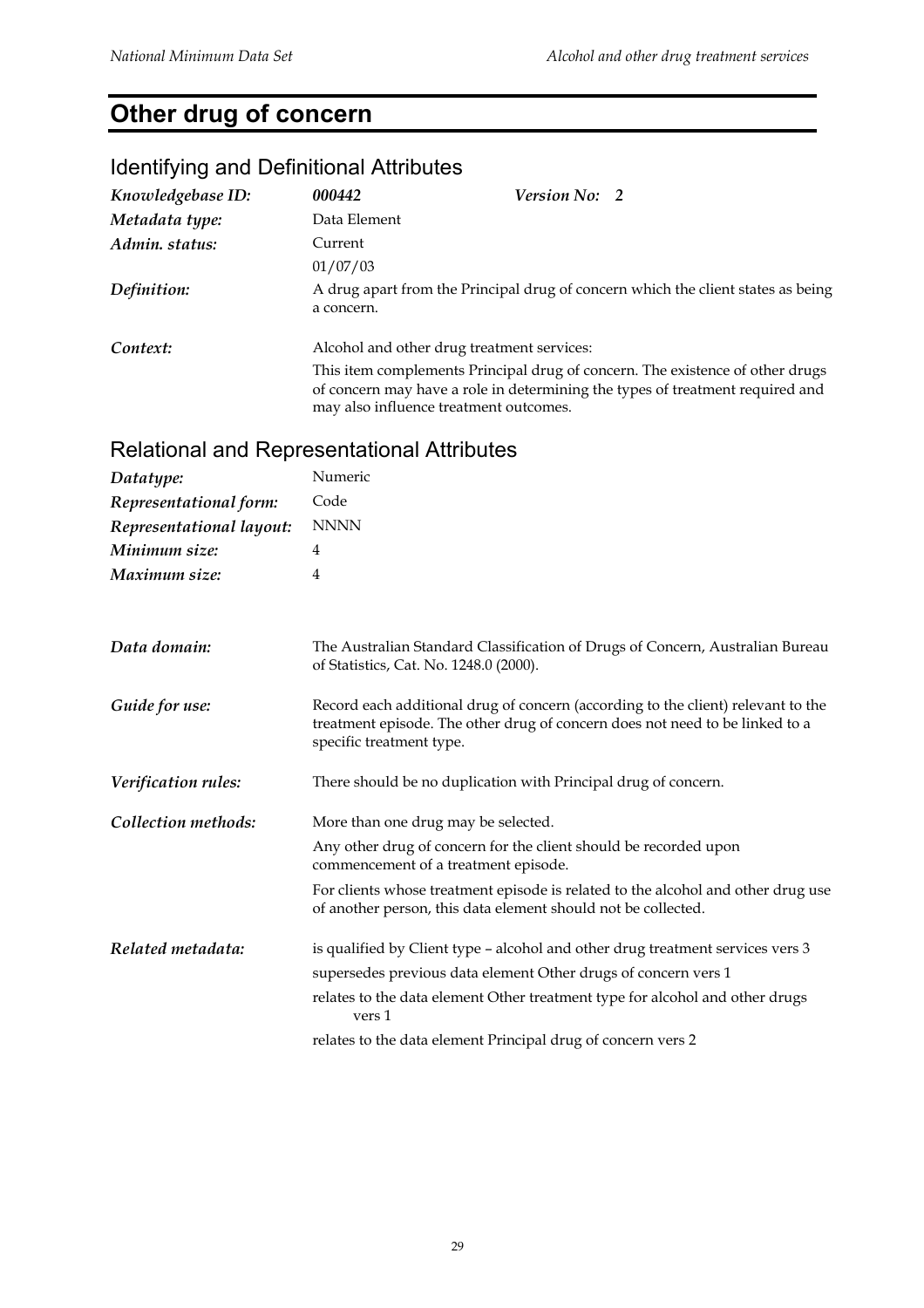#### Administrative Attributes

| Start date                                       | End date                                     |
|--------------------------------------------------|----------------------------------------------|
| 01/07/2003                                       |                                              |
| NMDS - Alcohol and other drug treatment services | Intergovernmental Committee on Drugs NMDS WG |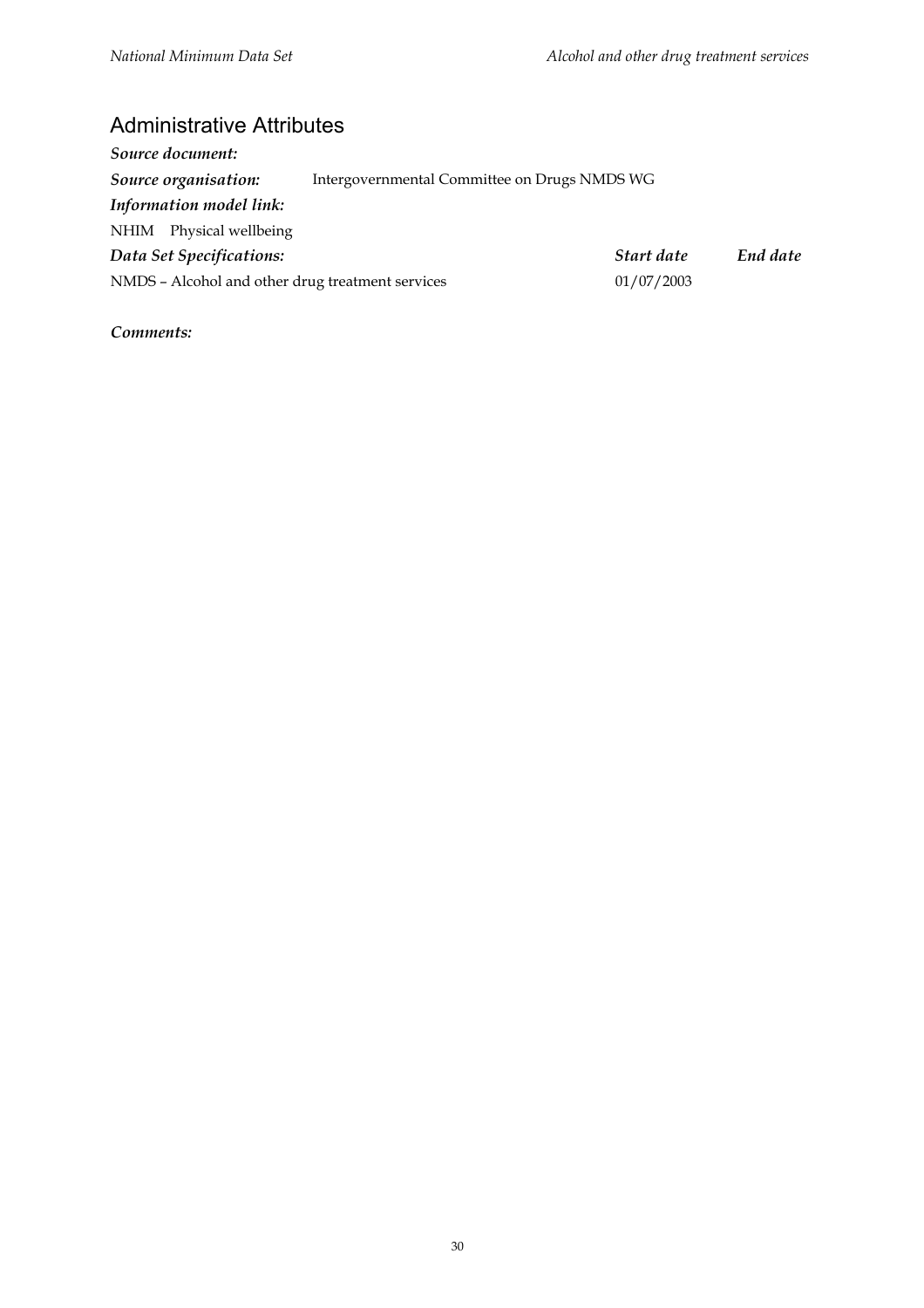## **Other treatment type for alcohol and other drugs**

## Identifying and Definitional Attributes

| Knowledgebase ID: | 000642                                     | Version No: 1                                                                                                                           |
|-------------------|--------------------------------------------|-----------------------------------------------------------------------------------------------------------------------------------------|
| Metadata type:    | Data Element                               |                                                                                                                                         |
| Admin. status:    | Current                                    |                                                                                                                                         |
|                   | 01/07/01                                   |                                                                                                                                         |
| Definition:       |                                            | All other forms of treatment provided to the client in addition to the data<br>element Main treatment type for alcohol and other drugs. |
| Context:          | Alcohol and other drug treatment services: |                                                                                                                                         |
|                   | delivery and planning.                     | Information about treatment provided is of fundamental importance to service                                                            |

## Relational and Representational Attributes

| Datatype:                | Numeric                                                                                                                                                                                                                                                                                                                                                                     |                                                                                                                                                                                                                                                                                                                                                                                                                                                                                                                  |  |
|--------------------------|-----------------------------------------------------------------------------------------------------------------------------------------------------------------------------------------------------------------------------------------------------------------------------------------------------------------------------------------------------------------------------|------------------------------------------------------------------------------------------------------------------------------------------------------------------------------------------------------------------------------------------------------------------------------------------------------------------------------------------------------------------------------------------------------------------------------------------------------------------------------------------------------------------|--|
| Representational form:   | Code                                                                                                                                                                                                                                                                                                                                                                        |                                                                                                                                                                                                                                                                                                                                                                                                                                                                                                                  |  |
| Representational layout: | N                                                                                                                                                                                                                                                                                                                                                                           |                                                                                                                                                                                                                                                                                                                                                                                                                                                                                                                  |  |
| Minimum size:            | 1                                                                                                                                                                                                                                                                                                                                                                           |                                                                                                                                                                                                                                                                                                                                                                                                                                                                                                                  |  |
| Maximum size:            | 1                                                                                                                                                                                                                                                                                                                                                                           |                                                                                                                                                                                                                                                                                                                                                                                                                                                                                                                  |  |
|                          |                                                                                                                                                                                                                                                                                                                                                                             |                                                                                                                                                                                                                                                                                                                                                                                                                                                                                                                  |  |
| Data domain:             | 1                                                                                                                                                                                                                                                                                                                                                                           | Withdrawal management (detoxification)                                                                                                                                                                                                                                                                                                                                                                                                                                                                           |  |
|                          | $\overline{2}$                                                                                                                                                                                                                                                                                                                                                              | Counselling                                                                                                                                                                                                                                                                                                                                                                                                                                                                                                      |  |
|                          | 3                                                                                                                                                                                                                                                                                                                                                                           | Rehabilitation                                                                                                                                                                                                                                                                                                                                                                                                                                                                                                   |  |
|                          | 4                                                                                                                                                                                                                                                                                                                                                                           | Pharmacotherapy                                                                                                                                                                                                                                                                                                                                                                                                                                                                                                  |  |
|                          | 5                                                                                                                                                                                                                                                                                                                                                                           | Other                                                                                                                                                                                                                                                                                                                                                                                                                                                                                                            |  |
| Guide for use:           |                                                                                                                                                                                                                                                                                                                                                                             | To be completed at cessation of treatment episode.                                                                                                                                                                                                                                                                                                                                                                                                                                                               |  |
|                          | Only report treatment recorded in the client's file that is in addition to, and not<br>a component of, the Main treatment type for alcohol and other drugs.<br>Treatment activity reported here is not necessarily for Principal drug of concern<br>in that it may be treatment for a Other drug of concern.                                                                |                                                                                                                                                                                                                                                                                                                                                                                                                                                                                                                  |  |
|                          | Code 1 refers to any form of withdrawal management, including medicated and<br>non-medicated.<br>Code 2 refers to any method of individual or group counselling directed<br>towards identified problems with alcohol and/or other drug use or<br>dependency. This selection excludes counselling activity that is part of a<br>rehabilitation program as defined in code 3. |                                                                                                                                                                                                                                                                                                                                                                                                                                                                                                                  |  |
|                          |                                                                                                                                                                                                                                                                                                                                                                             |                                                                                                                                                                                                                                                                                                                                                                                                                                                                                                                  |  |
|                          |                                                                                                                                                                                                                                                                                                                                                                             | Code 3 refers to an intensive treatment program that integrates a range of<br>services and therapeutic activities that may include behavioural treatment<br>approaches, recreational activities, social and community living skills, group<br>work and relapse prevention. Rehabilitation treatment can provide a high level<br>of support (i.e. up to 24 hours a day) and tends towards a medium to<br>longer-term duration. Rehabilitation activities can occur in residential or<br>non/residential settings. |  |
|                          |                                                                                                                                                                                                                                                                                                                                                                             | Code 4 refers to pharmacotherapies that include those used as maintenance<br>therapies (e.g. naltrexone, buprenorphine, LAAM and specialist methadone<br>treatment). Use code 1 (withdrawal management) where a pharmacotherapy is<br>used solely for withdrawal.                                                                                                                                                                                                                                                |  |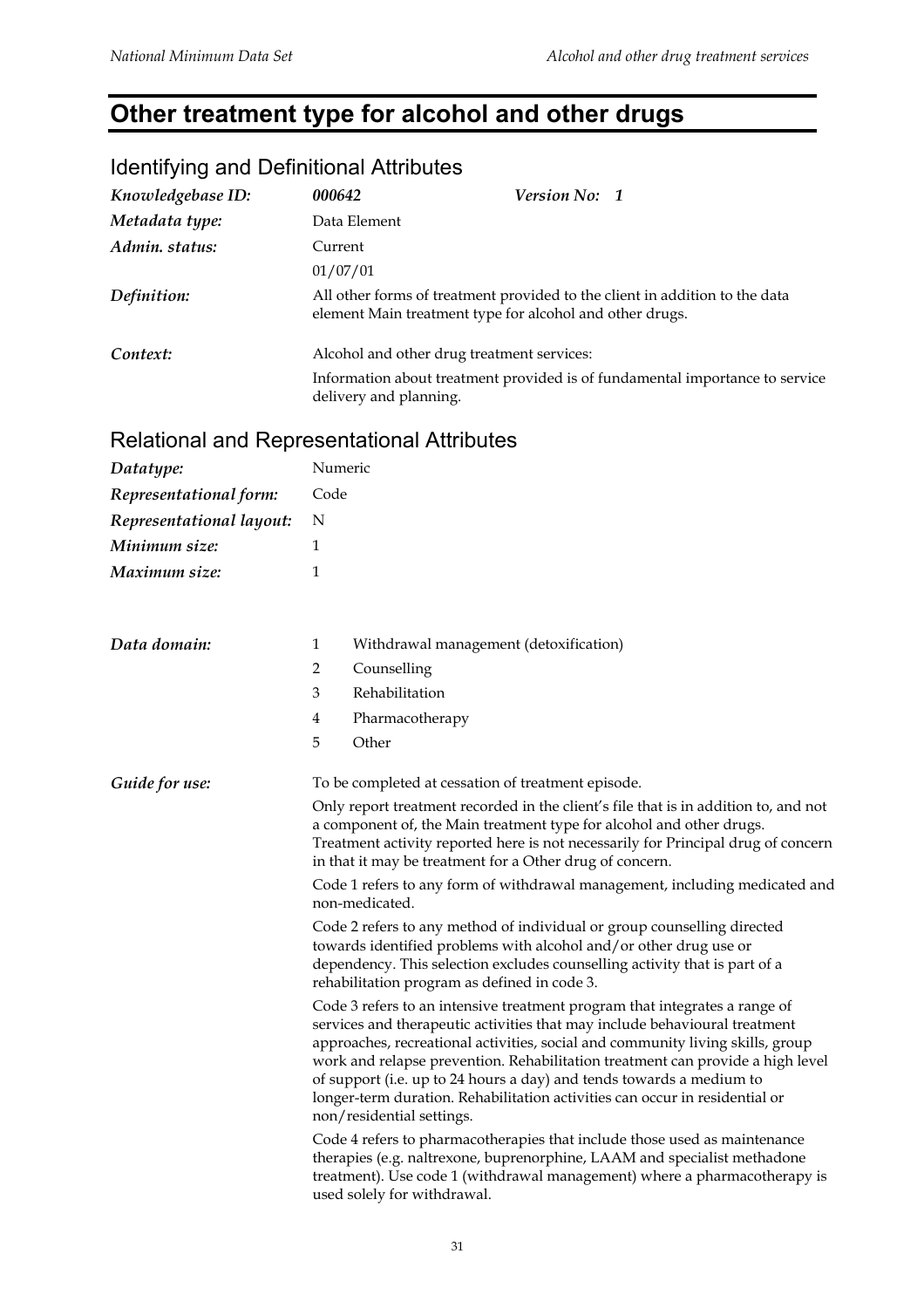| <i>Verification rules:</i>         |                                                                                                                               |
|------------------------------------|-------------------------------------------------------------------------------------------------------------------------------|
|                                    |                                                                                                                               |
| Collection methods:                | More than one code may be selected. This field should be left blank if there are<br>no other treatment types for the episode. |
| Related metadata:                  | relates to the data element Main treatment type for alcohol and other drugs<br>vers 1                                         |
| <b>Administrative Attributes</b>   |                                                                                                                               |
| Source document:                   |                                                                                                                               |
| Source organisation:               | Intergovernmental Committee on Drugs NMDS WG                                                                                  |
| Information model link:            |                                                                                                                               |
| NHIM Exit/leave from service event |                                                                                                                               |

*Data Set Specifications: Start date End date* NMDS – Alcohol and other drug treatment services 01/07/2001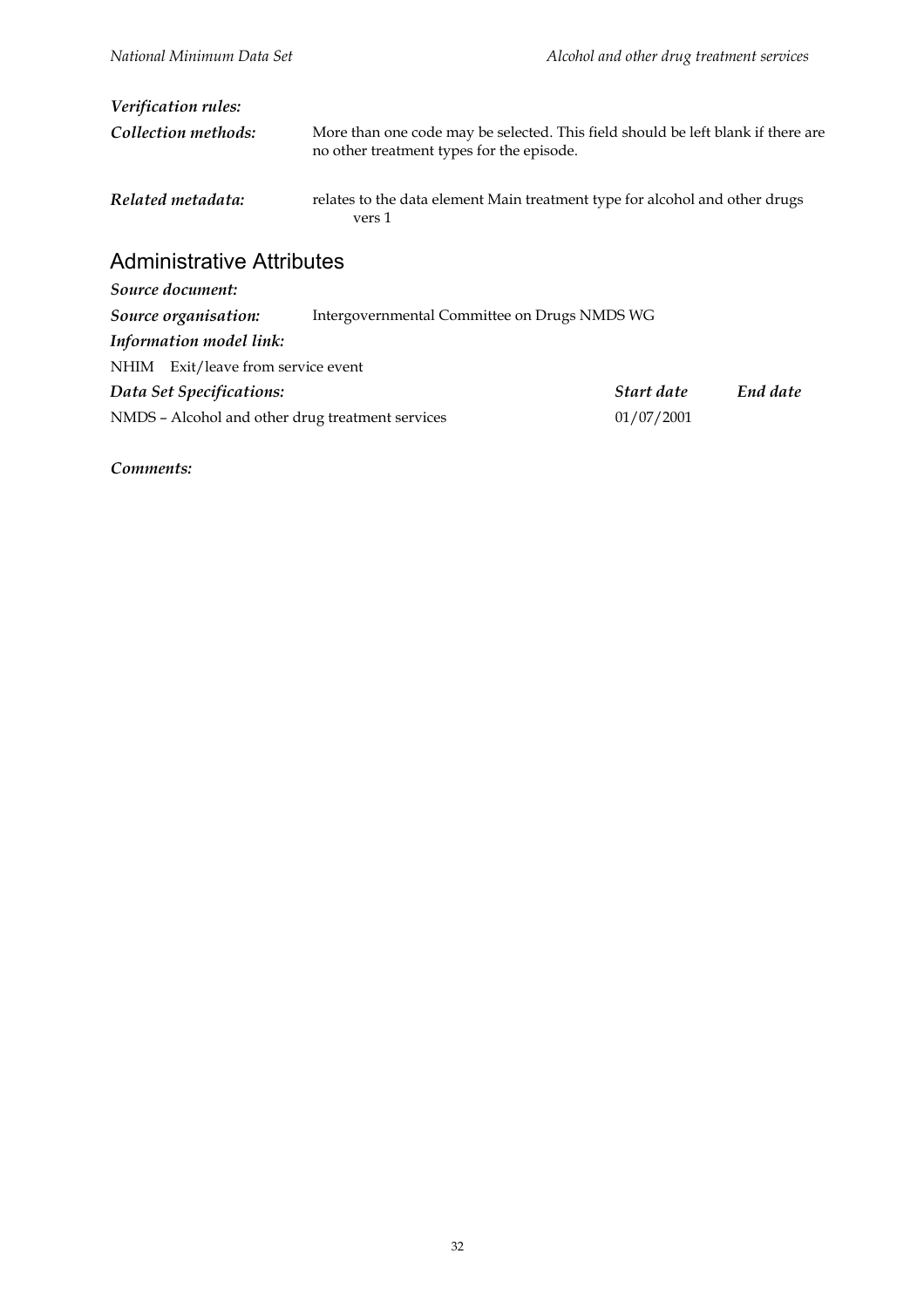## **Person identifier**

## Identifying and Definitional Attributes *Knowledgebase ID: 000127 Version No: 1 Metadata type:* Data Element *Admin. status:* Current 01/07/89 *Definition:* Person identifier unique within an establishment or agency. *Context:* This item could be used for editing at the establishment or collection authority level and, potentially, for episode linkage. There is no intention that this item would be available beyond collection authority level. Relational and Representational Attributes *Datatype:* Alphanumeric *Representational form:* Identification number *Representational layout:* AN(20) *Minimum size:* 6 *Maximum size:* 20 *Data domain:* Valid person identification number. *Guide for use:* Individual establishments or collection authorities may use their own alphabetic, numeric or alphanumeric coding systems. *Verification rules:* Field cannot be blank. *Collection methods: Related metadata:* relates to the data element Establishment identifier vers 4 is qualified by Person identifier type – health care vers 1 Administrative Attributes *Source document:* AS5017 Health care client identification (with adaptation) *Source organisation:* National minimum data set working parties *Information model link:* NHIM Recipient role *Data Set Specifications: Start date End date* NMDS – Admitted patient care 01/07/2000 NMDS – Admitted patient mental health care 01/07/2000 NMDS – Perinatal 01/07/1997 NMDS – Community mental health care 01/07/2000 NMDS – Admitted patient palliative care 01/07/2000 NMDS – Alcohol and other drug treatment services 01/07/2000 NMDS – Non-admitted patient emergency department care 01/07/2003 DSS – Cardiovascular disease (clinical) 01/01/2003 DSS – Health care client identification 01/01/2003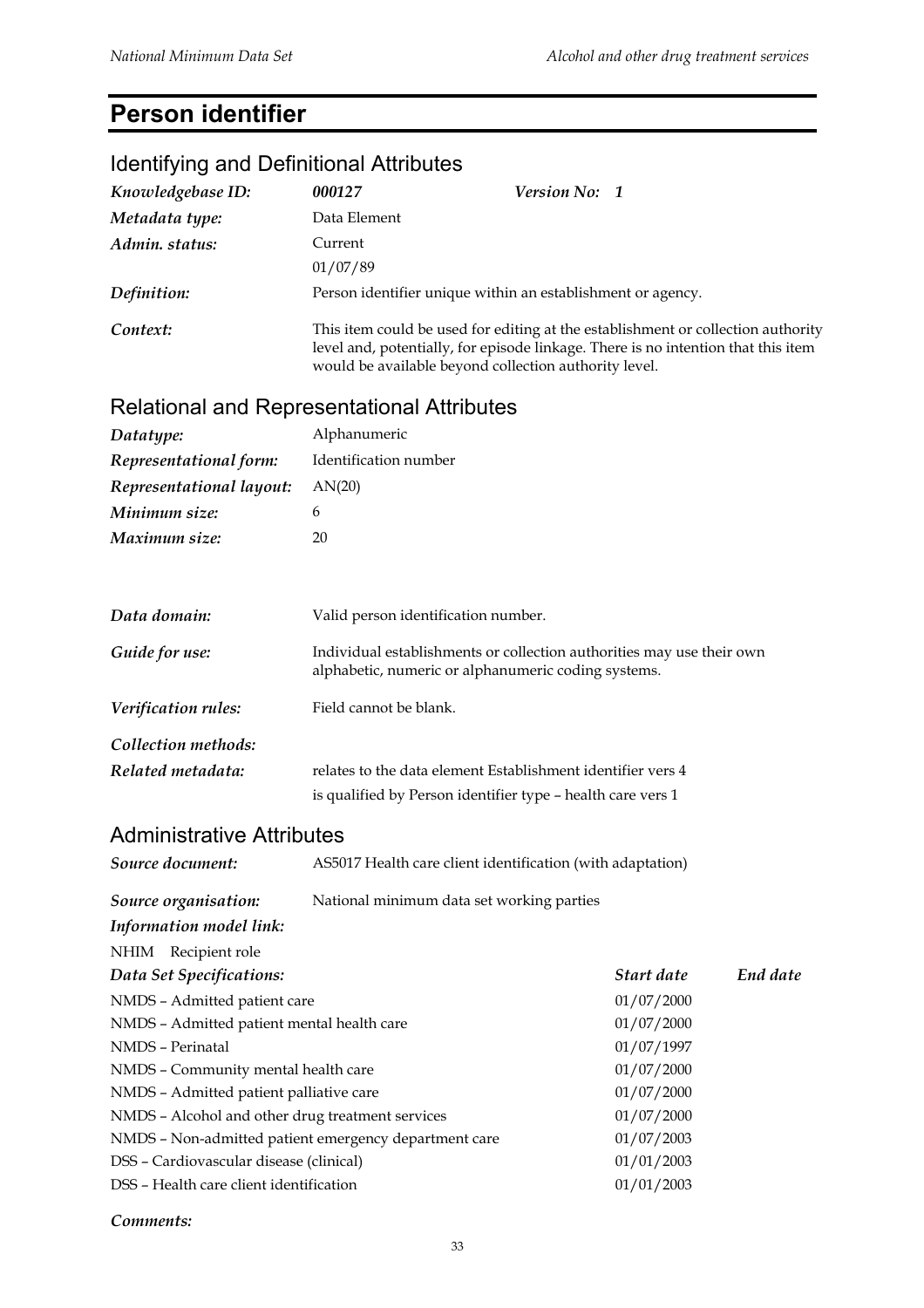## **Principal drug of concern**

## Identifying and Definitional Attributes

| Knowledgebase ID:                                 | 000443            | Version No: 2                                                                                                                                                                                                                                                                                         |
|---------------------------------------------------|-------------------|-------------------------------------------------------------------------------------------------------------------------------------------------------------------------------------------------------------------------------------------------------------------------------------------------------|
| Metadata type:                                    | Data Element      |                                                                                                                                                                                                                                                                                                       |
| Admin. status:                                    | Current           |                                                                                                                                                                                                                                                                                                       |
|                                                   | 01/07/03          |                                                                                                                                                                                                                                                                                                       |
| Definition:                                       | from the service. | The main drug, as stated by the client, that has led a person to seek treatment                                                                                                                                                                                                                       |
| Context:                                          |                   | Alcohol and other drug treatment services:                                                                                                                                                                                                                                                            |
|                                                   |                   | Required as an indicator of the client's treatment needs.                                                                                                                                                                                                                                             |
| <b>Relational and Representational Attributes</b> |                   |                                                                                                                                                                                                                                                                                                       |
| Datatype:                                         | Numeric           |                                                                                                                                                                                                                                                                                                       |
| Representational form:                            | Code              |                                                                                                                                                                                                                                                                                                       |
| Representational layout:                          | <b>NNNN</b>       |                                                                                                                                                                                                                                                                                                       |
| Minimum size:                                     | 4                 |                                                                                                                                                                                                                                                                                                       |
| Maximum size:                                     | 4                 |                                                                                                                                                                                                                                                                                                       |
|                                                   |                   |                                                                                                                                                                                                                                                                                                       |
| Data domain:                                      |                   | Value found in the Australian Standard Classification of Drugs of Concern                                                                                                                                                                                                                             |
| Guide for use:                                    |                   | The principal drug of concern should be the main drug of concern to the client<br>and is the focus of the client's treatment episode. If the client has been referred<br>into treatment and does not nominate a drug of concern, then the drug involved<br>in the client's referral should be chosen. |
| Verification rules:                               |                   |                                                                                                                                                                                                                                                                                                       |
| Collection methods:                               |                   | To be collected on commencement of the treatment episode.                                                                                                                                                                                                                                             |
|                                                   |                   | For clients whose treatment episode is related to the alcohol and other drug use<br>of another person, this data element should not be collected.                                                                                                                                                     |
| Related metadata:                                 |                   | is qualified by Client type - alcohol and other drug treatment services vers 3                                                                                                                                                                                                                        |
|                                                   | vers 1            | relates to the data element Main treatment type for alcohol and other drugs                                                                                                                                                                                                                           |
|                                                   |                   | relates to the data element Method of use for principal drug of concern vers 1                                                                                                                                                                                                                        |
|                                                   |                   | relates to the data element Other drug of concern vers 2                                                                                                                                                                                                                                              |
|                                                   | vers 1            | relates to the data element Other treatment type for alcohol and other drugs                                                                                                                                                                                                                          |
|                                                   |                   | supersedes previous data element Principal drug of concern vers 1                                                                                                                                                                                                                                     |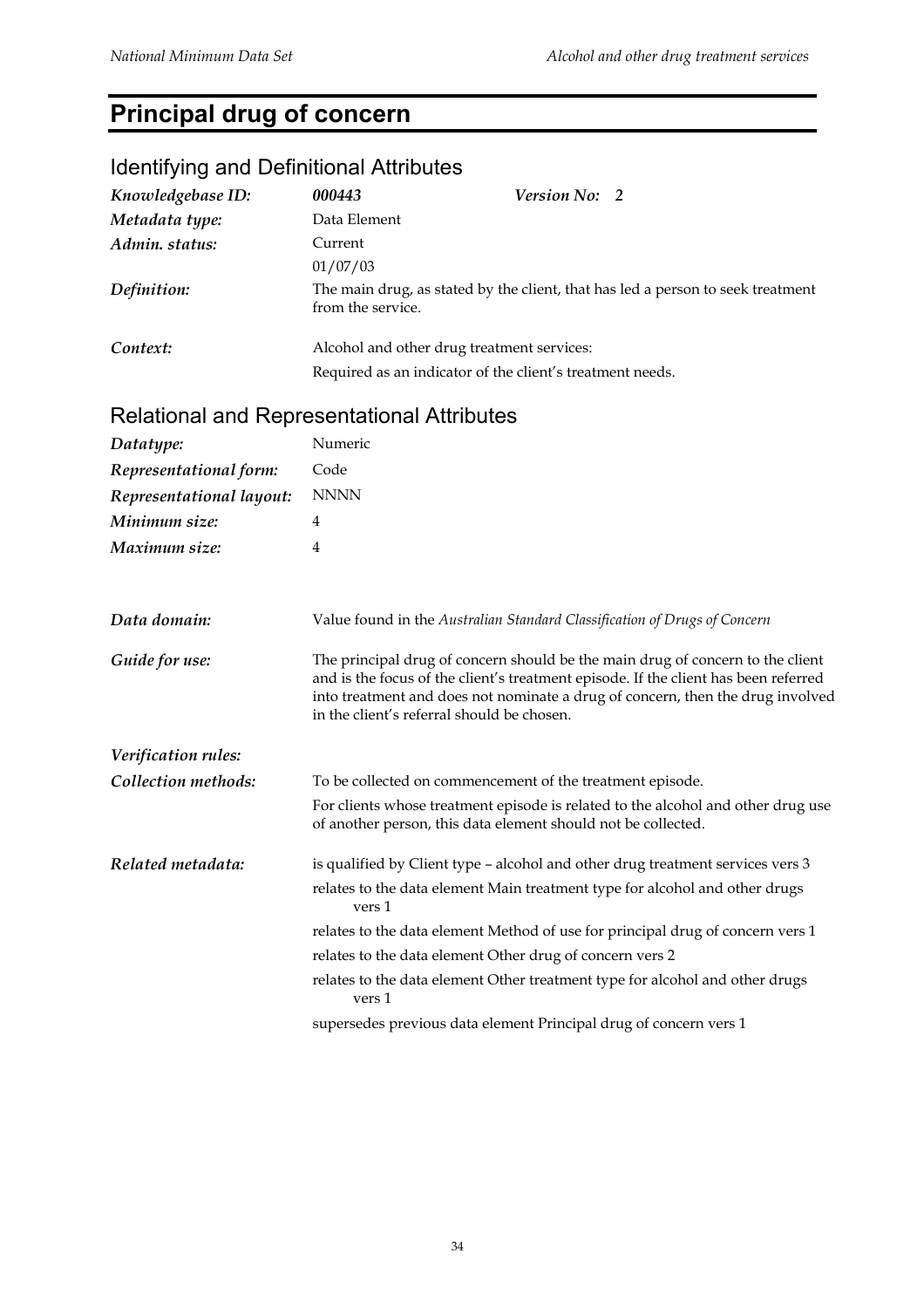#### Administrative Attributes

| Source document:                                 | The Australian Standard Classification of Drugs of Concern (ASCDC),<br>Australian Bureau of Statistics Cat. No. 1248.0 (2000). |            |          |
|--------------------------------------------------|--------------------------------------------------------------------------------------------------------------------------------|------------|----------|
| Source organisation:                             | Intergovernmental Committee on Drugs NMDS WG                                                                                   |            |          |
| Information model link:                          |                                                                                                                                |            |          |
| NHIM Lifestyle characteristic                    |                                                                                                                                |            |          |
| Data Set Specifications:                         |                                                                                                                                | Start date | End date |
| NMDS - Alcohol and other drug treatment services |                                                                                                                                | 01/07/2003 |          |
|                                                  |                                                                                                                                |            |          |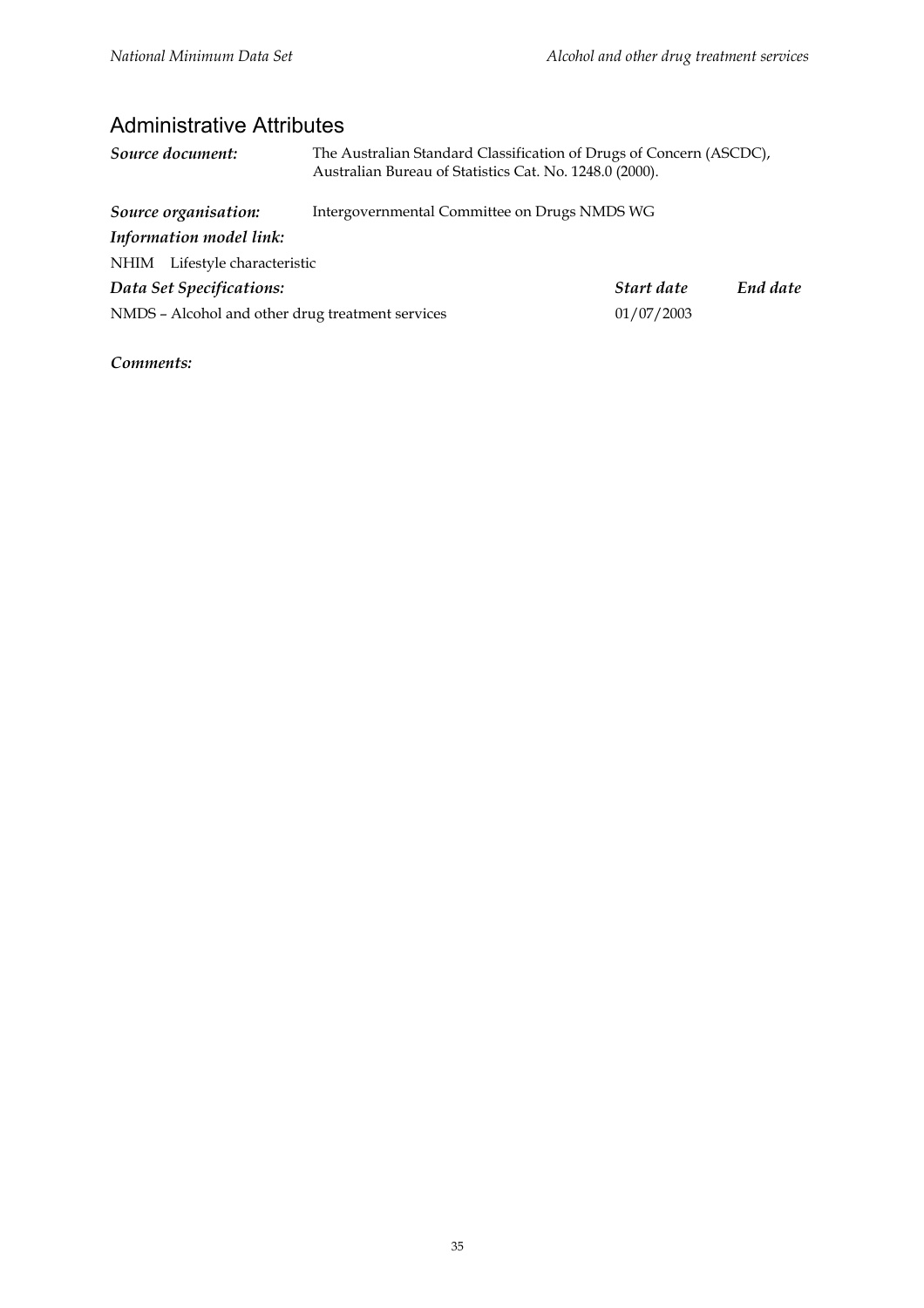## **Reason for cessation of treatment episode for alcohol and other drugs**

| <b>Identifying and Definitional Attributes</b>    |              |          |                                                                                                                                                                                                                                                                                                      |  |  |
|---------------------------------------------------|--------------|----------|------------------------------------------------------------------------------------------------------------------------------------------------------------------------------------------------------------------------------------------------------------------------------------------------------|--|--|
| Knowledgebase ID:                                 | 000423       |          | Version No: 2                                                                                                                                                                                                                                                                                        |  |  |
| Metadata type:                                    | Data Element |          |                                                                                                                                                                                                                                                                                                      |  |  |
| Admin. status:                                    | Current      |          |                                                                                                                                                                                                                                                                                                      |  |  |
|                                                   |              | 01/07/01 |                                                                                                                                                                                                                                                                                                      |  |  |
| Definition:                                       |              |          | The reason for the client ceasing to receive a treatment episode from an alcohol<br>and other drug treatment service.                                                                                                                                                                                |  |  |
| Context:                                          |              |          | Alcohol and other drug treatment.                                                                                                                                                                                                                                                                    |  |  |
| <b>Relational and Representational Attributes</b> |              |          |                                                                                                                                                                                                                                                                                                      |  |  |
| Datatype:                                         | Numeric      |          |                                                                                                                                                                                                                                                                                                      |  |  |
| Representational form:                            | Code         |          |                                                                                                                                                                                                                                                                                                      |  |  |
| Representational layout:                          | <b>NN</b>    |          |                                                                                                                                                                                                                                                                                                      |  |  |
| Minimum size:                                     | 1            |          |                                                                                                                                                                                                                                                                                                      |  |  |
| Maximum size:                                     | 2            |          |                                                                                                                                                                                                                                                                                                      |  |  |
|                                                   |              |          |                                                                                                                                                                                                                                                                                                      |  |  |
| Data domain:                                      | $\mathbf{1}$ |          | Treatment completed                                                                                                                                                                                                                                                                                  |  |  |
|                                                   | 10           |          | Ceased to participate by mutual agreement                                                                                                                                                                                                                                                            |  |  |
|                                                   | 11           |          | Drug court and/or sanctioned by court diversion service                                                                                                                                                                                                                                              |  |  |
|                                                   | 12           |          | Imprisoned, other than drug court sanctioned                                                                                                                                                                                                                                                         |  |  |
|                                                   | 13           | Died     |                                                                                                                                                                                                                                                                                                      |  |  |
|                                                   | 2            |          | Change in main treatment type                                                                                                                                                                                                                                                                        |  |  |
|                                                   | 3            |          | Change in the delivery setting                                                                                                                                                                                                                                                                       |  |  |
|                                                   | 4            |          | Change in the principal drug of concern                                                                                                                                                                                                                                                              |  |  |
|                                                   | 5            |          | Transferred to another service provider                                                                                                                                                                                                                                                              |  |  |
|                                                   | 6            |          | Ceased to participate against advice                                                                                                                                                                                                                                                                 |  |  |
|                                                   | 7            |          | Ceased to participate without notice                                                                                                                                                                                                                                                                 |  |  |
|                                                   | $\,8\,$      |          | Ceased to participate involuntary (non-compliance)                                                                                                                                                                                                                                                   |  |  |
|                                                   | 9            |          | Ceased to participate at expiation                                                                                                                                                                                                                                                                   |  |  |
|                                                   | 98           | Other    |                                                                                                                                                                                                                                                                                                      |  |  |
|                                                   | 99           |          | Not stated/inadequately described                                                                                                                                                                                                                                                                    |  |  |
| Guide for use:                                    | Code 1       |          | is to be used when all of the immediate goals of the treatment plan<br>have been fulfilled.                                                                                                                                                                                                          |  |  |
|                                                   | Code 2       |          | a treatment episode will end if there is a change in the Main treatment<br>type for alcohol and other drugs.                                                                                                                                                                                         |  |  |
|                                                   | Code 3       |          | a treatment episode will end if there is a change in the Treatment<br>delivery setting for alcohol and other drugs.                                                                                                                                                                                  |  |  |
|                                                   | Code 4       |          | a treatment episode will end if there is a change in the Principal drug<br>of concern.                                                                                                                                                                                                               |  |  |
|                                                   | Code 5       |          | includes situations where the service provider is no longer the most<br>appropriate and the client is transferred/referred to another service.<br>For example, transfers could occur for clients between non-residential<br>and residential services or between residential services and a hospital. |  |  |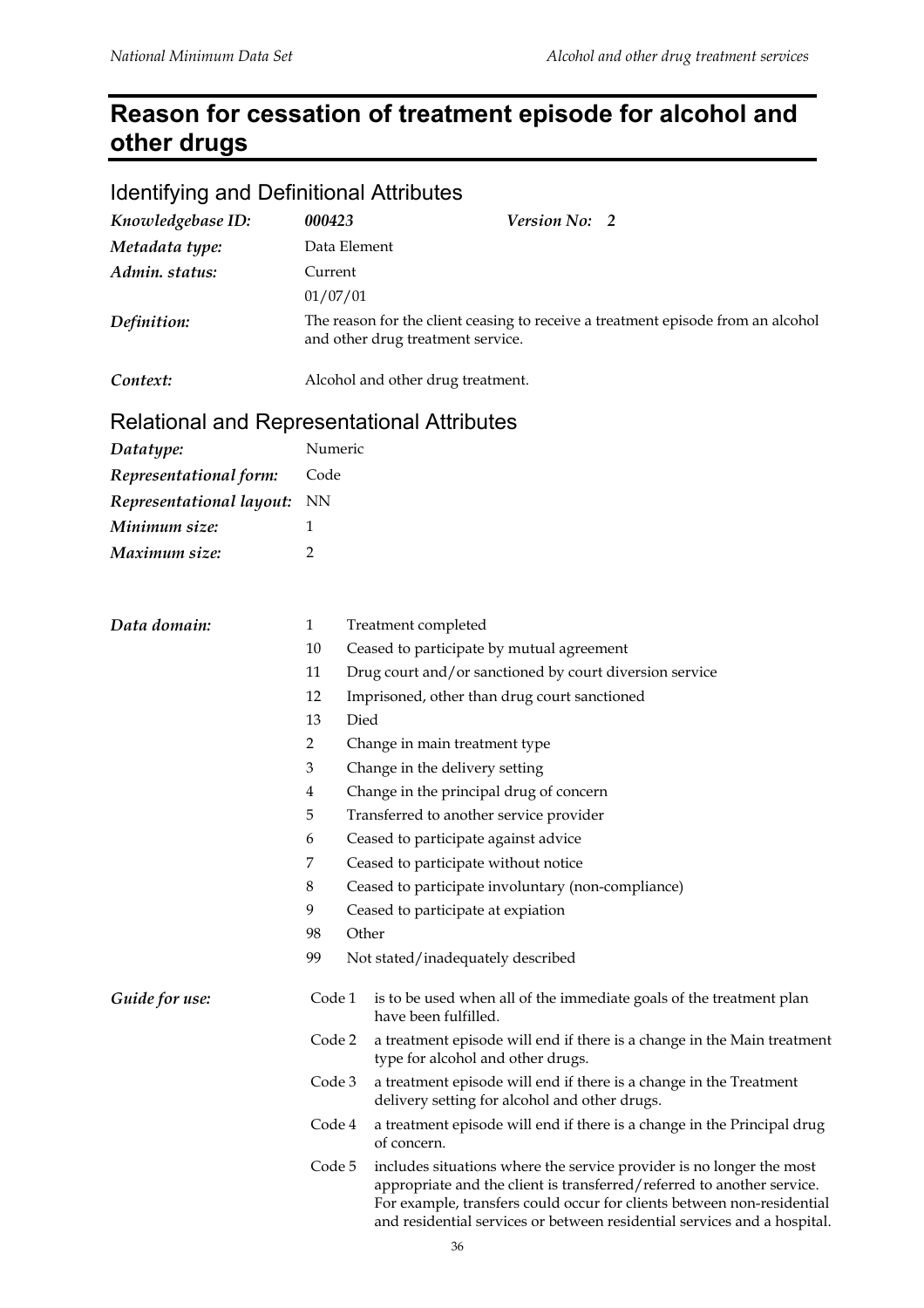|                                            | Code 6  | refers to situations where the service provider is aware of the client's<br>intention to stop participating in treatment, and the client ceases<br>despite advice from staff that such action is against the client's best<br>interest.                                                                                              |
|--------------------------------------------|---------|--------------------------------------------------------------------------------------------------------------------------------------------------------------------------------------------------------------------------------------------------------------------------------------------------------------------------------------|
|                                            | Code 7  | refers to situations where the client ceased to receive treatment<br>without notifying the service provider of their intention to no longer<br>participate.                                                                                                                                                                          |
|                                            | Code 8  | refers to situations where the client's participation has been ceased by<br>the service provider due to non-compliance with the rules or<br>conditions of the program.                                                                                                                                                               |
|                                            | Code 9  | refers to situations where the client has fulfilled their obligation to<br>satisfy expiation requirements (e.g. participate in a treatment program<br>to avoid having a criminal conviction being recorded against them) as<br>part of a police or court diversion scheme and chooses not to continue<br>with the treatment program. |
|                                            |         | Code 10 refers to situations where the client ceases participation by mutual<br>agreement with the service provider even though the treatment plan<br>has not been completed. This may include situations where the client<br>has moved out of the area. To be used when codes 2, 3 or 4 is not<br>applicable.                       |
|                                            |         | Code 11 applies to drug court and/or court diversion service clients who are<br>sanctioned back into jail for non-compliance with the program.                                                                                                                                                                                       |
|                                            | Code 12 | applies to clients who are imprisoned for reasons other than code 11.                                                                                                                                                                                                                                                                |
| Verification rules:<br>Collection methods: |         | To be collected on cessation of a treatment episode                                                                                                                                                                                                                                                                                  |
| Related metadata:                          |         | relates to the data element concept Cessation of treatment episode for alcohol<br>and other drugs vers 2                                                                                                                                                                                                                             |
|                                            |         | relates to the data element Date of cessation of treatment episode for alcohol and<br>other drugs vers 2                                                                                                                                                                                                                             |
|                                            |         | supersedes previous data element Reason for cessation of treatment vers 1                                                                                                                                                                                                                                                            |

#### Administrative Attributes

| Source document:                                 |                                              |            |          |
|--------------------------------------------------|----------------------------------------------|------------|----------|
| Source organisation:                             | Intergovernmental Committee on Drugs NMDS WG |            |          |
| Information model link:                          |                                              |            |          |
| NHIM Exit/leave from service event               |                                              |            |          |
| Data Set Specifications:                         |                                              | Start date | End date |
| NMDS - Alcohol and other drug treatment services |                                              | 01/07/2001 |          |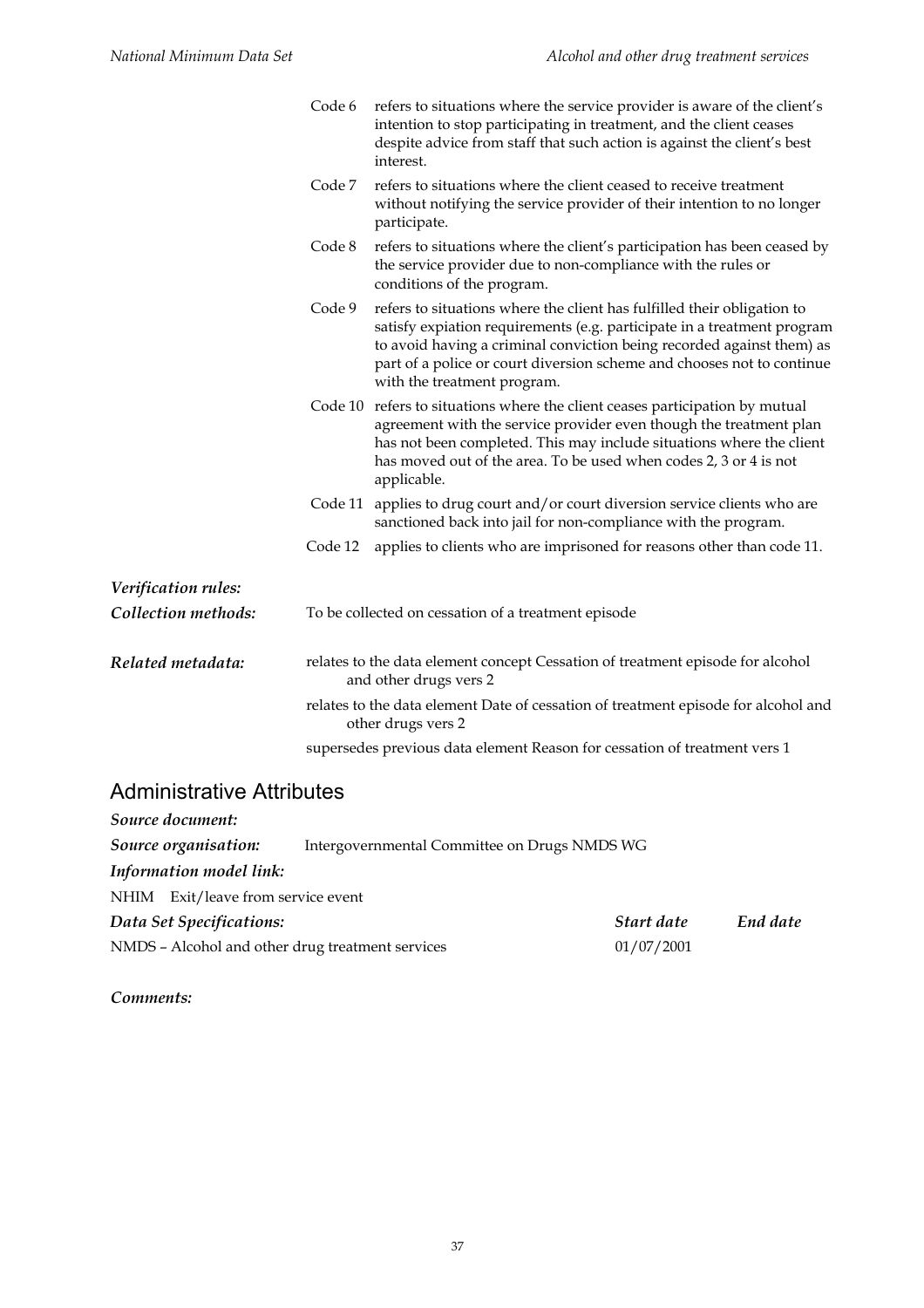## **Sex**

## Identifying and Definitional Attributes

| Knowledgebase ID:        | 000149                                            | <b>Version No: 3</b>                                                 |
|--------------------------|---------------------------------------------------|----------------------------------------------------------------------|
| Metadata type:           | Data Element                                      |                                                                      |
| Admin. status:           | Current                                           |                                                                      |
|                          | 01/07/03                                          |                                                                      |
| Definition:              | The sex of the person.                            |                                                                      |
| Context:                 | epidemiological studies.                          | Required for analyses of service utilisation, needs for services and |
|                          | <b>Relational and Representational Attributes</b> |                                                                      |
| Datatype:                | Numeric                                           |                                                                      |
| Representational form:   | Code                                              |                                                                      |
| Representational layout: | N                                                 |                                                                      |
| Minimum size:            | 1                                                 |                                                                      |
| Maximum size:            | 1                                                 |                                                                      |
|                          |                                                   |                                                                      |
|                          |                                                   |                                                                      |

| Datatype:                | Numeric                                                                                                                                                                                                                                                                                                                       |  |  |
|--------------------------|-------------------------------------------------------------------------------------------------------------------------------------------------------------------------------------------------------------------------------------------------------------------------------------------------------------------------------|--|--|
| Representational form:   | Code                                                                                                                                                                                                                                                                                                                          |  |  |
| Representational layout: | N                                                                                                                                                                                                                                                                                                                             |  |  |
| Minimum size:            | 1                                                                                                                                                                                                                                                                                                                             |  |  |
| Maximum size:            | 1                                                                                                                                                                                                                                                                                                                             |  |  |
|                          |                                                                                                                                                                                                                                                                                                                               |  |  |
| Data domain:             | Male<br>1                                                                                                                                                                                                                                                                                                                     |  |  |
|                          | $\overline{2}$<br>Female                                                                                                                                                                                                                                                                                                      |  |  |
|                          | 3<br>Indeterminate                                                                                                                                                                                                                                                                                                            |  |  |
|                          | 9<br>Not stated/inadequately described                                                                                                                                                                                                                                                                                        |  |  |
| Guide for use:           | An indeterminate sex category may be necessary for situations such as the<br>classification of perinatal statistics when it is not possible for the sex to be<br>determined.                                                                                                                                                  |  |  |
| Verification rules:      | Code 3 Indeterminate should be queried for people aged 90 days (3 months) or<br>greater.                                                                                                                                                                                                                                      |  |  |
|                          | For the provision of State and Territory hospital data to Commonwealth<br>agencies this field must be consistent with diagnosis and procedure codes, for<br>records grouped in Major diagnostic categories 12, 13 and 14, for valid<br>grouping. For other Major diagnostic categories, sex conflicts should be<br>queried.   |  |  |
| Collection methods:      | Code 9 is not to be an allowable option when data is being collected ie it is not<br>to be a tick box on any collection forms or computer screens. Systems are to<br>take account of any null values that may occur on the primary collection form.<br>It is suggested that the following format be used for data collection: |  |  |
|                          | What is your (the person's) sex?                                                                                                                                                                                                                                                                                              |  |  |
|                          | __ Male __ Female                                                                                                                                                                                                                                                                                                             |  |  |
|                          | The term 'sex' refers to the biological differences between males and females,<br>while the term 'gender' refers to the socially expected/perceived dimensions of<br>behaviour associated with males and females - masculinity and femininity.                                                                                |  |  |
|                          | The Australian Bureau of Statistics advises that the correct terminology for this<br>data element is sex.                                                                                                                                                                                                                     |  |  |
|                          | Information collection for transsexuals and people with transgender issues<br>should be treated in the same manner.                                                                                                                                                                                                           |  |  |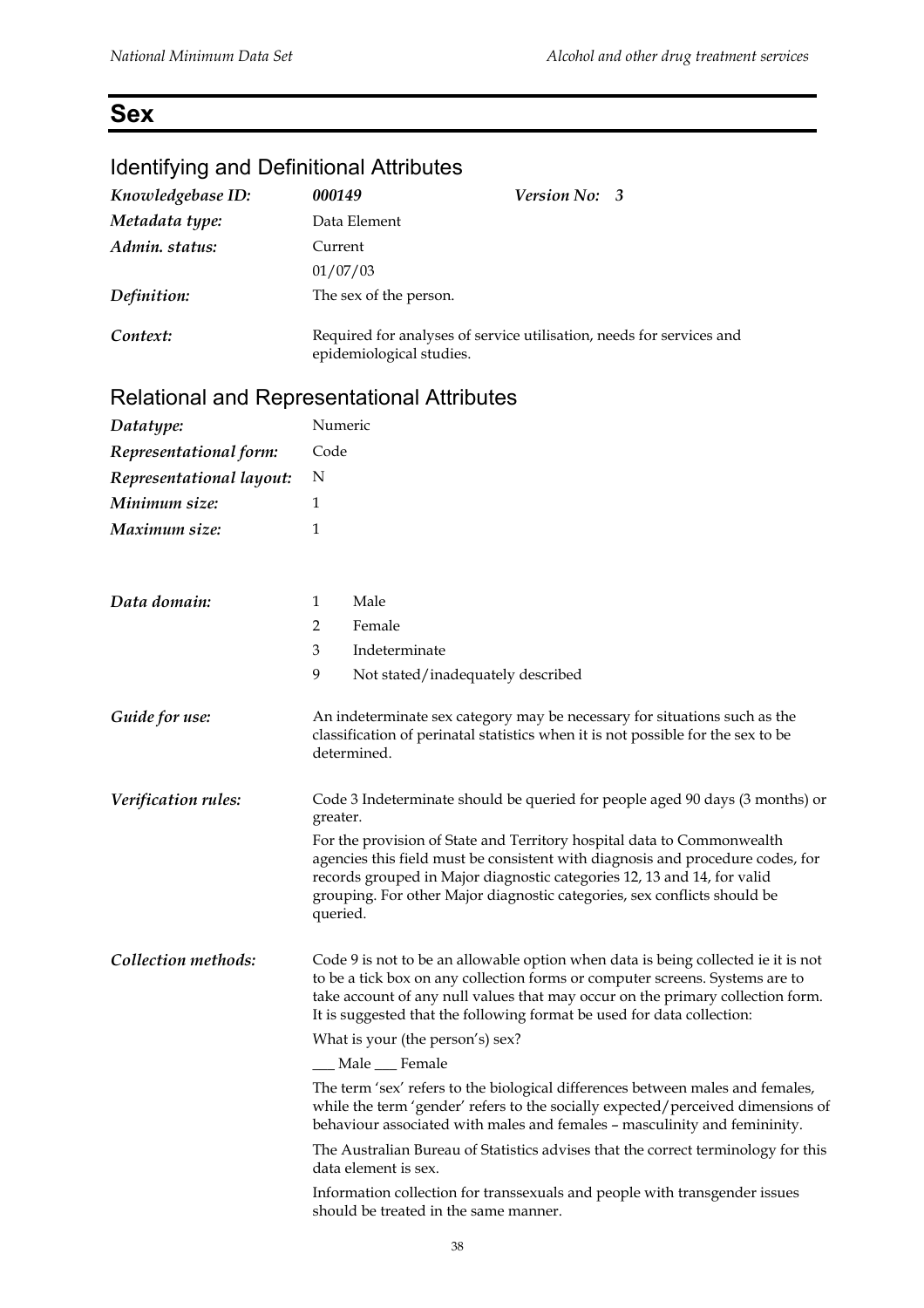To avoid problems with edits, transsexuals undergoing a sex change operation should have their sex at time of hospital admission recorded.

| Related metadata: | is used in the derivation of Diagnosis related group vers 1 |
|-------------------|-------------------------------------------------------------|
|                   | supersedes previous data element Sex vers 2                 |

#### Administrative Attributes

| Source document:                                 |                                                       |            |          |
|--------------------------------------------------|-------------------------------------------------------|------------|----------|
| Source organisation:                             | National Health Data Committee                        |            |          |
| Information model link:                          |                                                       |            |          |
| NHIM Demographic characteristic                  |                                                       |            |          |
| Data Set Specifications:                         |                                                       | Start date | End date |
| NMDS - Admitted patient care                     |                                                       | 01/07/2003 |          |
| NMDS - Admitted patient mental health care       |                                                       | 01/07/2003 |          |
| NMDS - Perinatal                                 |                                                       | 01/07/2003 |          |
| NMDS - Community mental health care              |                                                       | 01/07/2003 |          |
| NMDS – Admitted patient palliative care          |                                                       | 01/07/2003 |          |
| NMDS - Alcohol and other drug treatment services |                                                       | 01/07/2003 |          |
|                                                  | NMDS - Non-admitted patient emergency department care | 01/07/2003 |          |
| DSS - Cardiovascular disease (clinical)          |                                                       | 01/01/2003 |          |
| DSS - Diabetes (clinical)                        |                                                       | 01/01/2003 |          |
| DSS – Health care client identification          |                                                       | 01/01/2003 |          |
|                                                  |                                                       |            |          |

*Comments:* This item enables standardisation of the collection of information relating to sex (to include indeterminate), gender, people with transgender issues and transsexuals.

> In collection systems (ie on forms and computer screens) Male and Female may be mapped to M and F respectively for collection purposes; however, they should be stored within information systems as the codes 1 and 2 respectively.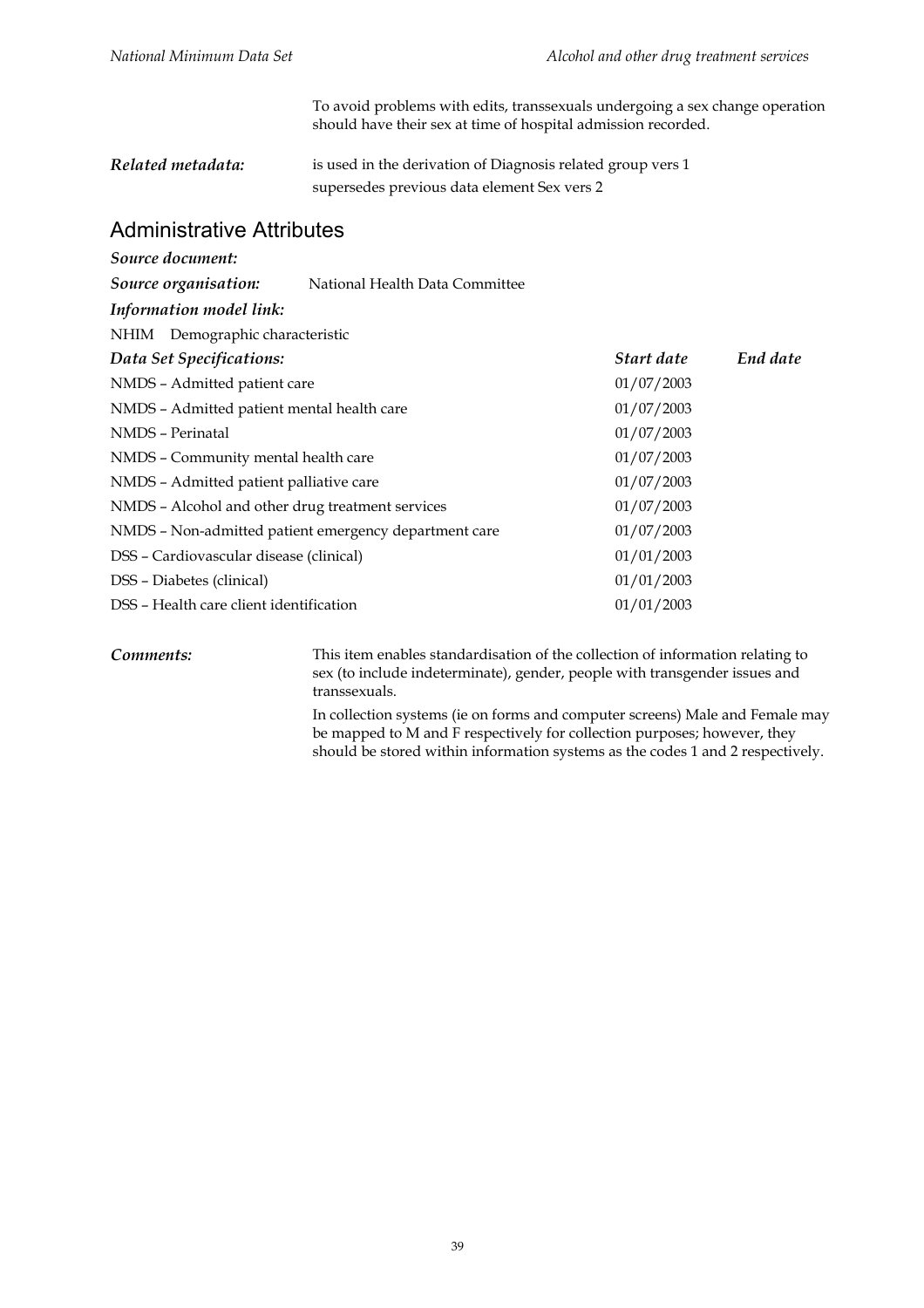## **Source of referral to alcohol and other drug treatment service**

## Identifying and Definitional Attributes

| Knowledgebase ID: | 000444                                     | Version No: 2                                                                                                                       |  |
|-------------------|--------------------------------------------|-------------------------------------------------------------------------------------------------------------------------------------|--|
| Metadata type:    | Data Element                               |                                                                                                                                     |  |
| Admin. status:    | Current                                    |                                                                                                                                     |  |
|                   | 01/07/03                                   |                                                                                                                                     |  |
| Definition:       | other drug treatment service.              | The source from which the person was transferred or referred to the alcohol and                                                     |  |
| Context:          | Alcohol and other drug treatment services: |                                                                                                                                     |  |
|                   |                                            | Source of referral is important in assisting in the analyses of inter-sectoral<br>patient/client flow and for health care planning. |  |

## Relational and Representational Attributes

| Datatype:                | Numeric        |          |                                                                                                                                                                                                            |
|--------------------------|----------------|----------|------------------------------------------------------------------------------------------------------------------------------------------------------------------------------------------------------------|
| Representational form:   | Code           |          |                                                                                                                                                                                                            |
| Representational layout: | NN             |          |                                                                                                                                                                                                            |
| Minimum size:            | $\overline{2}$ |          |                                                                                                                                                                                                            |
| Maximum size:            | $\overline{2}$ |          |                                                                                                                                                                                                            |
| Data domain:             | 10             |          | Non-agency individual                                                                                                                                                                                      |
|                          | 11             | Self     |                                                                                                                                                                                                            |
|                          | 12             |          | Family member/friend                                                                                                                                                                                       |
|                          | 13             |          | General practitioner                                                                                                                                                                                       |
|                          | 18             |          | Other individual                                                                                                                                                                                           |
|                          | 20             | Agency   |                                                                                                                                                                                                            |
|                          | 21             | Hospital |                                                                                                                                                                                                            |
|                          | 22             |          | Community mental health care service                                                                                                                                                                       |
|                          | 23             |          | Alcohol and other drug treatment service                                                                                                                                                                   |
|                          | 24             |          | Other community/health care service                                                                                                                                                                        |
|                          | 25             |          | Community-based correctional service                                                                                                                                                                       |
|                          | 26             |          | Police diversion                                                                                                                                                                                           |
|                          | 27             |          | Court diversion                                                                                                                                                                                            |
|                          | 28             |          | Other agency                                                                                                                                                                                               |
|                          | 99             |          | Not stated/inadequately described                                                                                                                                                                          |
| Guide for use:           | Code 10        |          | Non-agency/individual refers to a person such as a friend or a<br>general practitioner.                                                                                                                    |
|                          | Code 13        |          | General practitioner includes vocationally registered general<br>practitioners, vocationally registered general practitioner trainees<br>and other primary-care medical practitioners in private practice. |
|                          | Code 20        |          | Agency refers to an organisation such as a hospital or a health care<br>service.                                                                                                                           |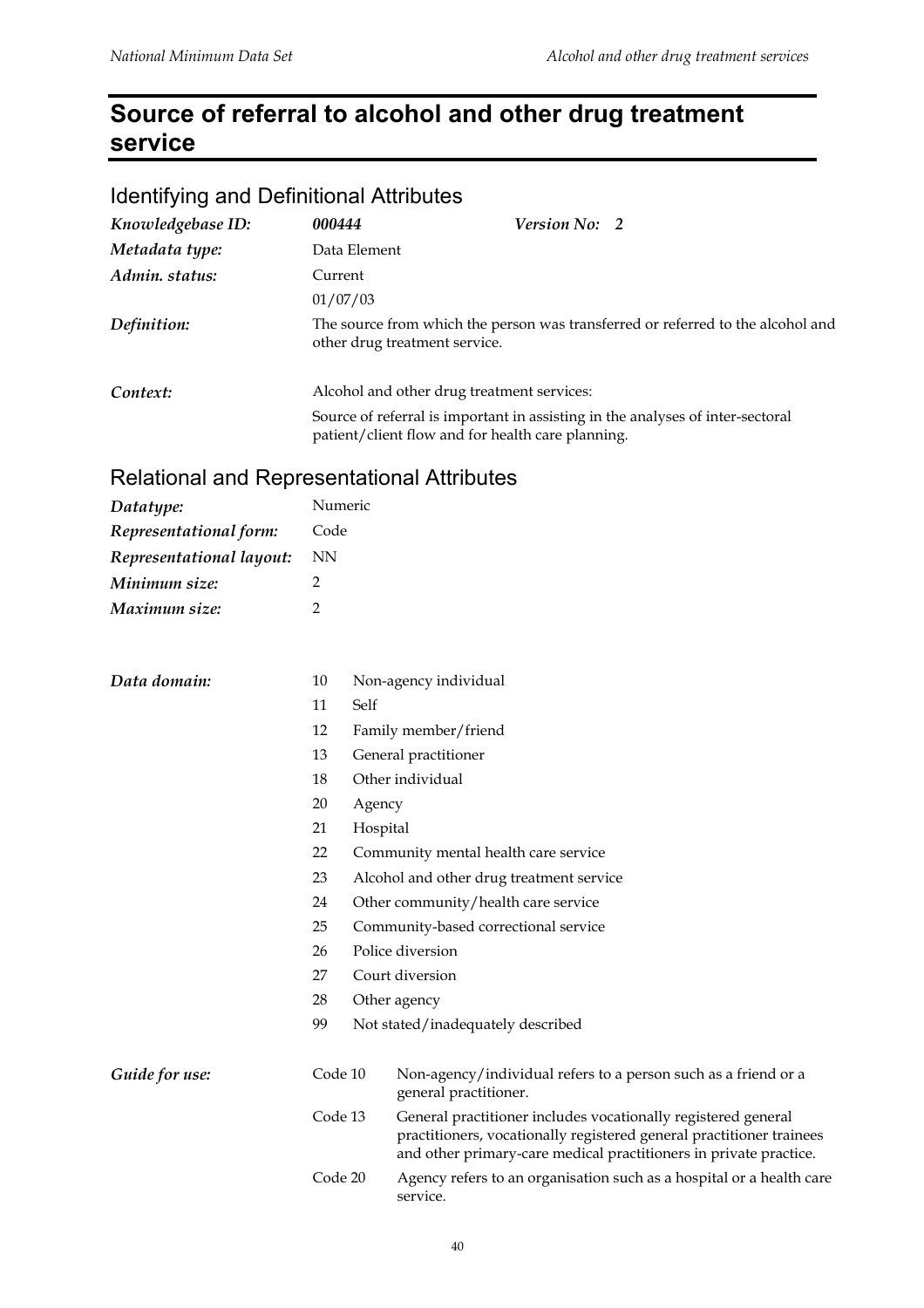|                     | Code 21 | Includes public and private hospitals, hospitals specialising in<br>dental, ophthalmic aids and other specialised medical or surgical<br>care, satellite units managed and staffed by a hospital, emergency<br>departments of hospitals, and mothercraft hospitals. |
|---------------------|---------|---------------------------------------------------------------------------------------------------------------------------------------------------------------------------------------------------------------------------------------------------------------------|
|                     |         | Code 22–23 Includes both residential and non-residential services.                                                                                                                                                                                                  |
|                     | Code 24 | Includes outpatient clinics.                                                                                                                                                                                                                                        |
| Verification rules: |         |                                                                                                                                                                                                                                                                     |

*Collection methods:*

*Related metadata:* supersedes previous data element Source of referral to alcohol and other drug treatment service vers 1

#### Administrative Attributes

| Source document:                                 |            |          |
|--------------------------------------------------|------------|----------|
| Source organisation:                             |            |          |
| Information model link:                          |            |          |
| NHIM Request for/entry into service event        |            |          |
| Data Set Specifications:                         | Start date | End date |
| NMDS - Alcohol and other drug treatment services | 01/07/2003 |          |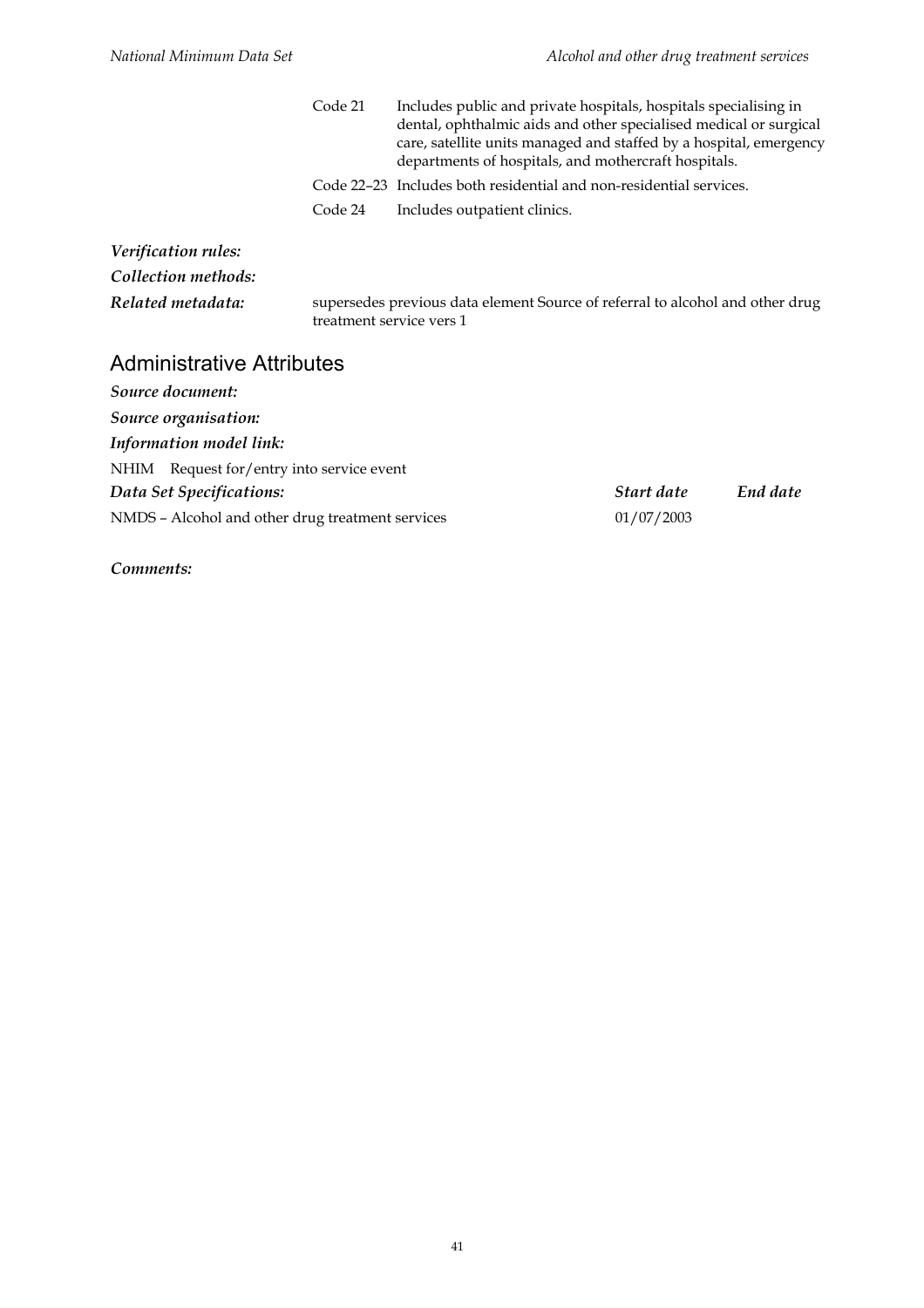## **Treatment delivery setting for alcohol and other drugs**

## Identifying and Definitional Attributes

| Knowledgebase ID: | 000646                                        | Version No: 1                                                                   |
|-------------------|-----------------------------------------------|---------------------------------------------------------------------------------|
| Metadata type:    | Data Element                                  |                                                                                 |
| Admin. status:    | Current                                       |                                                                                 |
|                   | 01/07/01                                      |                                                                                 |
| Definition:       |                                               | The setting in which the main treatment is provided.                            |
| Context:          | Alcohol and other drug treatment services:    |                                                                                 |
|                   | trends in treatment patterns to be monitored. | Required to identify the settings in which treatment is occurring, allowing for |

## Relational and Representational Attributes

| Datatype:                | Numeric                                                                                                                                                                                                                                                                                                                                                           |  |
|--------------------------|-------------------------------------------------------------------------------------------------------------------------------------------------------------------------------------------------------------------------------------------------------------------------------------------------------------------------------------------------------------------|--|
| Representational form:   | Code                                                                                                                                                                                                                                                                                                                                                              |  |
| Representational layout: | N                                                                                                                                                                                                                                                                                                                                                                 |  |
| Minimum size:            | 1                                                                                                                                                                                                                                                                                                                                                                 |  |
| Maximum size:            | 1                                                                                                                                                                                                                                                                                                                                                                 |  |
|                          |                                                                                                                                                                                                                                                                                                                                                                   |  |
| Data domain:             | 1<br>Non-residential treatment facility                                                                                                                                                                                                                                                                                                                           |  |
|                          | $\overline{2}$<br>Residential treatment facility                                                                                                                                                                                                                                                                                                                  |  |
|                          | 3<br>Home                                                                                                                                                                                                                                                                                                                                                         |  |
|                          | $\overline{4}$<br>Outreach setting                                                                                                                                                                                                                                                                                                                                |  |
|                          | 8<br>Other                                                                                                                                                                                                                                                                                                                                                        |  |
| Guide for use:           | Code 1 refers to any non-residential centre that provides alcohol and other drug<br>treatment services, including hospital outpatient services and community<br>health centres.                                                                                                                                                                                   |  |
|                          | Code 2 refers to Community-based settings in which clients reside either<br>temporarily or long-term in a facility that is not their home or usual place of<br>residence, to receive alcohol and other drug treatment. This does not include<br>ambulatory situations.                                                                                            |  |
|                          | Code 3 refers to the client's own home or usual place of residence.                                                                                                                                                                                                                                                                                               |  |
|                          | Code 4 refers to an outreach environment, excluding a client's home or usual<br>place of residence, where treatment is provided. An outreach environment may<br>be any public or private location that is not covered by codes 1-3.<br>Mobile/outreach alcohol and other drug treatment service providers would<br>usually provide treatment within this setting. |  |
| Verification rules:      | Only one code to be selected.                                                                                                                                                                                                                                                                                                                                     |  |
| Collection methods:      |                                                                                                                                                                                                                                                                                                                                                                   |  |
| Related metadata:        | relates to the data element Main treatment type for alcohol and other drugs<br>vers 1                                                                                                                                                                                                                                                                             |  |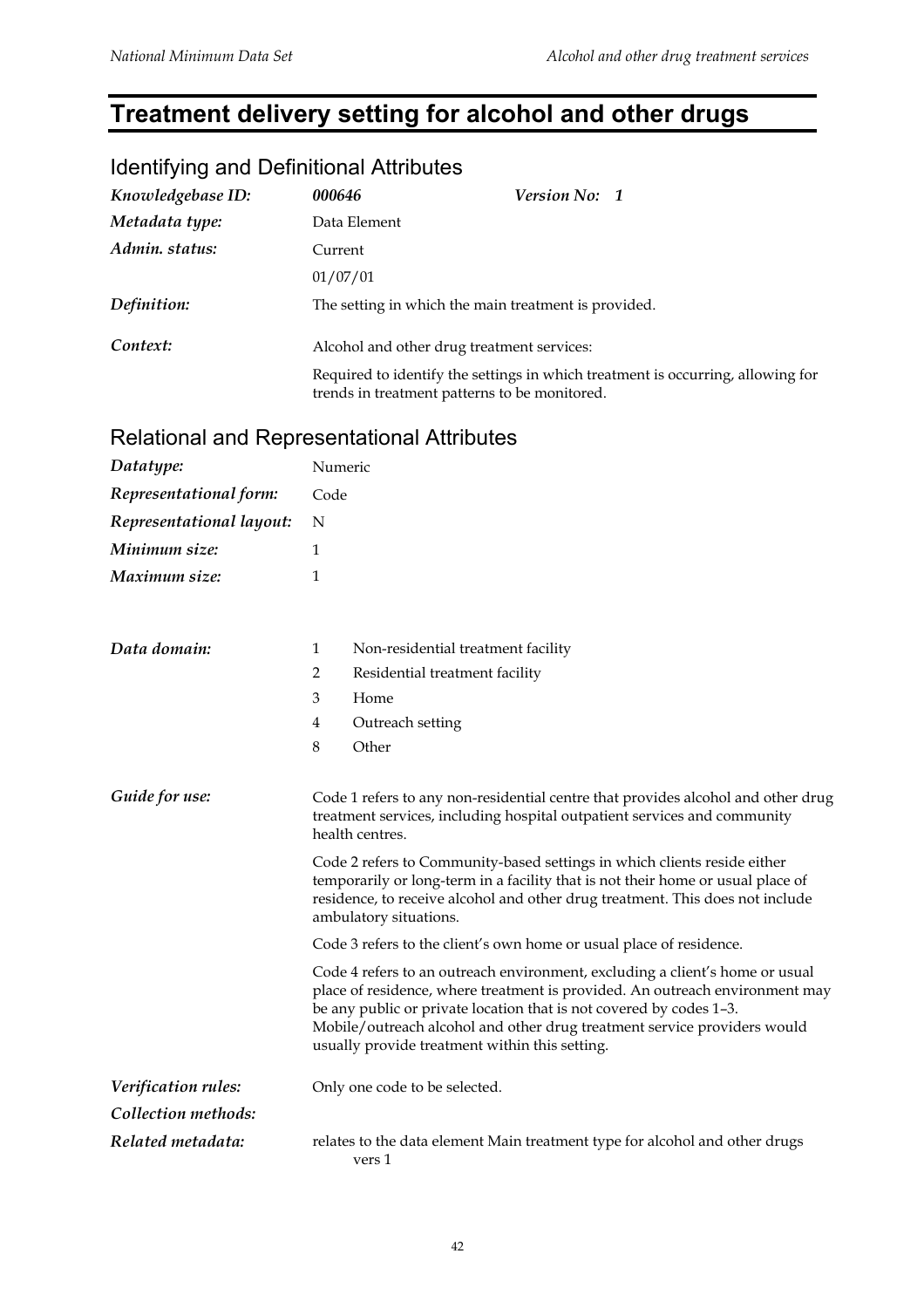## Administrative Attributes

| Source document:                                 |                                              |            |          |
|--------------------------------------------------|----------------------------------------------|------------|----------|
| Source organisation:                             | Intergovernmental Committee on Drugs NMDS WG |            |          |
| Information model link:                          |                                              |            |          |
| NHIM Service delivery setting                    |                                              |            |          |
| Data Set Specifications:                         |                                              | Start date | End date |
| NMDS - Alcohol and other drug treatment services |                                              | 01/07/2001 |          |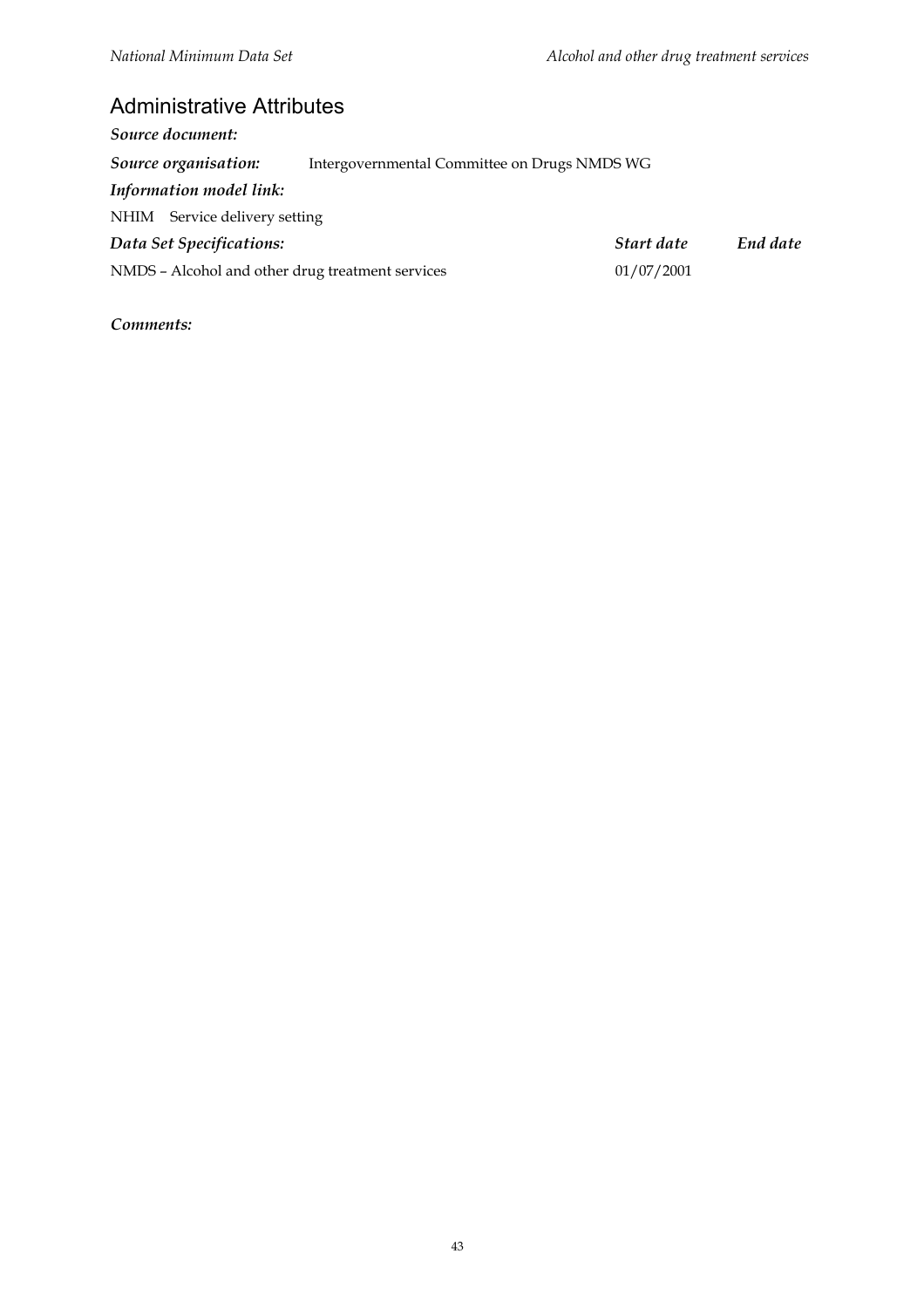## Supporting data elements and data element concepts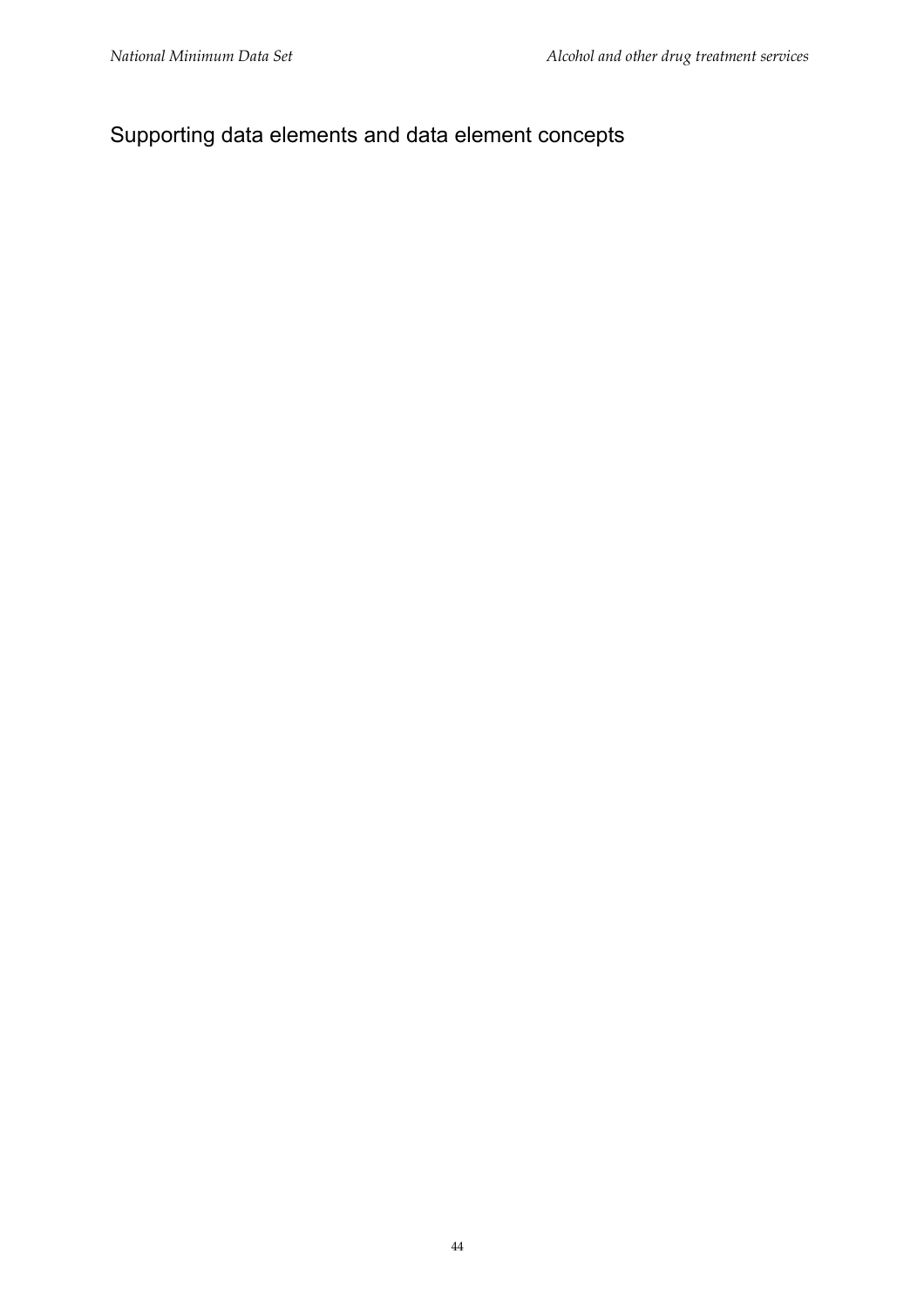## **Cessation of treatment episode for alcohol and other drugs**

| <b>Identifying and Definitional Attributes</b> |                                                                                                                                                                                                                     |
|------------------------------------------------|---------------------------------------------------------------------------------------------------------------------------------------------------------------------------------------------------------------------|
| Knowledgebase ID:                              | 000422<br>Version No: 2                                                                                                                                                                                             |
| Metadata type:                                 | Data Element Concept                                                                                                                                                                                                |
| Admin. status:                                 | Current                                                                                                                                                                                                             |
|                                                | 01/07/01                                                                                                                                                                                                            |
| Definition:                                    | Cessation of a treatment episode occurs when treatment is completed or<br>discontinued; or there has been a change in the principal drug of concern, the<br>main treatment type, or the treatment delivery setting. |
| Context:                                       | Alcohol and other drug treatment services.                                                                                                                                                                          |
|                                                | <b>Relational and Representational Attributes</b>                                                                                                                                                                   |
| Datatype:                                      |                                                                                                                                                                                                                     |
| Representational form:                         |                                                                                                                                                                                                                     |
| Representational layout:                       |                                                                                                                                                                                                                     |
| Minimum size:                                  |                                                                                                                                                                                                                     |
| Maximum size:                                  |                                                                                                                                                                                                                     |
| Data domain:                                   |                                                                                                                                                                                                                     |
| Guide for use:                                 | A client is identified as ceasing a treatment episode if one or more of the<br>following apply:                                                                                                                     |
|                                                | their treatment plan is completed<br>$\frac{1}{2}$                                                                                                                                                                  |
|                                                | they have had no contact with the treatment provider for a period of<br>three months, nor is there a plan in place for further contact                                                                              |
|                                                | their 'principal drug of concern for alcohol and other drugs' has changed<br>$\equiv$                                                                                                                               |
|                                                | their 'main treatment type for alcohol and other drugs' has changed<br>$\hspace{1.0cm} - \hspace{1.0cm}$                                                                                                            |
|                                                | their 'treatment delivery setting for alcohol and other drugs' has changed                                                                                                                                          |
|                                                | their treatment has ceased for other reasons (e.g. imprisoned, ceased<br>$\equiv$<br>treatment against advice, transferred to another service provider, died<br>etc).                                               |
| Verification rules:                            |                                                                                                                                                                                                                     |
| Collection methods:                            |                                                                                                                                                                                                                     |
| Related metadata:                              | supersedes previous data element Cessation of treatment vers 1                                                                                                                                                      |
|                                                | relates to the data element Date of cessation of treatment episode for alcohol<br>and other drugs vers 2                                                                                                            |
|                                                | relates to the data element Reason for cessation of treatment episode for alcohol<br>and other drugs vers 2                                                                                                         |
| <b>Administrative Attributes</b>               |                                                                                                                                                                                                                     |
| Source document:                               |                                                                                                                                                                                                                     |
| Source organisation:                           | Intergovernmental Committee on Drugs NMDS WG                                                                                                                                                                        |
| <b>Information model link:</b>                 |                                                                                                                                                                                                                     |
| NHIM Exit/leave from service event             |                                                                                                                                                                                                                     |

#### Identifying and Definitional Attributes

*Comments:*

*Data Set Specifications: Start date End date*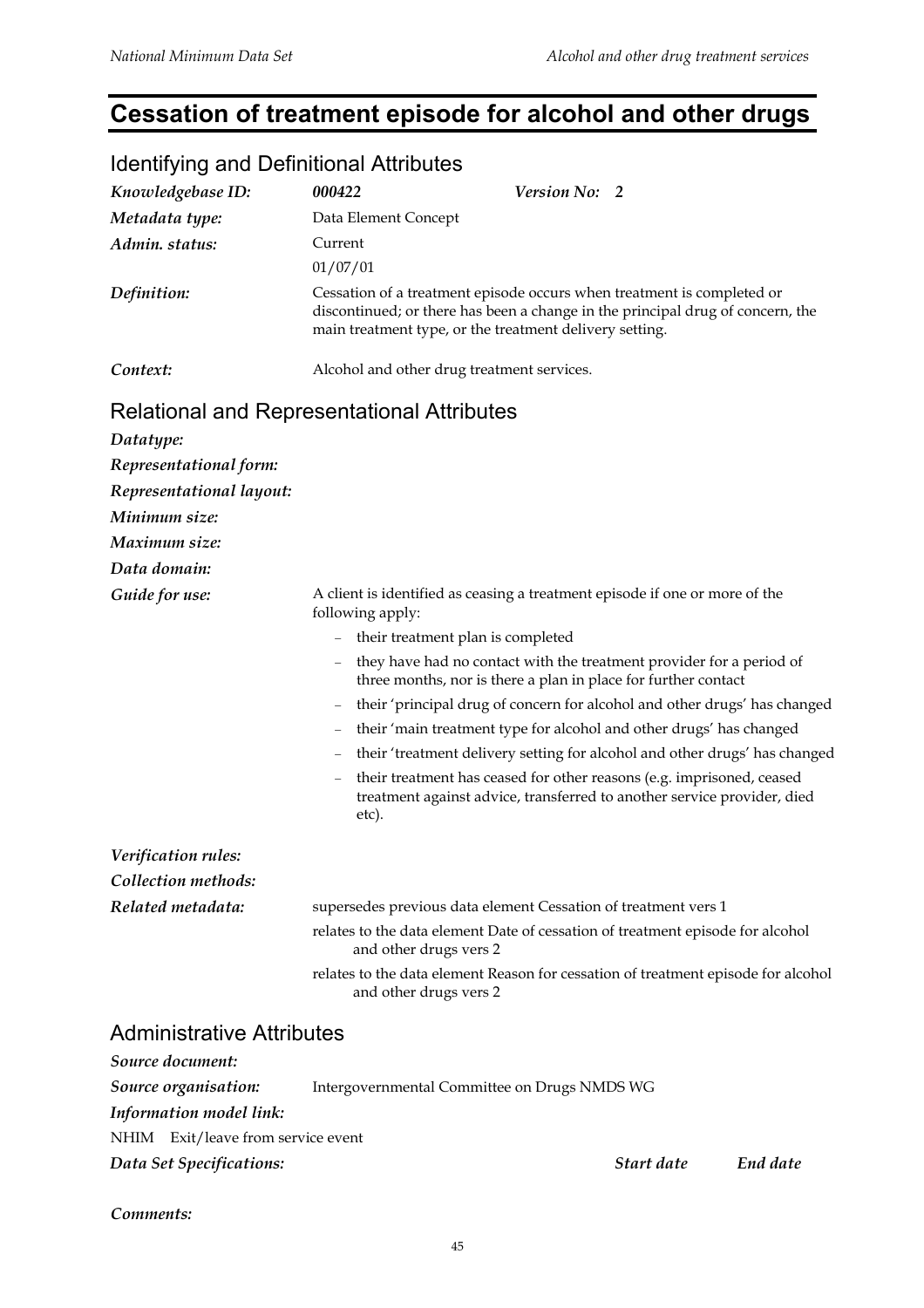## **Commencement of treatment episode for alcohol and other drugs**

#### Identifying and Definitional Attributes

| Knowledgebase ID: | 000427                                     | <i>Version No:</i> 2                                                                                                                                       |
|-------------------|--------------------------------------------|------------------------------------------------------------------------------------------------------------------------------------------------------------|
| Metadata type:    | Data Element Concept                       |                                                                                                                                                            |
| Admin. status:    | Current                                    |                                                                                                                                                            |
|                   | 01/07/01                                   |                                                                                                                                                            |
| Definition:       | provider.                                  | Commencement of a treatment episode for alcohol and other drugs is the first<br>service contact when assessment and/or treatment occurs with the treatment |
| Context:          | Alcohol and other drug treatment services. |                                                                                                                                                            |

## Relational and Representational Attributes

| Datatype:                |                                                                                                                                                                                                                     |
|--------------------------|---------------------------------------------------------------------------------------------------------------------------------------------------------------------------------------------------------------------|
| Representational form:   |                                                                                                                                                                                                                     |
| Representational layout: |                                                                                                                                                                                                                     |
| Minimum size:            |                                                                                                                                                                                                                     |
| Maximum size:            |                                                                                                                                                                                                                     |
| Data domain:             |                                                                                                                                                                                                                     |
| Guide for use:           | A client is identified as commencing a treatment episode if one or more of the<br>following apply:                                                                                                                  |
|                          | they are a new client                                                                                                                                                                                               |
|                          | they are a client recommencing treatment after they have had had no<br>$\overline{\phantom{m}}$<br>contact with the treatment provider for a period of three months or had<br>any plan in place for further contact |
|                          | their Principal drug of concern for alcohol and other drugs has changed                                                                                                                                             |
|                          | their Main treatment type for alcohol and other drugs has changed                                                                                                                                                   |
|                          | their Treatment delivery setting for alcohol and other drugs has changed.                                                                                                                                           |
| Verification rules:      |                                                                                                                                                                                                                     |
| Collection methods:      |                                                                                                                                                                                                                     |
| Related metadata:        | supersedes previous data element Commencement of treatment vers 1                                                                                                                                                   |
|                          | relates to the data element Date of commencement of treatment episode for<br>alcohol and other drugs vers 2                                                                                                         |
|                          |                                                                                                                                                                                                                     |

#### Administrative Attributes

| Source document:                          |                                              |            |          |
|-------------------------------------------|----------------------------------------------|------------|----------|
| Source organisation:                      | Intergovernmental Committee on Drugs NMDS WG |            |          |
| <b>Information model link:</b>            |                                              |            |          |
| NHIM Request for/entry into service event |                                              |            |          |
| Data Set Specifications:                  |                                              | Start date | End date |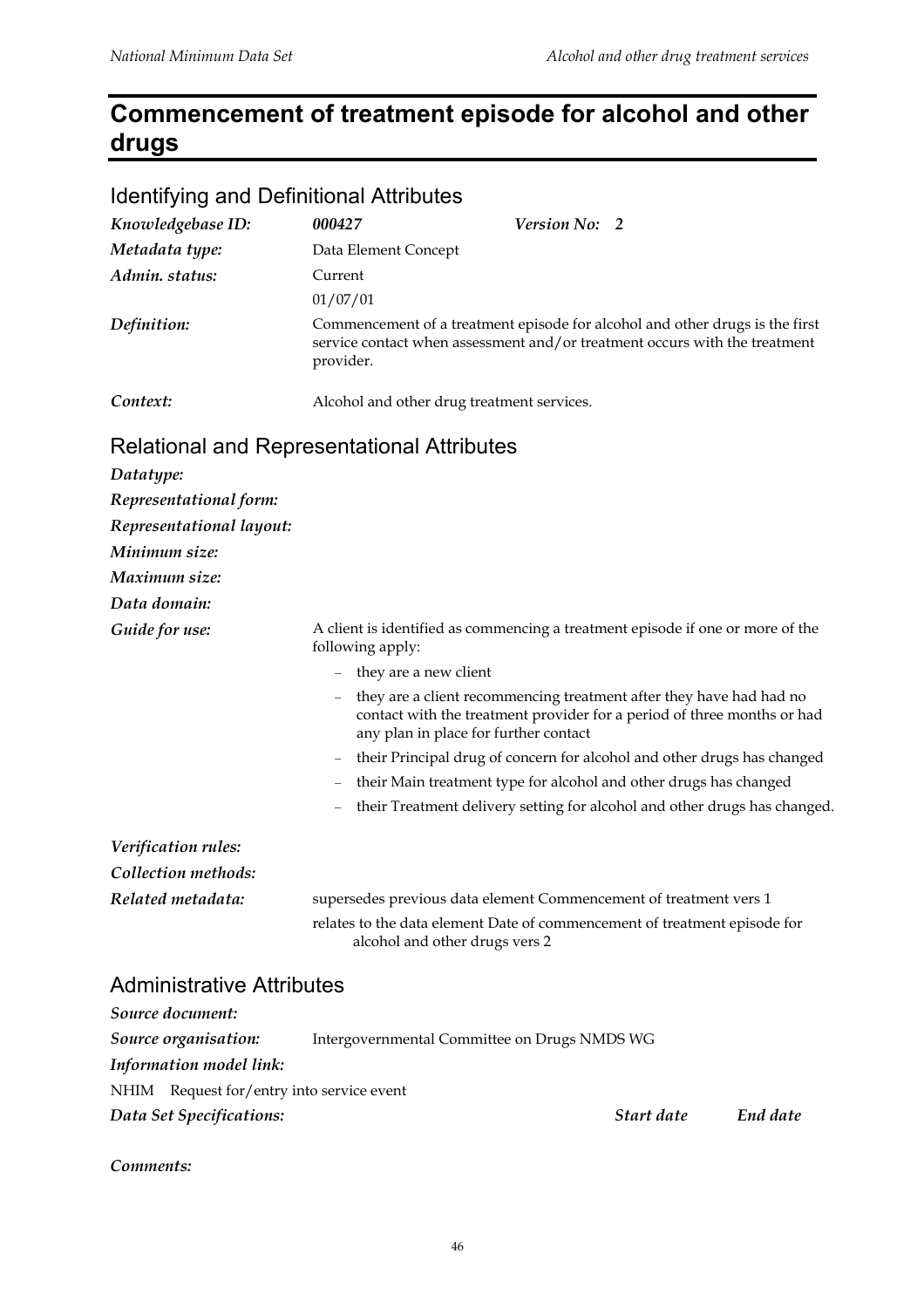## **Establishment number**

## Identifying and Definitional Attributes

| Knowledgebase ID:        | 000377                                                 | Version No: 4                                                             |
|--------------------------|--------------------------------------------------------|---------------------------------------------------------------------------|
| Metadata type:           | Data Element                                           |                                                                           |
| Admin. status:           | Current                                                |                                                                           |
|                          | 01/07/03                                               |                                                                           |
| Definition:              |                                                        | An identifier for an establishment, unique within the State or Territory. |
| Context:                 | All health services.                                   |                                                                           |
|                          | <b>Relational and Representational Attributes</b>      |                                                                           |
| Datatype:                | Numeric                                                |                                                                           |
| Representational form:   | Identification number                                  |                                                                           |
| Representational layout: | <b>NNNNN</b>                                           |                                                                           |
| Minimum size:            | 5                                                      |                                                                           |
| Maximum size:            | 5                                                      |                                                                           |
| Data domain:             | Valid establishment number                             |                                                                           |
| Guide for use:           |                                                        |                                                                           |
| Verification rules:      |                                                        |                                                                           |
| Collection methods:      |                                                        |                                                                           |
| Related metadata:        | is a composite part of Establishment identifier vers 4 |                                                                           |
|                          |                                                        | supersedes previous data element Establishment number vers 3              |

#### Administrative Attributes

| Source document:                        |                                                                             |          |
|-----------------------------------------|-----------------------------------------------------------------------------|----------|
| Source organisation:                    |                                                                             |          |
| <b>Information model link:</b>          |                                                                             |          |
| NHIM Organisation characteristic        |                                                                             |          |
| Data Set Specifications:                | Start date                                                                  | End date |
| DSS - Health care client identification | 01/01/2003                                                                  |          |
|                                         | This data element currents the previous of unit record and (or cummony leve |          |

**Comments:** This data element supports the provision of unit record and/or summary level data by State and Territory health authorities as part of the NMDS – Emergency department waiting times.

> Establishment number should be a unique code for the health care establishment used in that State/Territory or uniquely at a national level.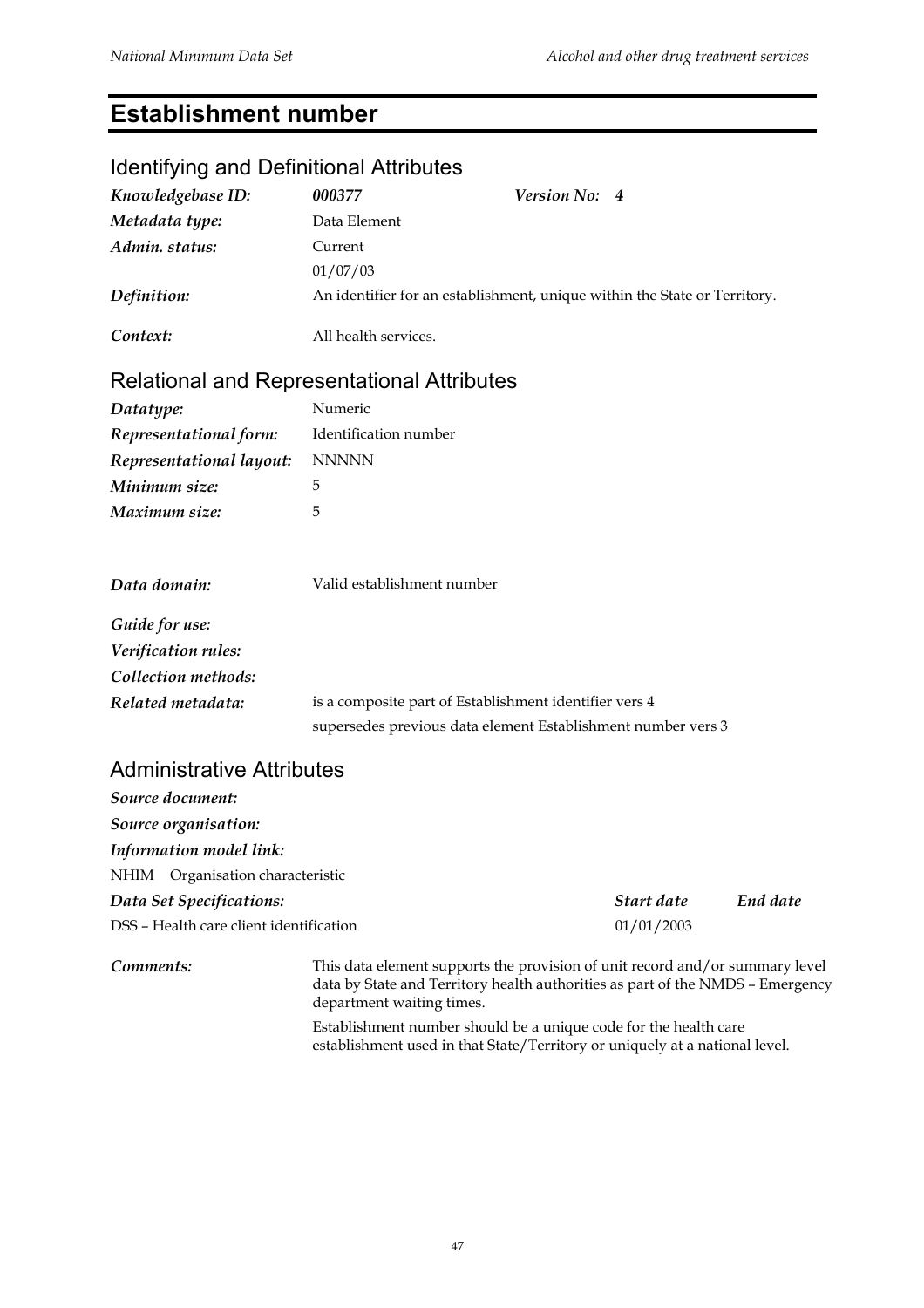## **Establishment sector**

## Identifying and Definitional Attributes

| Knowledgebase ID: | 000379       | <b>Version No: 3</b>                                                             |  |
|-------------------|--------------|----------------------------------------------------------------------------------|--|
| Metadata type:    | Data Element |                                                                                  |  |
| Admin. status:    | Current      |                                                                                  |  |
|                   | 01/07/01     |                                                                                  |  |
| Definition:       | identify.    | A section of the health care industry with which a health care establishment can |  |

*Context:*

#### Relational and Representational Attributes

| Datatype:                | Numeric |
|--------------------------|---------|
| Representational form:   | Code    |
| Representational layout: | N       |
| Minimum size:            | 1       |
| Maximum size:            |         |

| Data domain:               | $\mathbf{1}$ | Public  |  |
|----------------------------|--------------|---------|--|
|                            | $2^{\circ}$  | Private |  |
| Guide for use:             |              |         |  |
| <b>Verification rules:</b> |              |         |  |
| C.1111111                  |              |         |  |

*Collection methods: Related metadata:* is a composite part of Establishment identifier vers 4 supersedes previous data element Establishment sector vers 2

#### Administrative Attributes

| End date |
|----------|
|          |
|          |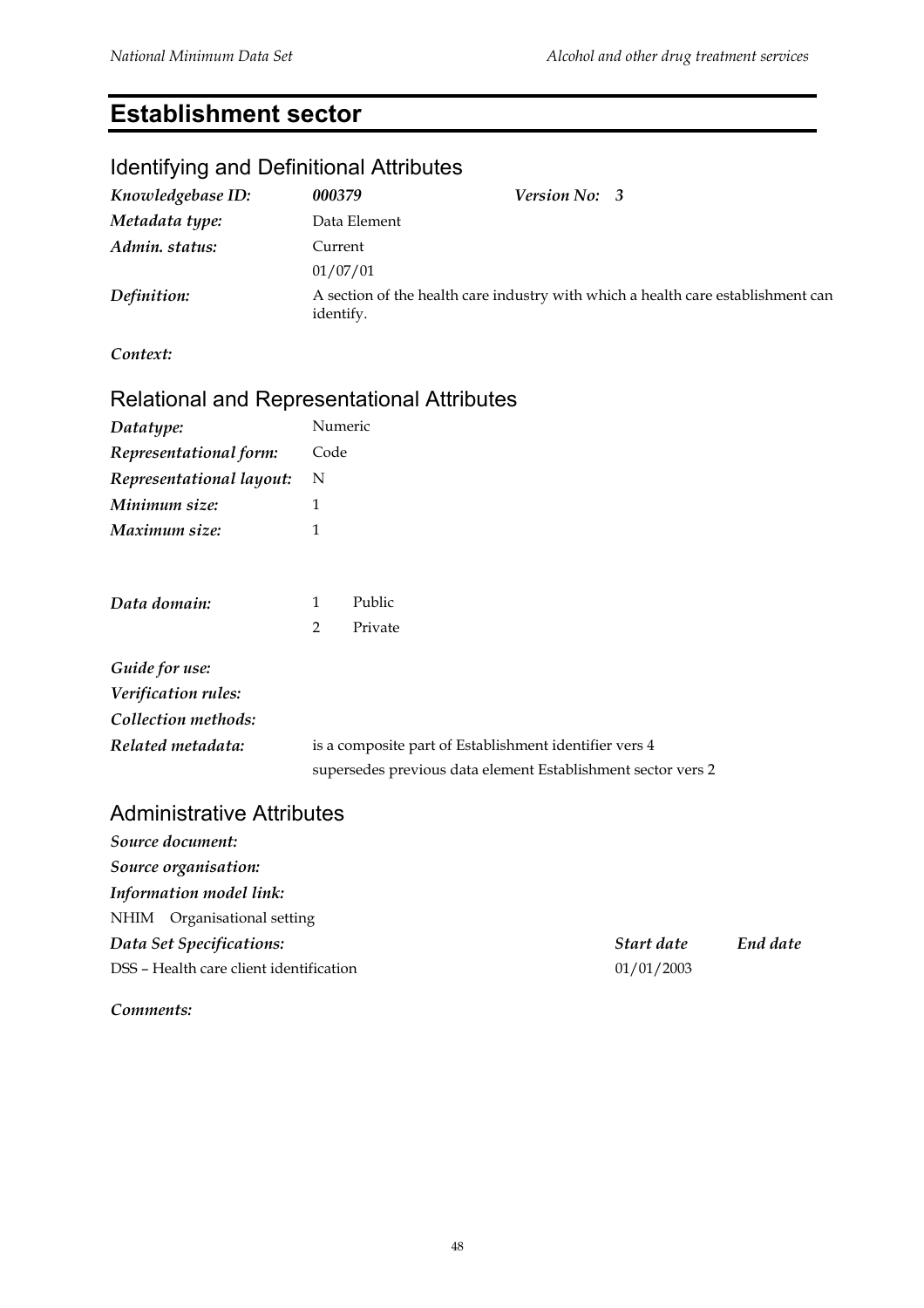## **Region code**

| <b>Identifying and Definitional Attributes</b>        |                                                               |                                                                          |          |  |
|-------------------------------------------------------|---------------------------------------------------------------|--------------------------------------------------------------------------|----------|--|
| Knowledgebase ID:                                     | 000378                                                        | Version No: 2                                                            |          |  |
| Metadata type:                                        | Data Element                                                  |                                                                          |          |  |
| Admin. status:                                        | Current                                                       |                                                                          |          |  |
|                                                       | 01/07/97                                                      |                                                                          |          |  |
| Definition:                                           | administrative area.                                          | An identifier for location of health services in a defined geographic or |          |  |
| Context:                                              | All health services.                                          |                                                                          |          |  |
| <b>Relational and Representational Attributes</b>     |                                                               |                                                                          |          |  |
| Datatype:                                             | Alphanumeric                                                  |                                                                          |          |  |
| Representational form:                                | Code                                                          |                                                                          |          |  |
| Representational layout:                              | AN                                                            |                                                                          |          |  |
| Minimum size:                                         | 1                                                             |                                                                          |          |  |
| Maximum size:                                         | 2                                                             |                                                                          |          |  |
| Data domain:                                          |                                                               | Any valid region code created by a jurisdiction.                         |          |  |
| Guide for use:                                        | Domain values are specified by individual States/Territories. |                                                                          |          |  |
|                                                       | Regions may also be known as Areas or Districts.              |                                                                          |          |  |
| Verification rules:                                   |                                                               |                                                                          |          |  |
| Collection methods:                                   |                                                               |                                                                          |          |  |
| Related metadata:                                     |                                                               | is a composite part of Establishment identifier vers 4                   |          |  |
| <b>Administrative Attributes</b>                      |                                                               |                                                                          |          |  |
| Source document:                                      |                                                               |                                                                          |          |  |
| Source organisation:                                  |                                                               |                                                                          |          |  |
| Information model link:                               |                                                               |                                                                          |          |  |
| NHIM Organisation characteristic                      |                                                               |                                                                          |          |  |
| Data Set Specifications:                              |                                                               | Start date                                                               | End date |  |
| DSS - Health care client identification<br>01/01/2003 |                                                               |                                                                          |          |  |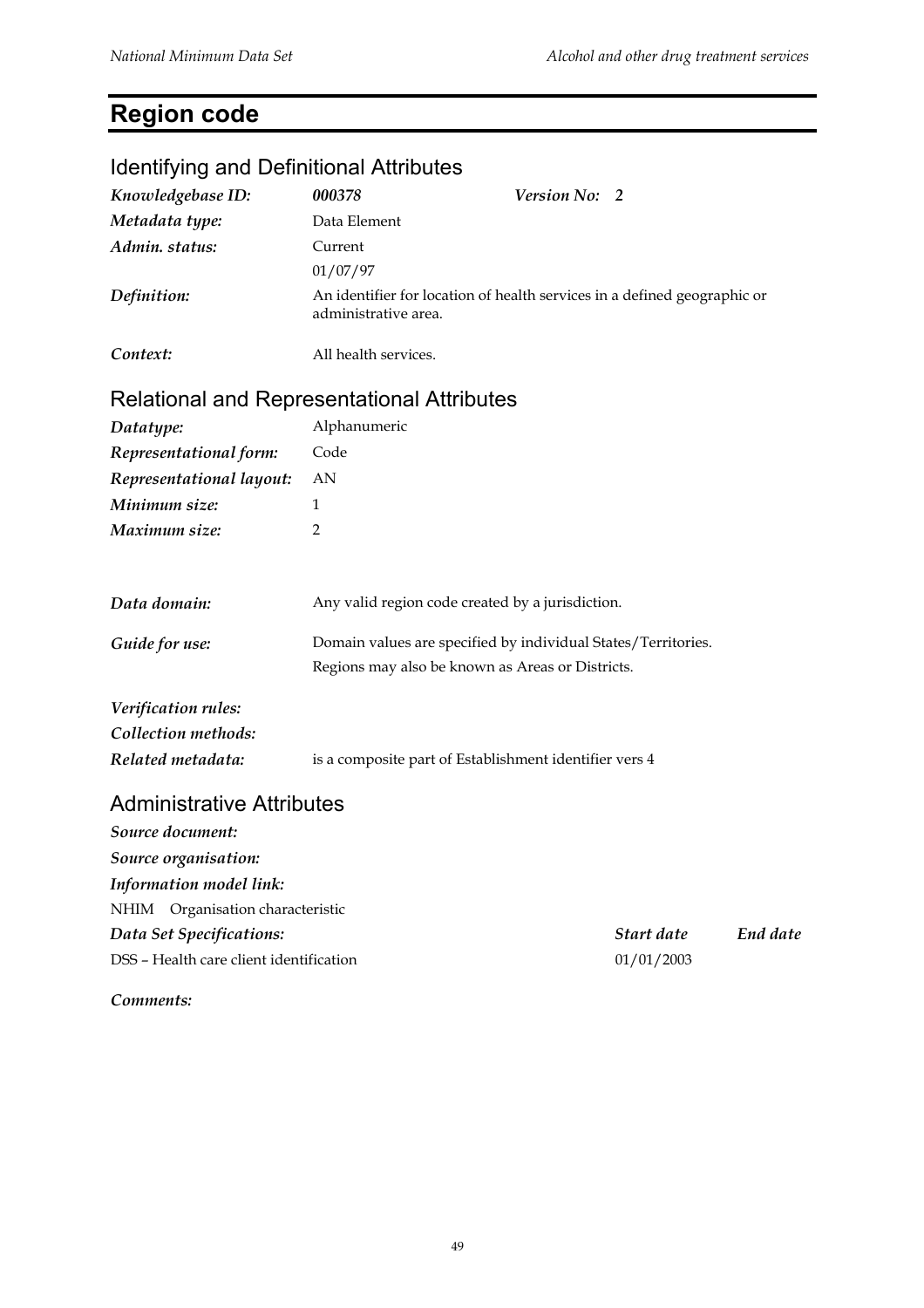## **Service contact**

| Knowledgebase ID: | 000401                                         | Version No: 1                                                                                                                                                                                                                                                                                                                                                                                                       |
|-------------------|------------------------------------------------|---------------------------------------------------------------------------------------------------------------------------------------------------------------------------------------------------------------------------------------------------------------------------------------------------------------------------------------------------------------------------------------------------------------------|
| Metadata type:    | Data Element Concept                           |                                                                                                                                                                                                                                                                                                                                                                                                                     |
| Admin. status:    | Current<br>01/07/99                            |                                                                                                                                                                                                                                                                                                                                                                                                                     |
| Definition:       | entry being made in the patient/client record. | A contact between a patient/client and an ambulatory care health unit<br>(including outpatient and community health units) which results in a dated                                                                                                                                                                                                                                                                 |
| Context:          |                                                | Identifies service delivery at the patient level for mental health services<br>(including consultation/liaison, mobile and outreach services).                                                                                                                                                                                                                                                                      |
|                   | noted on a patient's record.                   | A service contact can include either face-to-face, telephone or video link service<br>delivery modes. Service contacts would either be with a client, carer or family<br>member or another professional or mental health worker involved in providing<br>care and do not include contacts of an administrative nature (e.g. telephone<br>contact to schedule an appointment) except where a matter would need to be |
|                   | a service contact.                             | Service contacts may be differentiated from administrative and other types of<br>contacts by the need to record data in the client record. However, there may be<br>instances where notes are made in the client record that have not been<br>prompted by a service contact with a patient/client (e.g. noting receipt of test<br>results that require no further action). These instances would not be regarded as |

#### Identifying and Definitional Attributes

#### Relational and Representational Attributes

| Datatype:                |                                                                    |
|--------------------------|--------------------------------------------------------------------|
| Representational form:   |                                                                    |
| Representational layout: |                                                                    |
| Minimum size:            |                                                                    |
| Maximum size:            |                                                                    |
| Data domain:             |                                                                    |
| Guide for use:           |                                                                    |
| Verification rules:      |                                                                    |
| Collection methods:      |                                                                    |
| Related metadata:        | relates to the data element Number of service contact dates vers 2 |
|                          | relates to the data element Service contact date vers 1            |

Administrative Attributes

```
Source document:
Source organisation:
Information model link:
NHIM Service provision event
```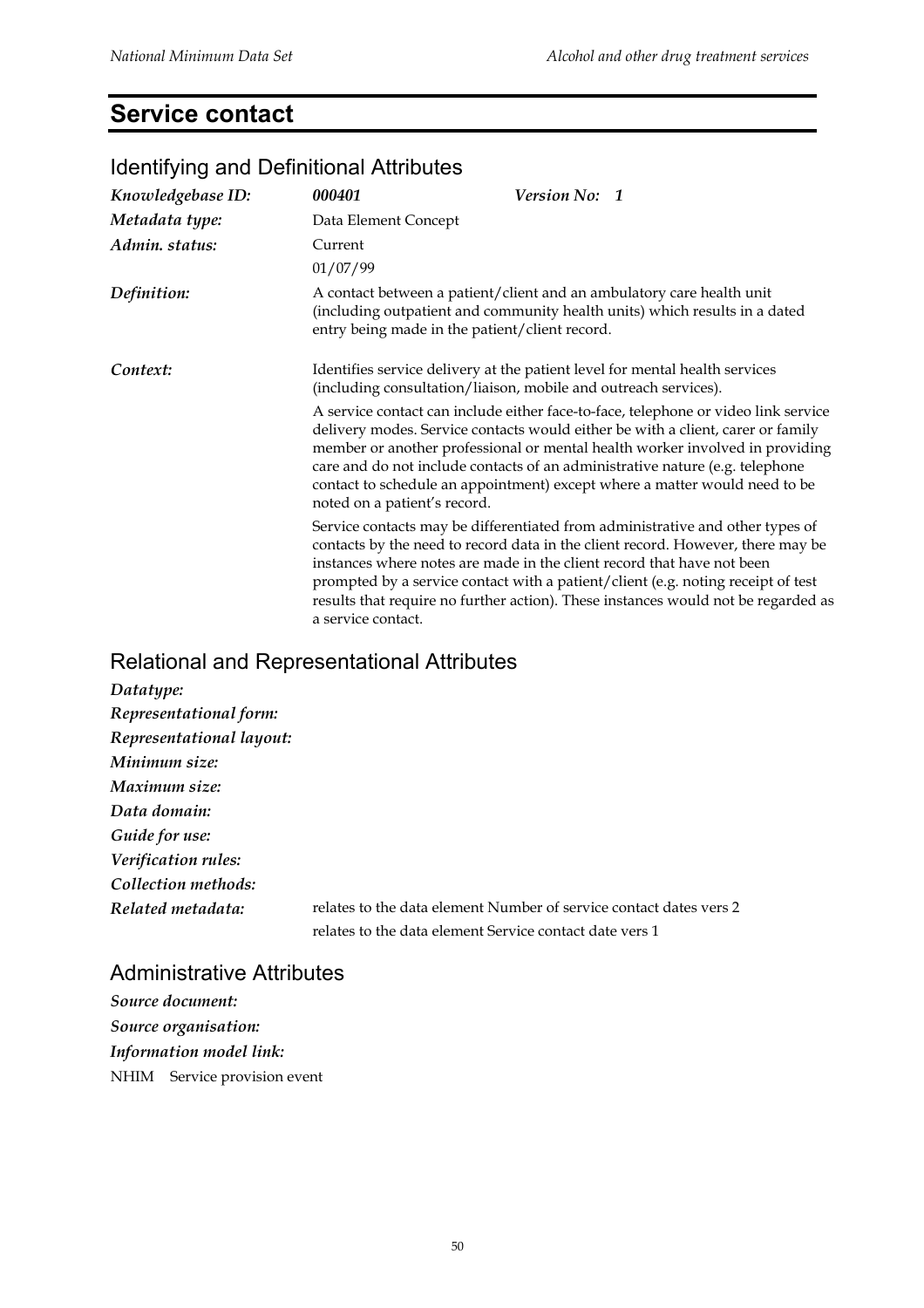*Data Set Specifications: Start date End date*

*Comments:* The proposed definition is not able to measure case complexity or level of resource usage with each service contact alone. This limitation also applies to the concept of occasions of service (in admitted patient care) and hospital separations. The National Health Data Committee also acknowledges that information about group sessions or activities that do not result in a dated entry being made in each individual participant's patient/client record is not currently covered by this data element concept.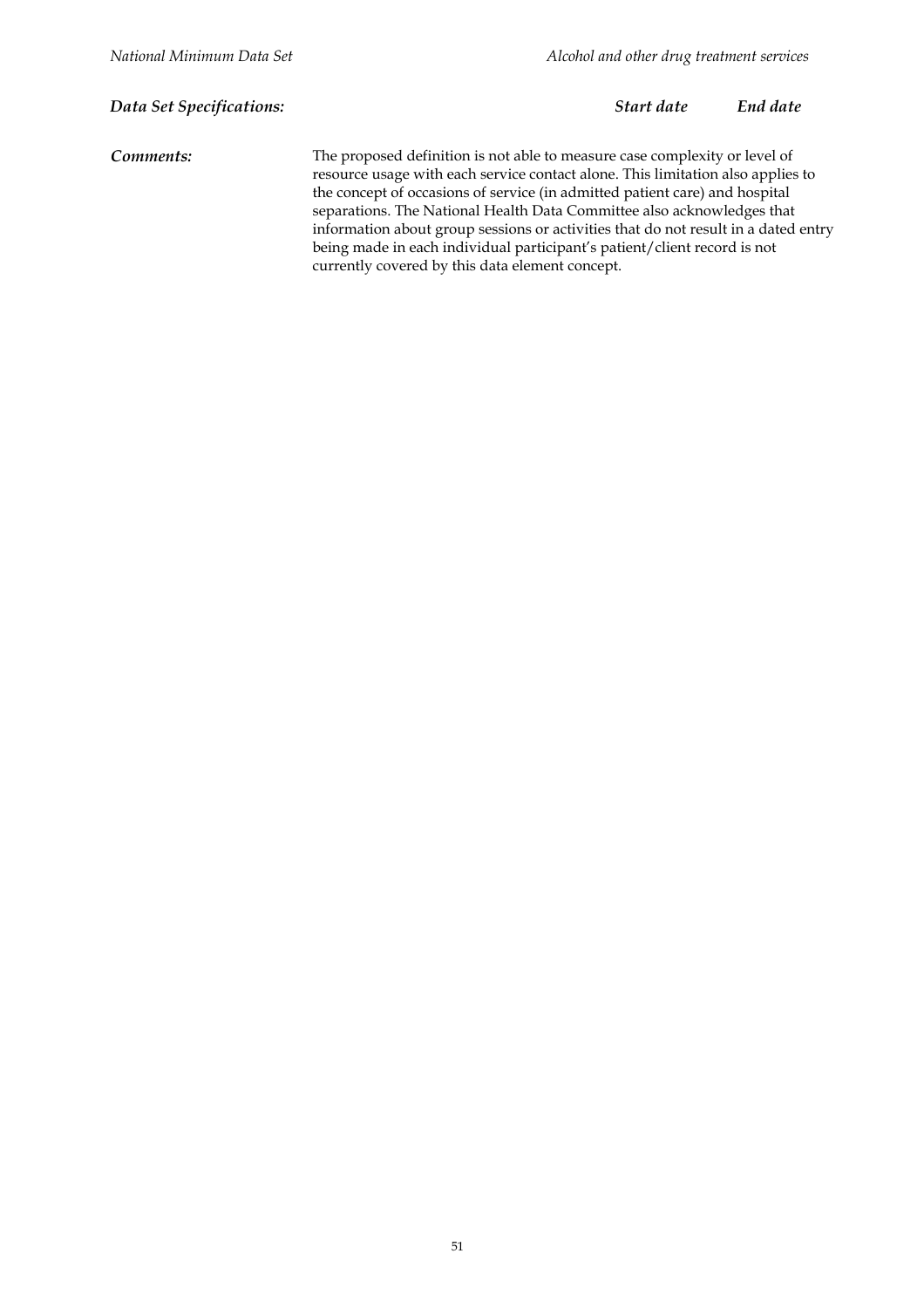## **Service delivery outlet**

#### Identifying and Definitional Attributes

| Knowledgebase ID: | 000845                                       | <b>Version No: 1</b>                                                                                                                                                                                                                        |  |
|-------------------|----------------------------------------------|---------------------------------------------------------------------------------------------------------------------------------------------------------------------------------------------------------------------------------------------|--|
| Metadata type:    | Data Element Concept                         |                                                                                                                                                                                                                                             |  |
| Admin. status:    | Current                                      |                                                                                                                                                                                                                                             |  |
|                   | 01/07/03                                     |                                                                                                                                                                                                                                             |  |
| Definition:       |                                              | A site from which an organisation, or sub-unit of an organisation, delivers a<br>health/community service.                                                                                                                                  |  |
| Context:          |                                              | Alcohol and other drug treatment services:                                                                                                                                                                                                  |  |
|                   | accessibility of services to the population. | Required to identify the agency sites that conduct treatment episodes, as<br>distinguished from administration centres. Identification of sites from which<br>health care or community services are delivered facilitates assessment of the |  |

#### Relational and Representational Attributes

| Datatype:                |                                                                                              |
|--------------------------|----------------------------------------------------------------------------------------------|
| Representational form:   |                                                                                              |
| Representational layout: |                                                                                              |
| Minimum size:            |                                                                                              |
| Maximum size:            |                                                                                              |
| Data domain:             |                                                                                              |
| Guide for use:           |                                                                                              |
| Verification rules:      |                                                                                              |
| Collection methods:      |                                                                                              |
| Related metadata:        | relates to the data element Establishment identifier vers 4                                  |
|                          | relates to the data element Geographical location of service delivery outlet<br>vers 1       |
|                          | relates to the data element Treatment delivery setting for alcohol and other<br>drugs vers 1 |
|                          |                                                                                              |

#### Administrative Attributes

| Source document:              |                                              |          |
|-------------------------------|----------------------------------------------|----------|
| Source organisation:          | Intergovernmental Committee on Drugs NMDS WG |          |
| Information model link:       |                                              |          |
| NHIM Service delivery setting |                                              |          |
| Data Set Specifications:      | Start date                                   | End date |
|                               |                                              |          |

*Comments:* An organisation may have one or more service delivery outlets. An organisation with a devolved structure for service delivery may or may not devolve all functions to the service delivery outlet level. It is common for administrative functions, including personnel management, to be retained at a higher or central level of an organisation. The service delivery outlet is the lowest level of an organisation at which, or from which, services are delivered. The site from which a service is delivered relates to the physical location of the service and is to be clearly differentiated from the service delivery setting which refers to the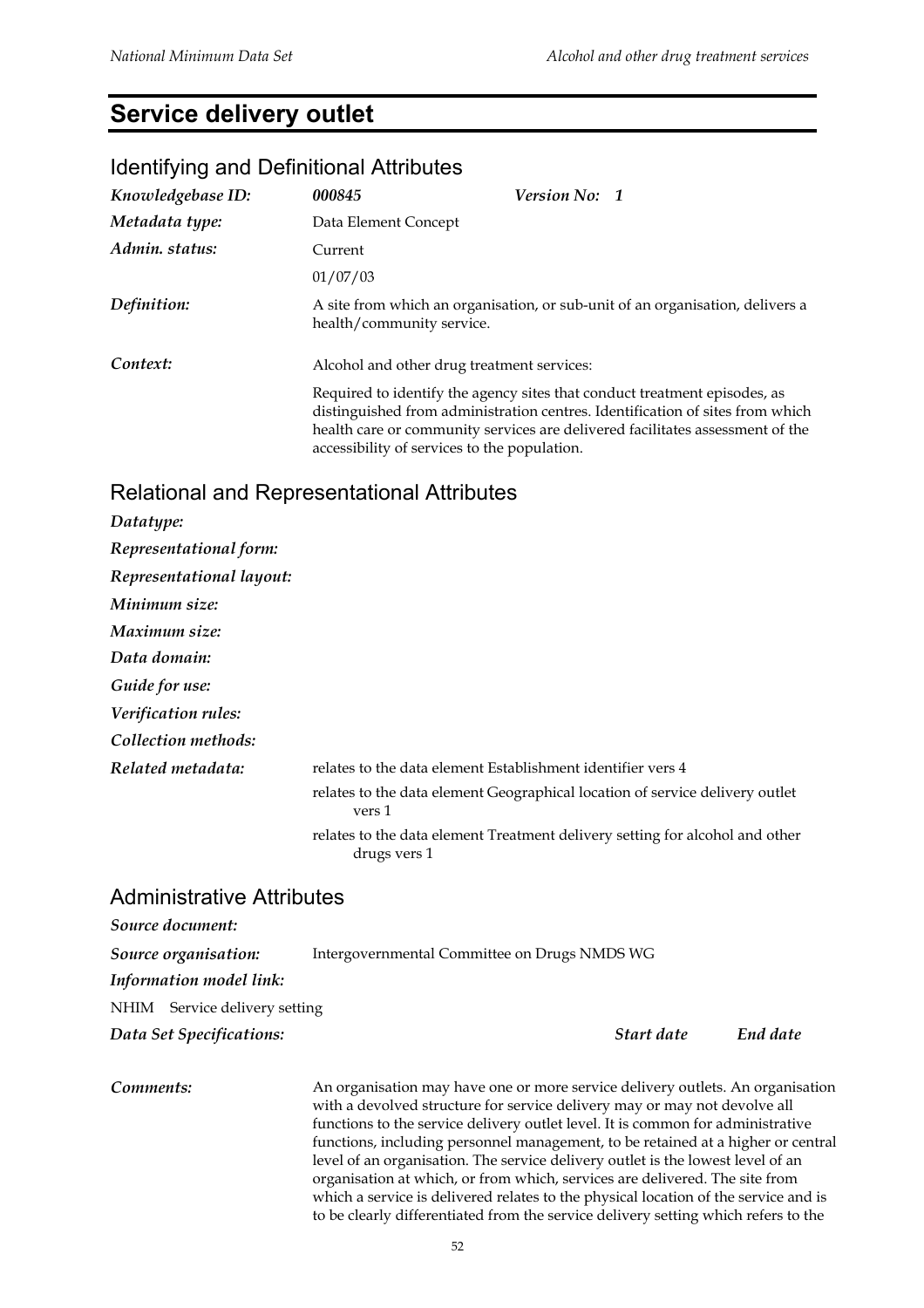type of physical setting in which a service is actually provided to a client (e.g. client's home, non-residential treatment facility etc.).

For example, where a service provider regularly delivers a service at a variety of clients' homes (e.g. home visits every Monday, Wednesday and Friday) or a mobile service delivers a service to a variety of different locations, then the service delivery outlet should be recorded as the location of the clinic in which the service provider is based. However, where a mobile unit regularly (e.g. every Monday) delivers a service from the same geographical location then this location will be recorded as the service delivery outlet.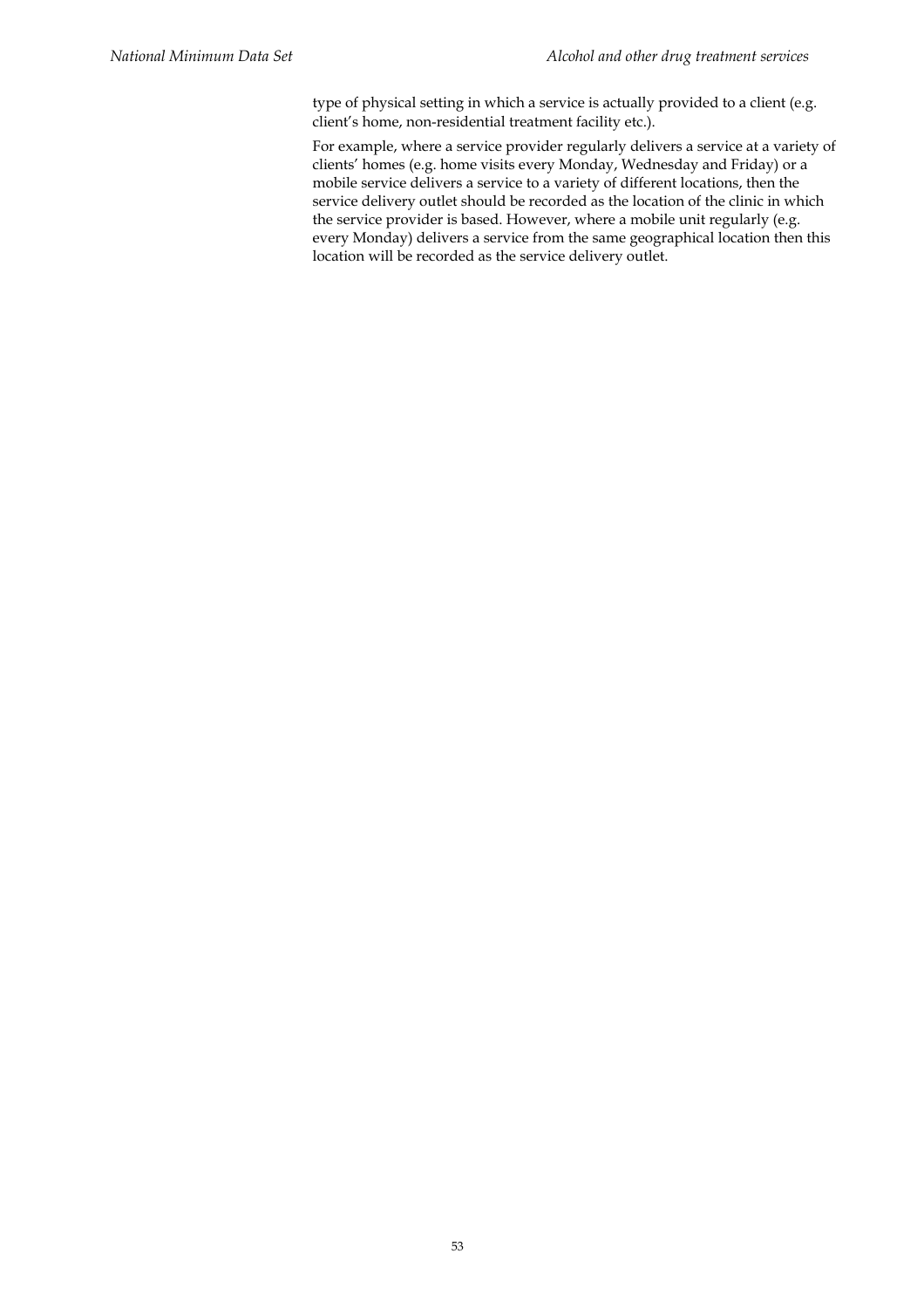## **State/Territory identifier**

## Identifying and Definitional Attributes

| Knowledgebase ID:                                 | 000380                                                                                                               | Version No: 3                                                                             |  |  |  |
|---------------------------------------------------|----------------------------------------------------------------------------------------------------------------------|-------------------------------------------------------------------------------------------|--|--|--|
| Metadata type:                                    | Data Element                                                                                                         |                                                                                           |  |  |  |
| Admin. status:                                    | Current                                                                                                              |                                                                                           |  |  |  |
|                                                   | 01/07/03                                                                                                             |                                                                                           |  |  |  |
| Definition:                                       | An identifier for Australian State or Territory.                                                                     |                                                                                           |  |  |  |
| Context:                                          | Public health care.                                                                                                  |                                                                                           |  |  |  |
| <b>Relational and Representational Attributes</b> |                                                                                                                      |                                                                                           |  |  |  |
| Datatype:                                         | Numeric                                                                                                              |                                                                                           |  |  |  |
| Representational form:                            | Code                                                                                                                 |                                                                                           |  |  |  |
| Representational layout:                          | N                                                                                                                    |                                                                                           |  |  |  |
| Minimum size:                                     | 1                                                                                                                    |                                                                                           |  |  |  |
| Maximum size:                                     | 1                                                                                                                    |                                                                                           |  |  |  |
|                                                   |                                                                                                                      |                                                                                           |  |  |  |
| Data domain:                                      | 1                                                                                                                    | New South Wales                                                                           |  |  |  |
|                                                   | $\overline{2}$                                                                                                       | Victoria                                                                                  |  |  |  |
|                                                   | 3                                                                                                                    | Queensland<br>South Australia                                                             |  |  |  |
|                                                   | 4<br>5                                                                                                               | Western Australia                                                                         |  |  |  |
|                                                   | 6                                                                                                                    | Tasmania                                                                                  |  |  |  |
|                                                   | 7                                                                                                                    | Northern Territory                                                                        |  |  |  |
|                                                   | $\,8\,$                                                                                                              | <b>Australian Capital Territory</b>                                                       |  |  |  |
|                                                   | 9                                                                                                                    | Other territories (Cocos (Keeling) Islands, Christmas Island and Jervis<br>Bay Territory) |  |  |  |
| Guide for use:                                    |                                                                                                                      |                                                                                           |  |  |  |
| Verification rules:                               |                                                                                                                      |                                                                                           |  |  |  |
| Collection methods:                               |                                                                                                                      |                                                                                           |  |  |  |
| Related metadata:                                 | relates to the data element Address type vers 1                                                                      |                                                                                           |  |  |  |
|                                                   | relates to the data element Australian postcode vers 1                                                               |                                                                                           |  |  |  |
|                                                   | relates to the data element Postal delivery point identifier vers 1                                                  |                                                                                           |  |  |  |
|                                                   | is a composite part of Establishment identifier vers 4                                                               |                                                                                           |  |  |  |
|                                                   | supersedes previous data element State identifier vers 2                                                             |                                                                                           |  |  |  |
|                                                   |                                                                                                                      | relates to the data element Suburb/town/locality vers 1                                   |  |  |  |
| <b>Administrative Attributes</b>                  |                                                                                                                      |                                                                                           |  |  |  |
| Source document:                                  | Adapted from Australian Standard Geographic Classification, Australian<br>Bureau of Statistics, Catalogue No. 1216.0 |                                                                                           |  |  |  |

*Source organisation:* National Health Data Committee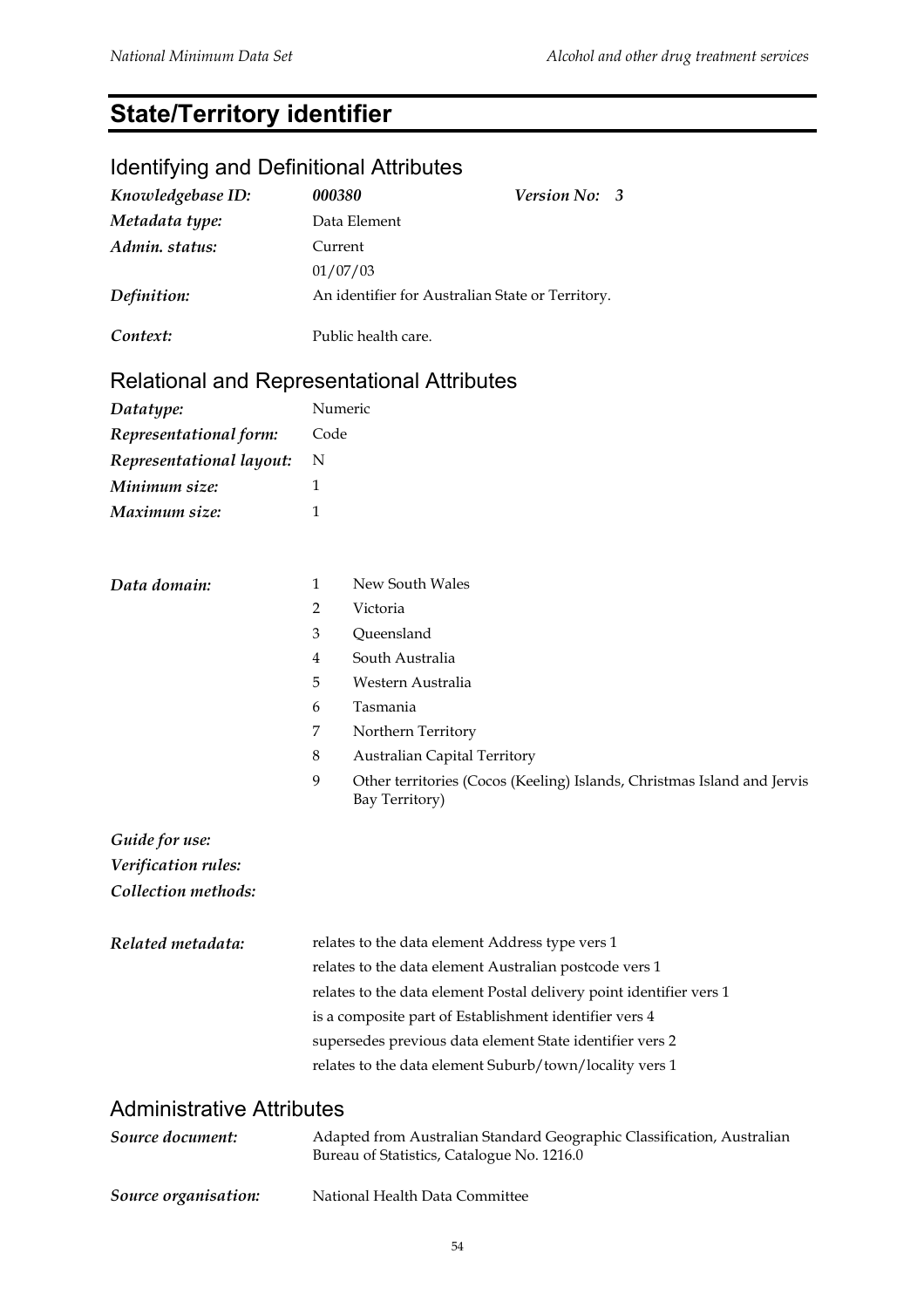*Information model link:* NHIM Address element *Data Set Specifications: Start date End date* DSS – Health care client identification 01/01/2003

*Comments:*

55